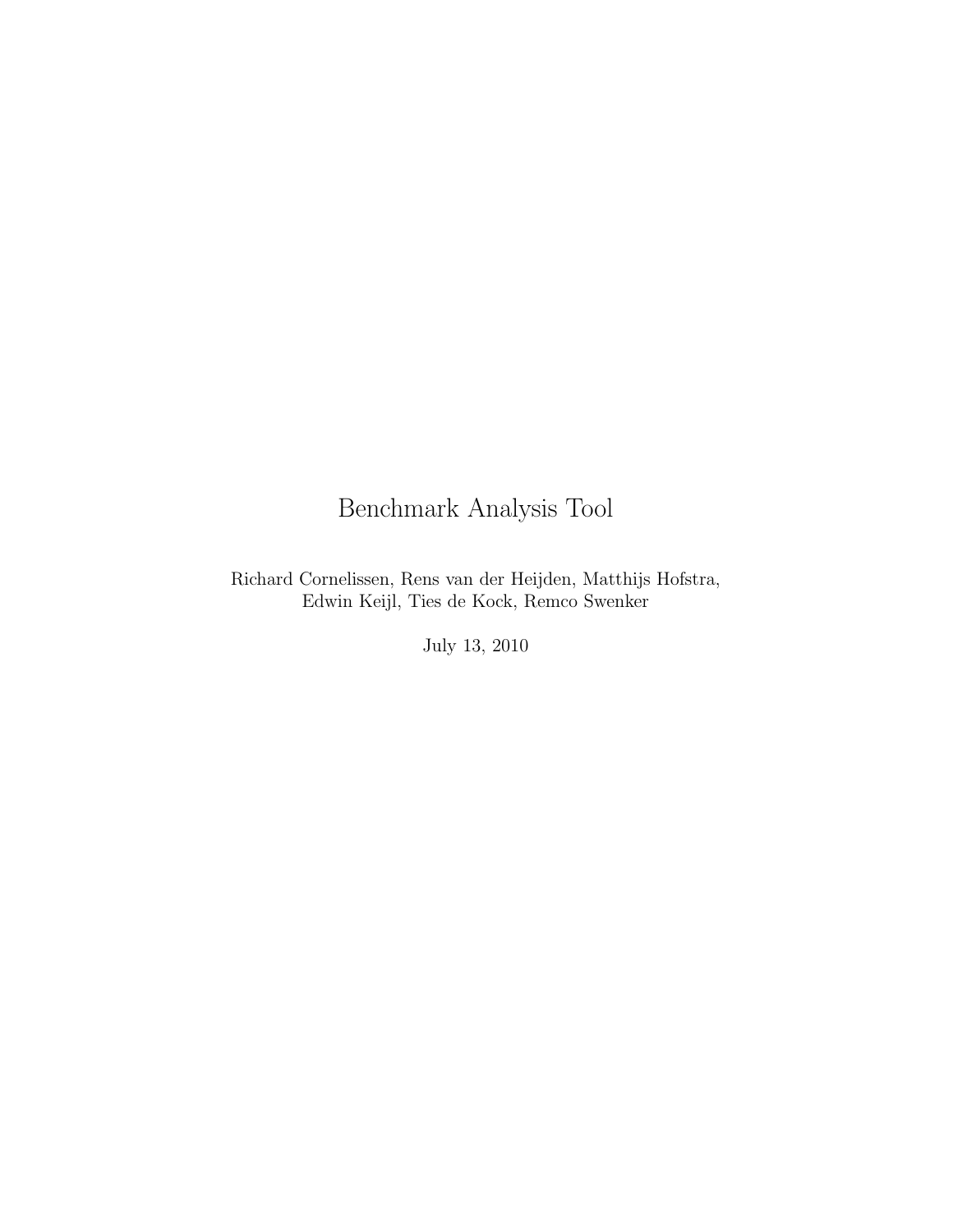# **Contents**

| $\mathbf 1$ |     | <b>Problem Statement</b>                                                              | 3              |  |  |  |  |  |  |  |
|-------------|-----|---------------------------------------------------------------------------------------|----------------|--|--|--|--|--|--|--|
| $\mathbf 2$ |     | $\boldsymbol{4}$<br>Requirements                                                      |                |  |  |  |  |  |  |  |
| 3           |     | <b>Design Decisions</b>                                                               | 6              |  |  |  |  |  |  |  |
|             | 3.1 | Database                                                                              | 6              |  |  |  |  |  |  |  |
|             |     | 3.1.1                                                                                 | 6              |  |  |  |  |  |  |  |
|             |     | 3.1.2                                                                                 | $\overline{7}$ |  |  |  |  |  |  |  |
|             | 3.2 |                                                                                       | 9              |  |  |  |  |  |  |  |
|             |     | 3.2.1                                                                                 | 10             |  |  |  |  |  |  |  |
|             |     | 3.2.2                                                                                 | 10             |  |  |  |  |  |  |  |
|             |     | 3.2.3                                                                                 | 11             |  |  |  |  |  |  |  |
|             | 3.3 |                                                                                       | 12             |  |  |  |  |  |  |  |
|             |     | 3.3.1                                                                                 | 12             |  |  |  |  |  |  |  |
|             |     | 3.3.2                                                                                 | 13             |  |  |  |  |  |  |  |
|             | 3.4 |                                                                                       | 19             |  |  |  |  |  |  |  |
|             |     | 3.4.1                                                                                 | 20             |  |  |  |  |  |  |  |
|             |     | 3.4.2                                                                                 | 20             |  |  |  |  |  |  |  |
|             |     | 3.4.3                                                                                 | 20             |  |  |  |  |  |  |  |
|             | 3.5 |                                                                                       | 21             |  |  |  |  |  |  |  |
|             | 3.6 |                                                                                       | 21             |  |  |  |  |  |  |  |
| 4           |     | Implementation                                                                        | 24             |  |  |  |  |  |  |  |
|             | 4.1 |                                                                                       | 24             |  |  |  |  |  |  |  |
|             |     | 4.1.1                                                                                 | 25             |  |  |  |  |  |  |  |
|             | 4.2 | Database Population $\ldots \ldots \ldots \ldots \ldots \ldots \ldots \ldots \ldots$  | 26             |  |  |  |  |  |  |  |
|             |     | 4.2.1<br>$Log movement \dots \dots \dots \dots \dots \dots \dots \dots \dots \dots$   | 26             |  |  |  |  |  |  |  |
|             |     | 4.2.2<br>Filreader                                                                    | 27             |  |  |  |  |  |  |  |
|             |     | 4.2.3                                                                                 | 29             |  |  |  |  |  |  |  |
|             | 4.3 |                                                                                       | 30             |  |  |  |  |  |  |  |
|             |     | 4.3.1<br>Server side $\ldots \ldots \ldots \ldots \ldots \ldots \ldots \ldots \ldots$ | 30             |  |  |  |  |  |  |  |
|             |     | 4.3.2                                                                                 | 37             |  |  |  |  |  |  |  |
|             |     | Adding/Changing Functionality<br>4.3.3                                                | 42             |  |  |  |  |  |  |  |
|             |     | 4.3.4<br><b>Notes</b>                                                                 | 44             |  |  |  |  |  |  |  |
|             |     |                                                                                       |                |  |  |  |  |  |  |  |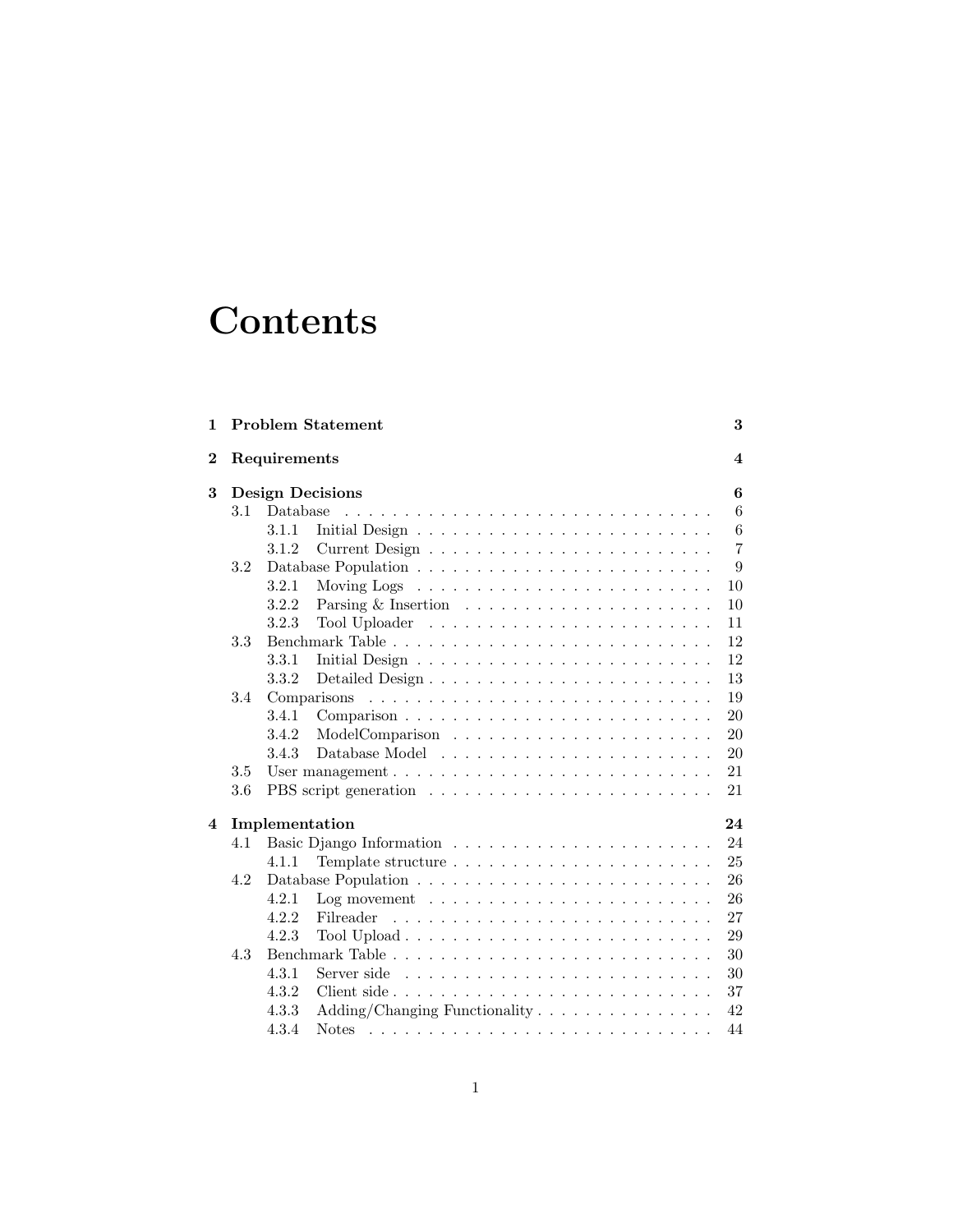|    |        | 4.4.1<br>Scatterplot $\ldots \ldots \ldots \ldots \ldots \ldots \ldots \ldots \ldots$ |    |
|----|--------|---------------------------------------------------------------------------------------|----|
|    |        |                                                                                       |    |
|    | 4.5    |                                                                                       |    |
|    | 4.6    |                                                                                       |    |
|    | 4.7    |                                                                                       |    |
| 5. |        | Future work                                                                           | 49 |
|    |        |                                                                                       |    |
|    |        | A Glossary                                                                            | 52 |
|    |        |                                                                                       | 52 |
|    |        |                                                                                       | 53 |
|    |        |                                                                                       | 54 |
| B. | Header |                                                                                       | 55 |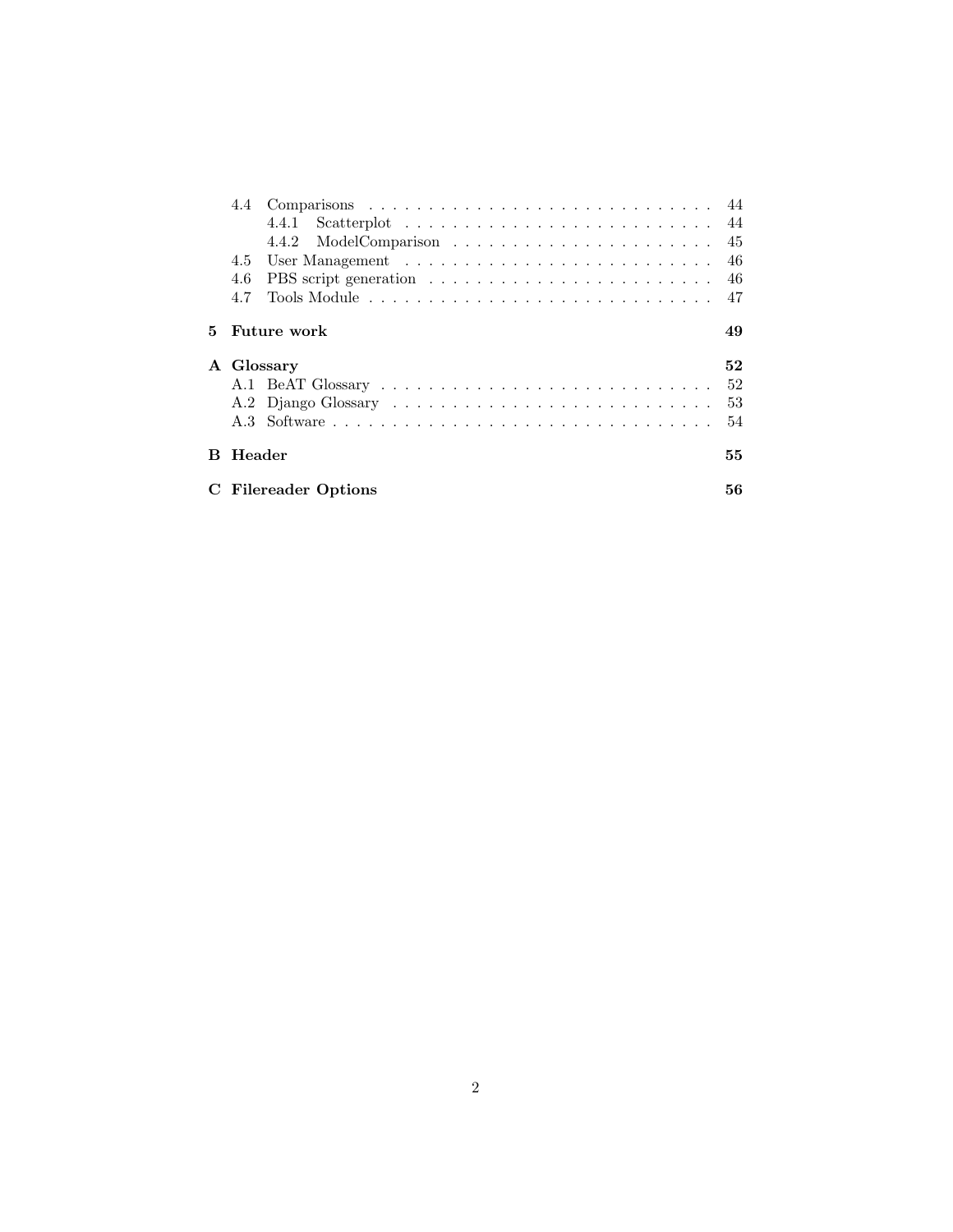# Problem Statement

The Formal Methods and Tools research group has developed a toolset, called Minimization and Instantiation of Labelled Transition Systems (ltsmin), which can be used to analyze labeled transition systems through various tools. Ltsmin also supports this analysis on a cluster of machines, which is managed by a PBS scheduler. The toolkit produces a lot of data, for which no analysis tool is available. This is the problem that BeAT attempts to solve.

The data includes run times, the time the tool was started, the amount of memory it required (both virtual and Resident Set Size (RSS)), whether the tool successfully completed its task, as well as the number of states and the amount of transitions<sup>1</sup>. Other data that BeAT collects is the cluster nodes and provided options.

Currently, without BeAT, all this data is manually inserted into a database. This process has been automated. BeAT should also be future proof, so that new tools and modifications to the other tools and their output can be made without modifying the BeAT code.

To provide interaction with the user, BeAT will have a web interface. It has been decided at the start of the project that the software would be written using Django, which is a web framework for Python. Javascript is used for client-side manipulation of the data, to allow the use of dynamic webpages. The interface allows the user to examine the data at will in table form, as well as allowing the generation of two types of graphs. These graphs are generated by the python module MatPlotLib, which also provides the necessary export capabilities.

<sup>&</sup>lt;sup>1</sup>There is an exception for the amount of transitions: it is not recorded in some space exploration tools.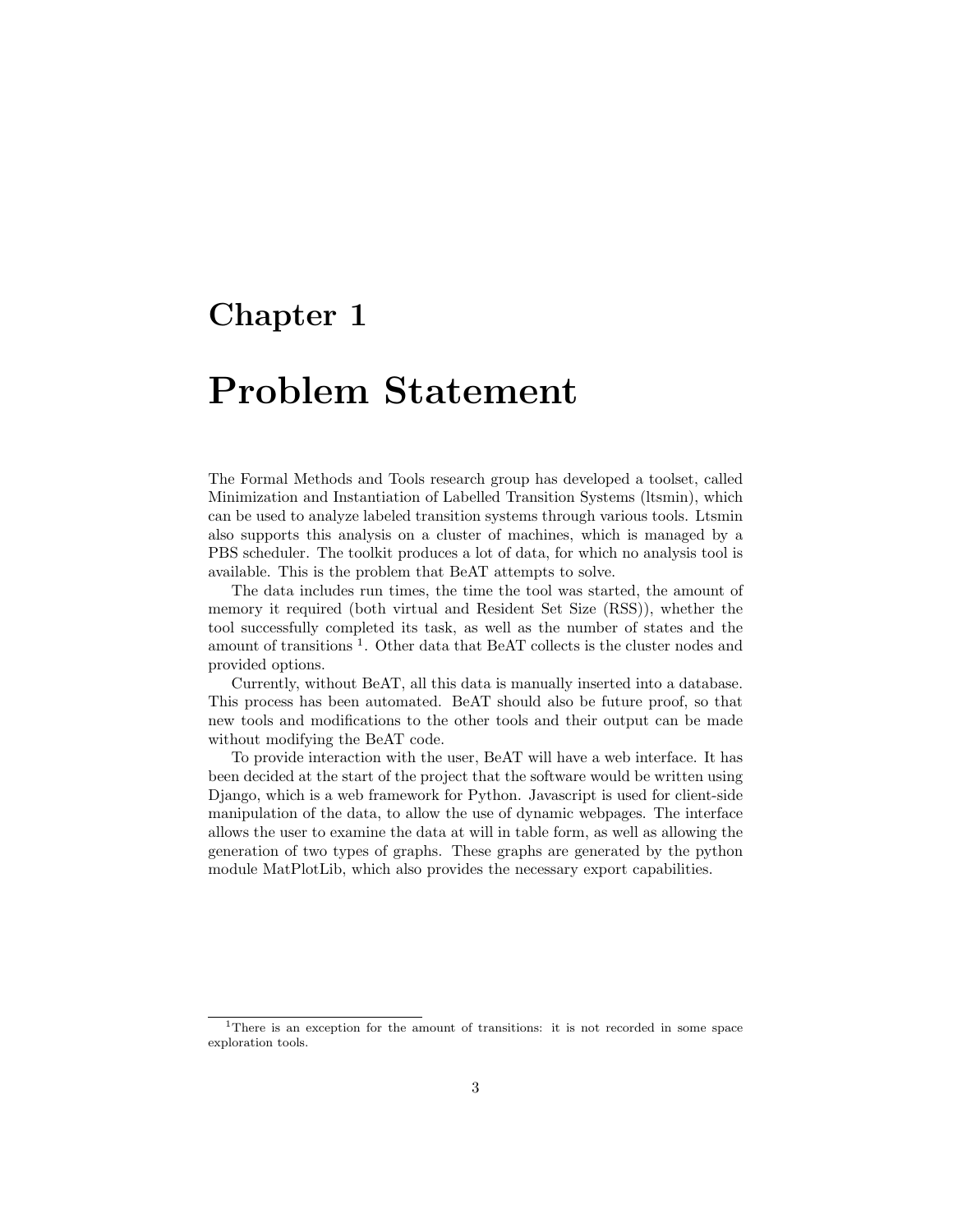# Requirements

The requirements have been made using the description given in chapter one. they have been divided into functional requirements and non functional requirements.

|                | <b>Functional Requirements</b>                                              |
|----------------|-----------------------------------------------------------------------------|
| R1             | The system will store the output that is produced in a database. This       |
|                | should include benchmark names, their results and similar information.      |
| R <sub>2</sub> | The user interface will support filtering of the results stored in the      |
|                | database.                                                                   |
| R3             | The system will allow the user to examine the results in the form of a      |
|                | table.                                                                      |
| R4             | The system will allow the user to examine the results in the form of a      |
|                | chart.                                                                      |
| R5             | The system will allow the user to export data, tables and charts to a       |
|                | form that allows the user to easily incorporate this in a scientific paper. |
| R6             | The system will allow the user to export data, tables and charts to a       |
|                | form that is machine-readable (preferably CSV).                             |
| R7             | The system will read and store results from the cluster as soon as          |
|                | possible after it completes a batch job.                                    |
| R8             | The system will support user management (validation, authoriza-             |
|                | tion).                                                                      |
| R9             | The system will offer full support of the input format that LTSmin          |
|                | uses.                                                                       |
| R10            | The system will have at least basic support for the input format of         |
|                | other benchmark toolkits.                                                   |
| R11            | The system will have a build environment in which it will shape input       |
|                | into a batch job that can be provided to the PBS.                           |
| R12            | The system will support personal results.                                   |
| R13            | The system will allow the user to provided generated results to the         |
|                | public (including users without accounts).                                  |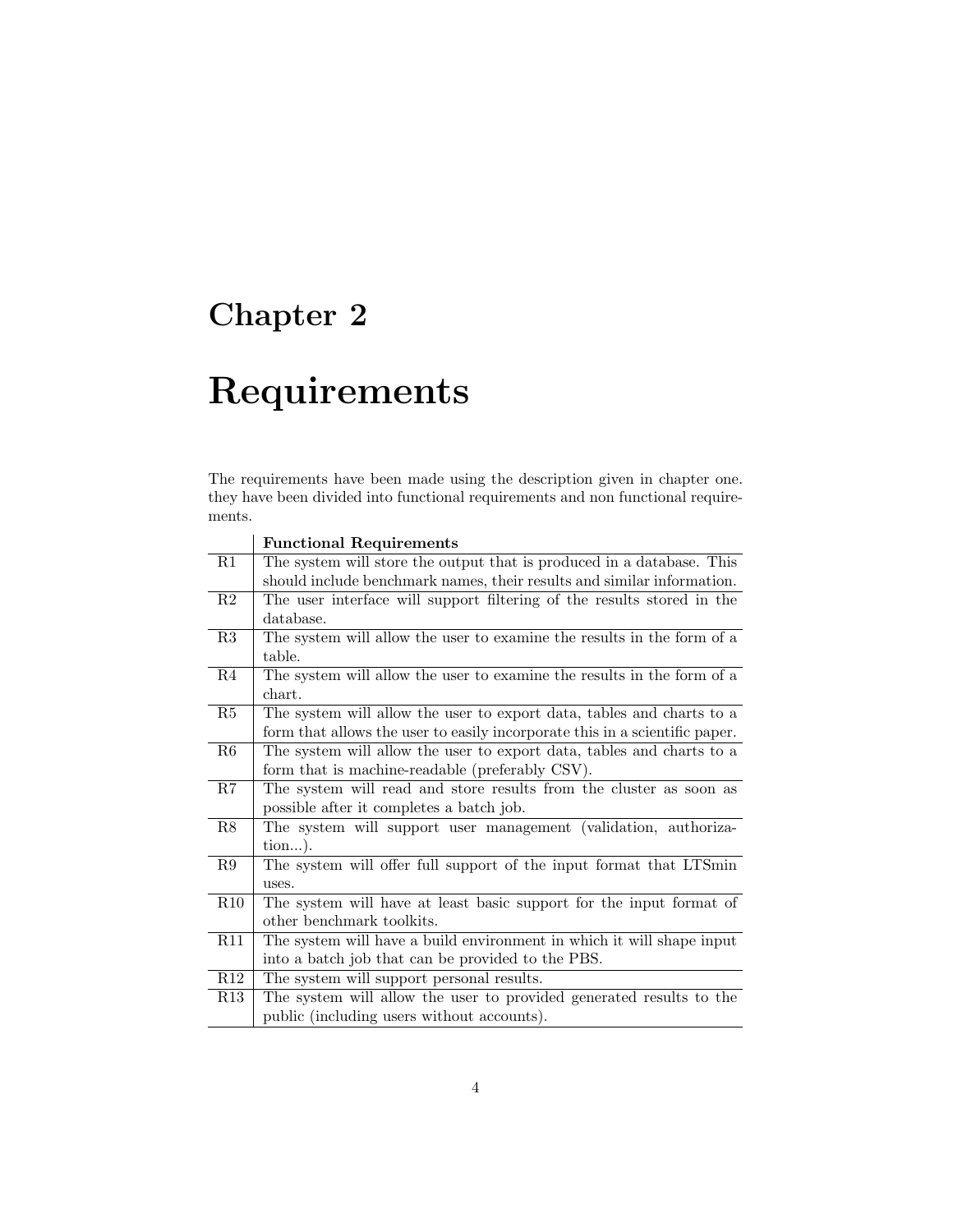|                 | <b>Non Functional Requirements</b>                                        |
|-----------------|---------------------------------------------------------------------------|
| R13             | The system will be written in a dynamic programming language using        |
|                 | a maintained, stable web framework.                                       |
| R14             | The system will have a user-interface in the form of a website (web       |
|                 | interface).                                                               |
| R15             | The system must be easy to deploy and be portable, preferably in a        |
|                 | virtual machine.                                                          |
| R16             | The system shall respond to $90\%$ of the http requests within 250 ms.    |
| R17             | The system shall work with Firefox $3.5+$ , Chrome $4.0+$ , Safari $4+$ . |
| R <sub>18</sub> | The system shall conform to web standards $(HTML 4+, CSS)$ .              |
| R <sub>19</sub> | The system shall be protected against SQL Injection and XSS attacks.      |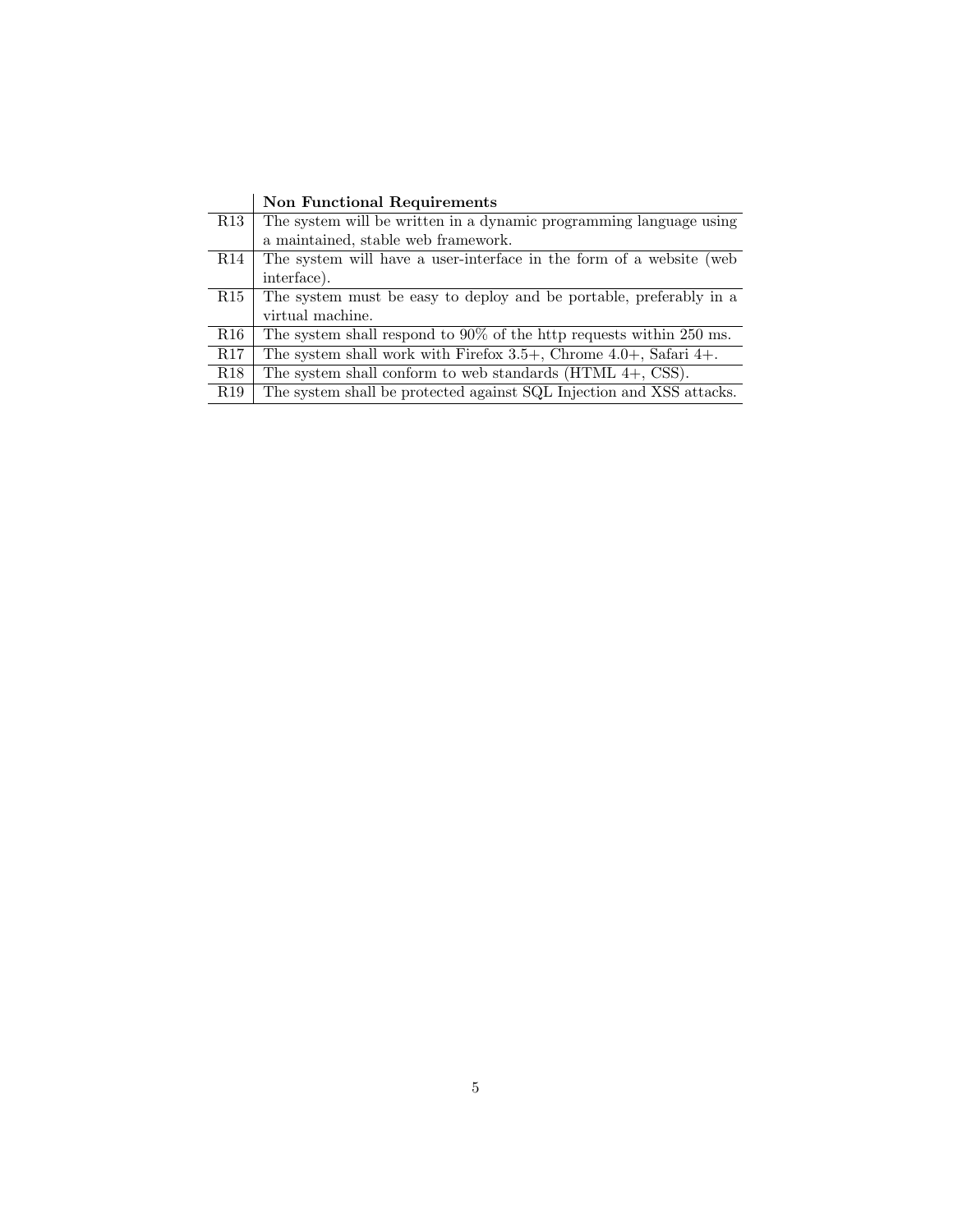# Design Decisions

In this chapter important decisions we made during the development process will be discussed. Most of the sections here are also discussed in more detail in chapter 4, where implementation issues are discussed.

### 3.1 Database

### 3.1.1 Initial Design



Figure 3.1: The initial, higher level database design, based on the data warehouse concept.

Our initial idea was to use a data warehouse, a type of database that allows easy aggregation and filtering. For our database, the fact (the data warehousing term for the value(s) on which computation occurs) is a few fields in the Benchmark table. This idea, illustrated in figure 3.1, still exists within the database design, but it has been altered to suit our needs. The data warehouse approach focuses too much on a single fact, while our database contains several pieces of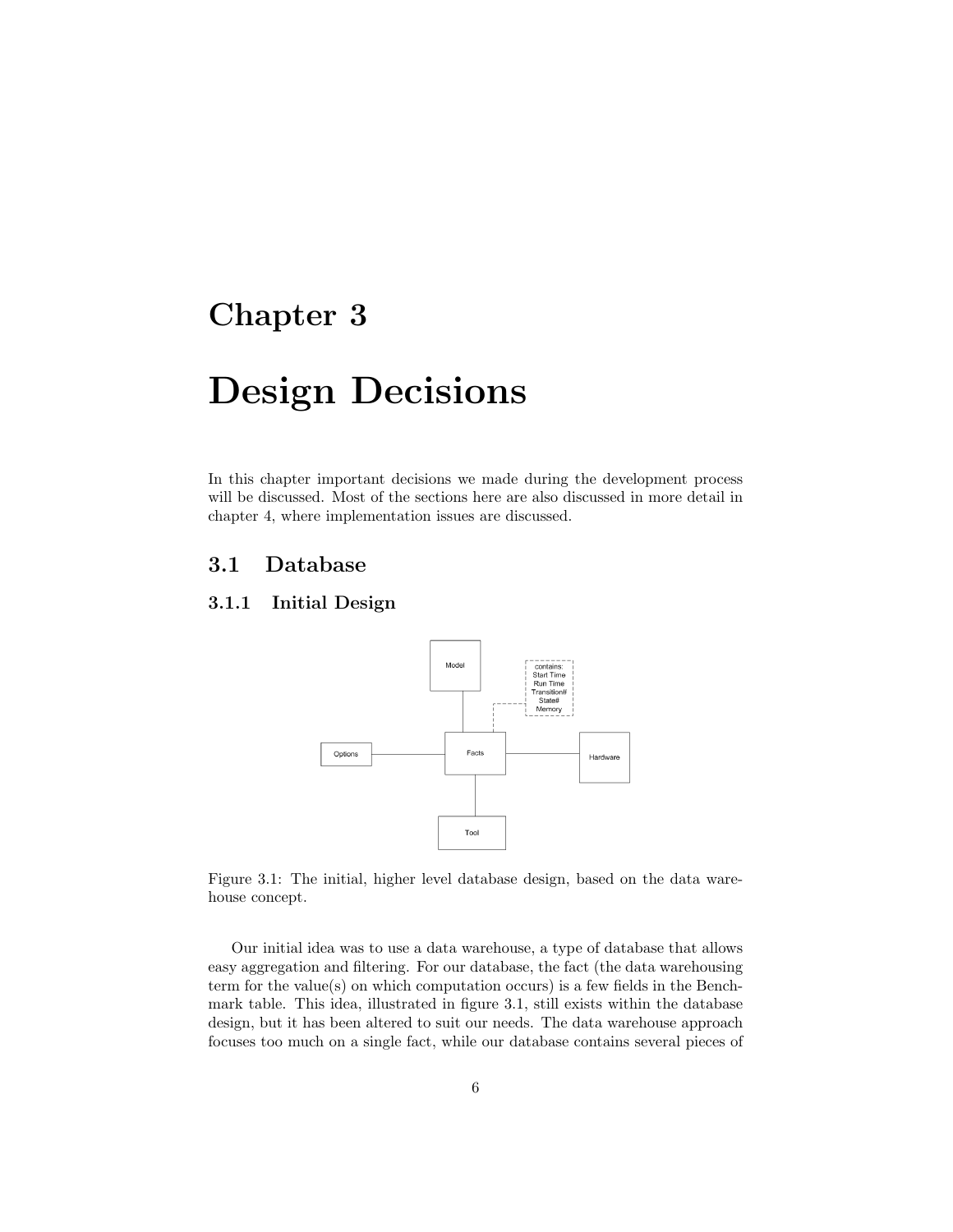data for each combination of variables (eg, model, tool and so on). This means we cannot use SQL queries that were designed for a data warehouse; however, these queries are not available in django, so they would force us to use custom queries, which breaks django's cross-database nature.

#### 3.1.2 Current Design

Below, the tables in the current database design are outlined and the relations between tables are explained. The design itself is outlined in figure 3.2, excluding those tables that are not related to the BeAT core system (these tables relate to the functionality of the web interface). Please note that certain terms used in this diagram and in the text below are different from those used within ltsmin. See the glossary (appendix A) for more information.

A row in the Benchmark table corresponds to a single benchmark result. It is connected with Model and AlgorithmTool, which together with relations to the Hardware and OptionValue tables (see below) specify the environment in which the benchmark was executed. Most of the columns are the statistics that are at the base of BeAT (time the benchmark was started, execution times, memory values, exit status and the amount of states/transitions). The logfile column contains a URI to the original log file, which is recorded for further examination by the user. The BenchmarkHardware table represents a ManyToMany relation between Benchmark and Hardware.

The Model, Algorithm and Tool tables simply represent what their names imply, as defined in the glossary (see appendix A). An AlgorithmTool row represents a combination of an Algorithm and a Tool, together with a version identifier, date of the git revision and a regular expression (a row in the Regex table) that can be used to parse logs produced by this particular AlgorithmTool. A row in the Regex table represents a regular expression, which is currently used to parse a log file. Since options may provide additional output of interest, a ValidOption row (see below) may also point to a Regex.

Options are handled through the following tables:

| Table              | explanation                                     |
|--------------------|-------------------------------------------------|
| Option             | names of options.                               |
| ValidOption        | connection between option and AlgorithmTool,    |
|                    | also contains a connection to regex.            |
| RegisteredShortcut | representation of a short option, relates to an |
|                    | Algorithm Tool and an option.                   |
| OptionValue        | connects an option with an assigned value.      |

The Option table is used to reduce the size of the database, storing the name of an option only once (similar to Model, Algorithm and Tool). ValidOption is used to indicate an option is valid for a certain AlgorithmTool. It also links to a regular expression, which may be used to parse additional information from a log file. RegisteredShortcut is used to allow short options to relate to different Options for different AlgorithmTools. For example, in a certain AlgorithmTool, -c could be short for --cache, in another it may be short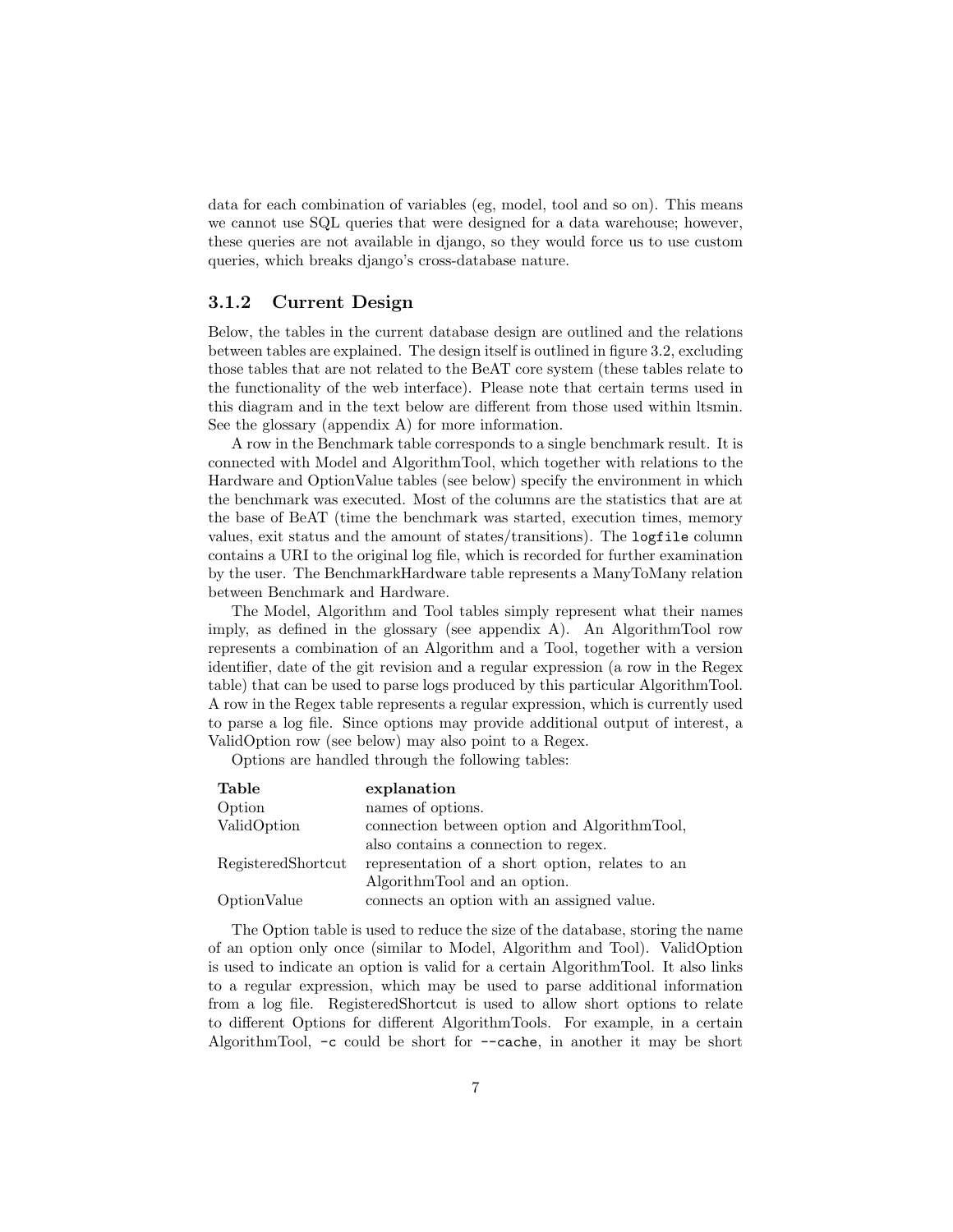

Figure 3.2: Our current database design. Excluded here are tables that are part of the other BeAT modules.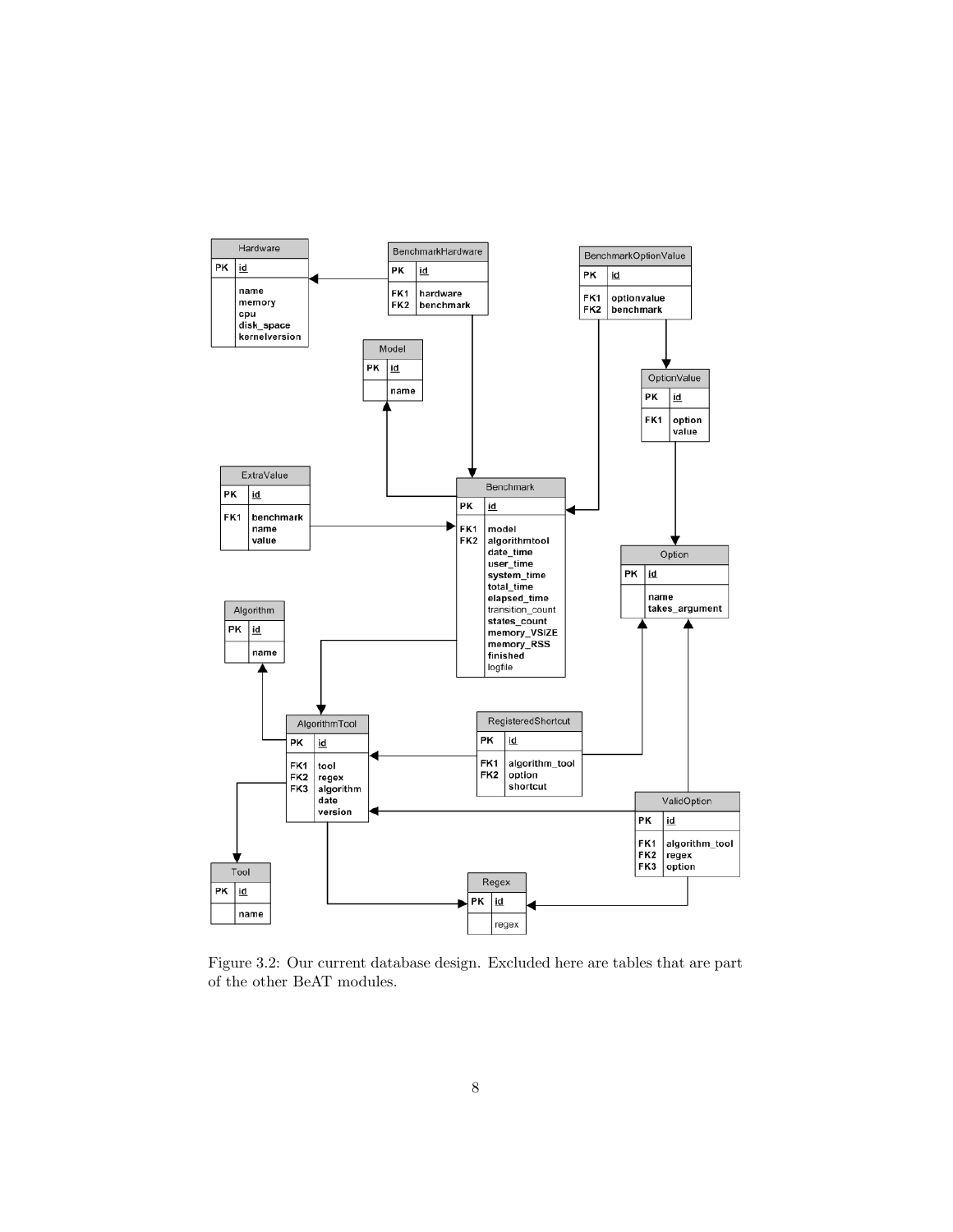for --confidence=. While this is desirable, the said structure introduces a problem, because it always relates a RegisteredShortcut to an Option, while this is not strictly true in reality. To solve this, Option objects whose name starts with a space character  $(2, 2)$  are ignored as long options. This works because spaces can never be part of an option passed in the command line. OptionValue objects are used to indicate a certain option was set (value  $=$  'True'), or was passed with some argument (value=value of argument). A set of zero or more OptionValue objects is connected to each Benchmark. For example, --cache, --state=vset and --vset=tree could be provided to execute a Benchmark, resulting in three OptionValue objects (represented here as tuples of name and value):  $(- - \text{cache}, \text{'True'}), (- - \text{state} - \text{'vset'})$  and  $(- - \text{vset}, \text{'tree'})$ .

The ExtraValue table is used to associate additional information with a Benchmark. The current scheme is quite fragile, since an ExtraValue with the same name does not always indicate the same value, but it is a simple and fairly flexible approach. The names are derived from the user-provided regular expressions, while the values are whatever the regular (sub-)expression matches on. To be more exact, python regular expressions provide a way of naming a group as follows: ...(?P<group\_name> expression)..., which creates an ExtraValue row with name=group name and value=match, where match is that which expression matches to. For more information about the parsing process, see sections 3.2.2 and 4.2.2.

### 3.2 Database Population

The BeAT database needs to be filled with data in some way. Log files generated by running ltsmin need to be parsed and placed into a database. However, since the output format of ltsmin is not static, the use of regular expressions was proposed. To allow the user to configure different ways of parsing the logs for each version of ltsmin, the database contains a Regex table, in which the regular expressions are saved. These are added through the web interface; see section 3.2.3 for more information.

Routine population of the database (ie. importing data from log files) consists of two steps:

- 1. Moving logs to the server
- 2. Parsing the logs and inserting them into the database

These two steps are described below, followed by the way tools are added to the database. Parsing logs includes parsing a header, which is automatically generated for jobs that are created through our web-interface. For documentation on this interface, see section 3.6. For documentation of the header, see appendix B.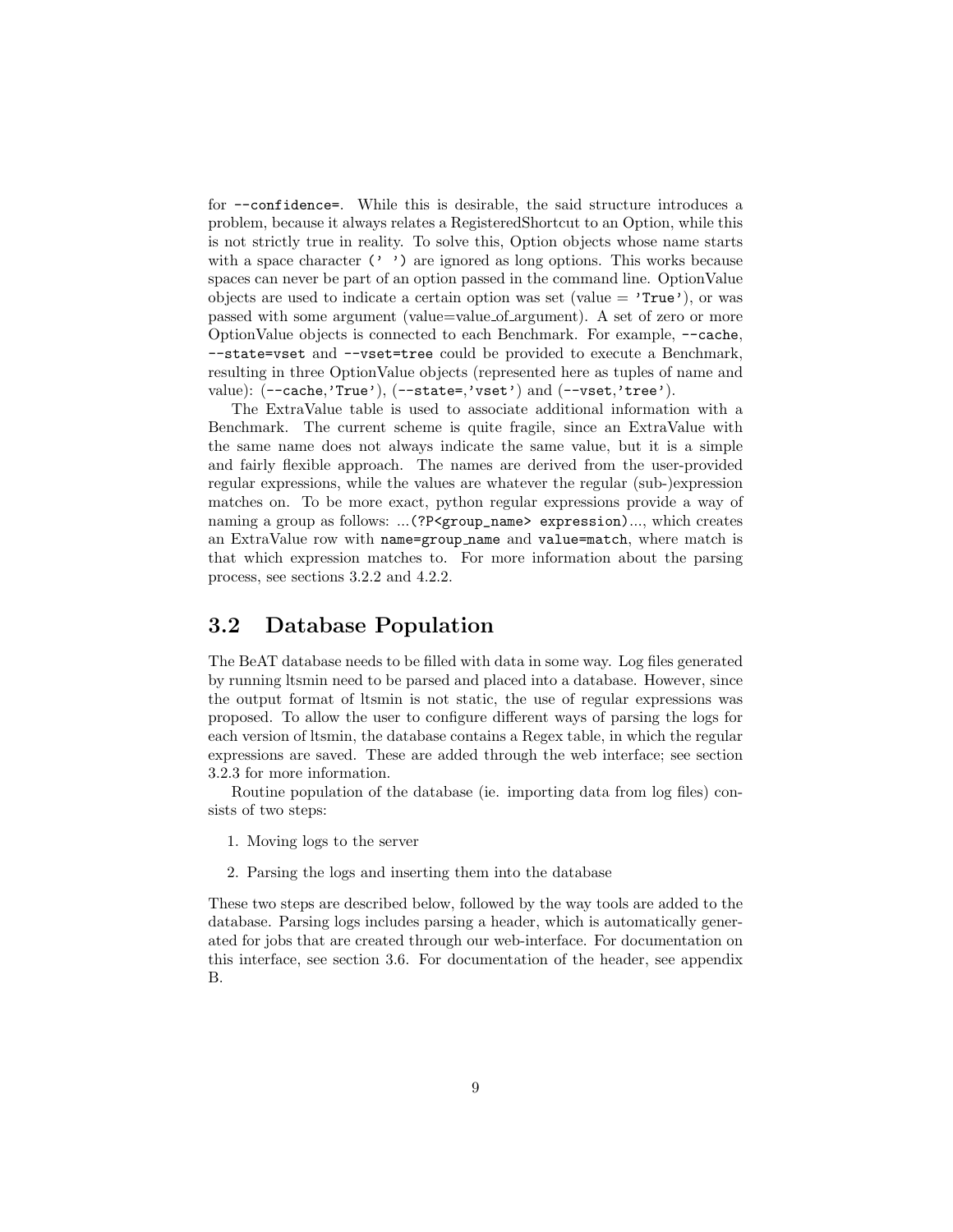

Figure 3.3: High level flowchart for filereader script.

#### 3.2.1 Moving Logs

Initially, the way logs were pushed to the server that BeAT runs on was unclear. We considered three options: automatic movement, user uploaded (through a form on the website) and user-controlled copying (where the user moves the files with a tool like scp). Automatic movement incurs a relatively large security risk, while its advantage over the others is limited. We assumed both of the other options would be implemented.

Later, it became clear that an upload mechanism is not an optimal solution, since the amount and total size of a set of logs is usually too great to submit through a website. After discussing with our client, we assumed the intended user was familiar with unix tools such as scp. In the current implemenation, the user uploads a set of logs to a specific file on the BeAT server, which is then automatically inserted (using the process described below). The user can also manually execute the insertion script.

#### 3.2.2 Parsing & Insertion

Because of the scheme we use for reading data from logs, and the way we allow different tools to be used, we assume the regular expressions and the information about the tools are already in the database. As mentioned, we have created a page to do this; see section 3.2.3 for more information.

For historical reasons, we allow several logs to be placed in one file. This is also useful when inserting a large amount of logs without access to bash. The process is illustrated in the flowchart in figure 3.3. Available options for the filereader are documented in appendix B. For each log, the analysis process consists of two parts; of the header and of the log itself. The header is used to find the appropriate AlgorithmTool, which in turn references the regular expression to analyze the log. The provided options are also included in the header; the regular expressions associated with those are queried in a similar manner. Other information (not required for the log analysis) is also retrieved from the header; see the full description of the header in appendix B. The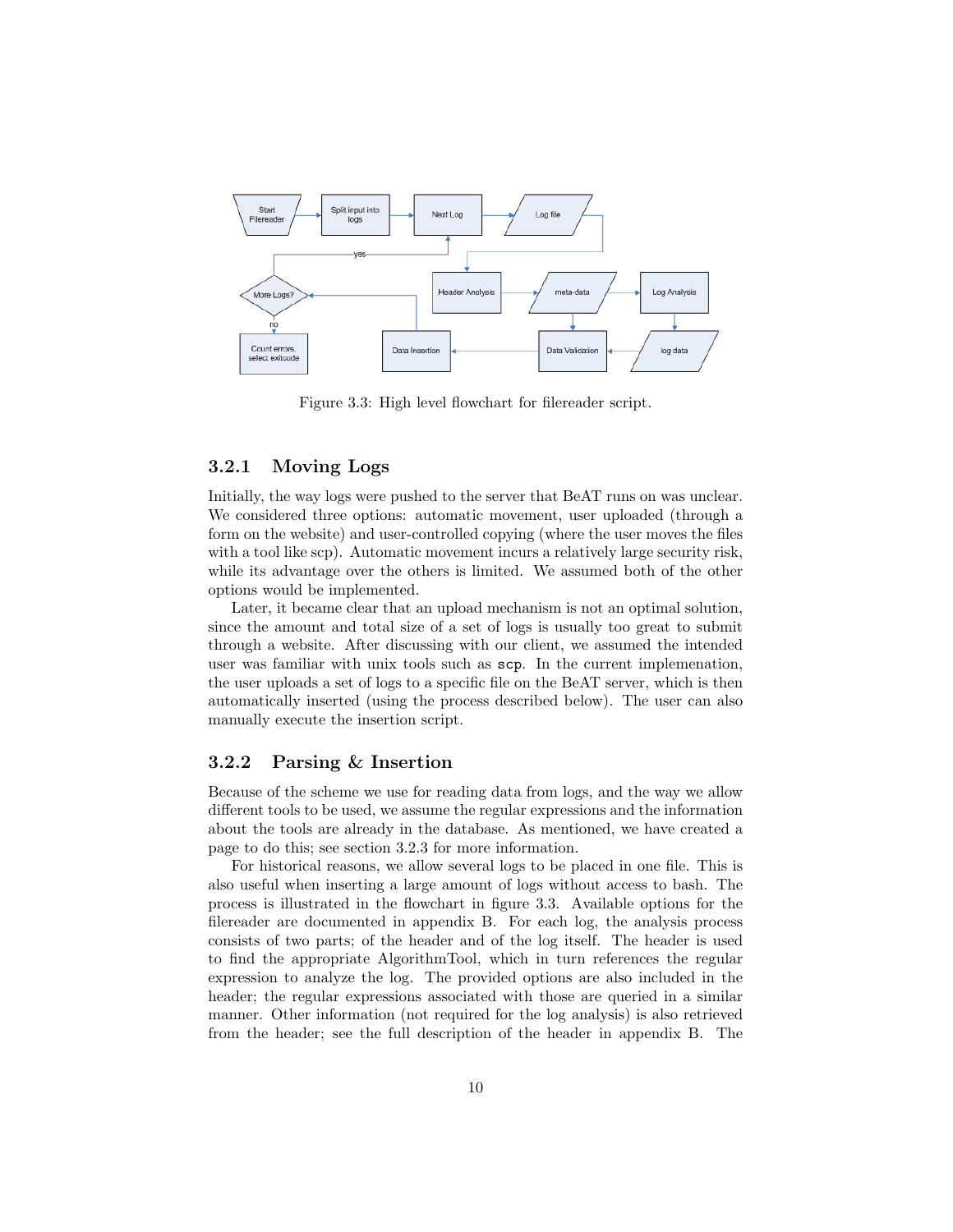regular expressions are sequentially applied to the log file; the one related to the AlgorithmTool is first and is required to succeed. The others are applied in the order they are fetched from the database; no guarantees are made about this order. Should certain group names overlap, the result from the regular expression applied last is used. It is up to the user to ensure this does not happen, which can be achieved by using sensible names.

After successfully collecting all this information, it is passed through a checking function (which can be extended in later versions of BeAT to allow for more specific checks). If this check succeeds, the data is passed to the submission function that inserts the data. This function gets or creates database items as needed (for example, the hardware item might already be in the database) and returns the benchmark object as well as its created status, allowing the main script to create the appropriate message for the user. The log file is saved as a plain text file, either on the file system or in a git using the python module dulwich (if the --dulwich switch is provided). The advantage of the latter is that this allows BeAT to take advantage of git's superior compression methods, while the disadvantage is the user cannot directly access the files (though the repository can be used as a normal git repository). See section 4.7 for more information on dulwich.

#### 3.2.3 Tool Uploader

The tool uploader will allow the following data to be sent to the database:

Tool Name: The name of the tool for example: "lps"

Algorithm Name: The name of the back-end algorithm for example: "-reach"

Version: The version output of the new tool for example: "ltsmin-1.5-20 g6d5d0c". This version number is used to link the date when the tool was made in git to the uploaded logs. This makes it possible to plot performances of tools over time.

Regular Expression: The regular expression that should be used to parse output generated by this tool. Here is an example of a regex:

```
lps-reach: .*(\r\n|\n)((?P<kill>Killed|.*?error:.*)|lps-reach:
reachability took.*(\r\nu)\state space has (?P<scount>\d+)
states.*; (?P \leq R \leq x) \leq x * (\r \leq x * (\r \leq x) \{[0-9]+1\}(\r\ln|\n)(?P<utime>[0-9.]+) user, (?P<stime>[0-9.]+) system,
(?P<etime>[0-9.]+) elapsed --( Max | )VSize = (?P<vsize>\d+)KB,
(Max \mid)RSS = (?P<rss>\d+)KB
```
to make sure the regex works there is a field to place a test log and a button to run the regex over the log. This allows you to see if the regex works as its supposed to.

Options: this will allow the addition of tool options. Short options (eg. "-c" for "–cache") can be entered as follows: "–cache:c" or ":x". If the option takes an argument, an  $"=""$  sign should precede the colon. Some of these options may also cause a change in the way the log should be parsed these extra regex rules.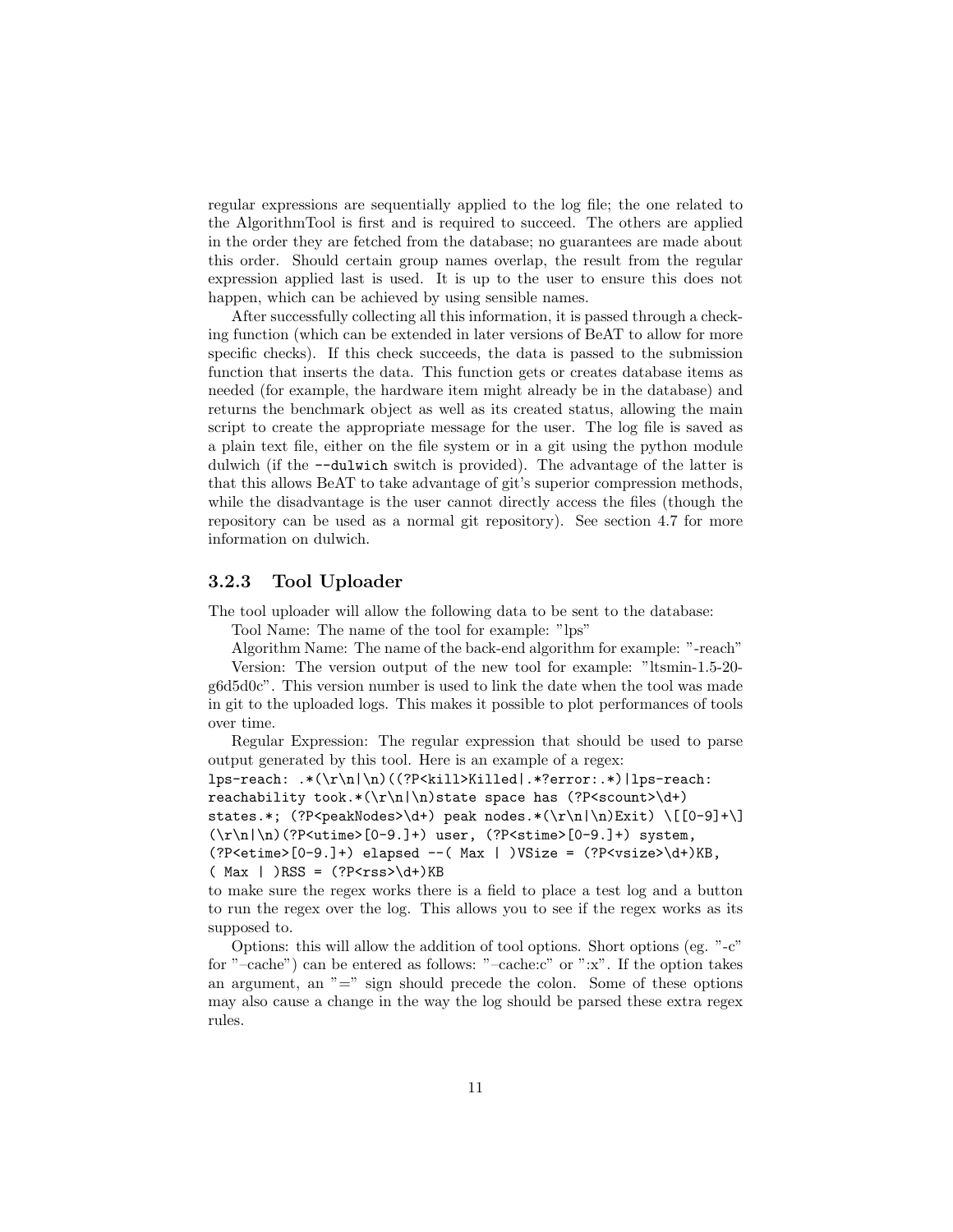

Figure 3.4: Mac OS X Finder, taken from [18] .

## 3.3 Benchmark Table

The benchmark table was designed so that the user can view benchmarks, filter the view on certain properties, sort the view, and select which data is shown for every benchmark. It is created with the use of JavaScript, AJAX, jQuery [7], JSON [2], and some jQuery plugins to form an intuitive user interface, like hoverIntent [1].

#### 3.3.1 Initial Design

Initially, we planned to build the benchmark table so that it looks like the search feature of Mac OS Xs Finder. With this application, you can add and remove certain filters (like last opened date and file type) to view the filtered results, as in figure 3.4. The idea of our benchmark table is similar, using the data in our database. For the benchmark table, we want the user to be able to add and remove filters, specify the type of the filter (e.g. a date filter), specify a filtering style (e.g. before the given date), and specify a filtering value.

The filter types we originally planned to implement are:

- Model name;
- Algorithm name;
- Tool name;
- Memory (RSS);
- Runtime ( $=$  user time  $+$  system time);
- Number of states;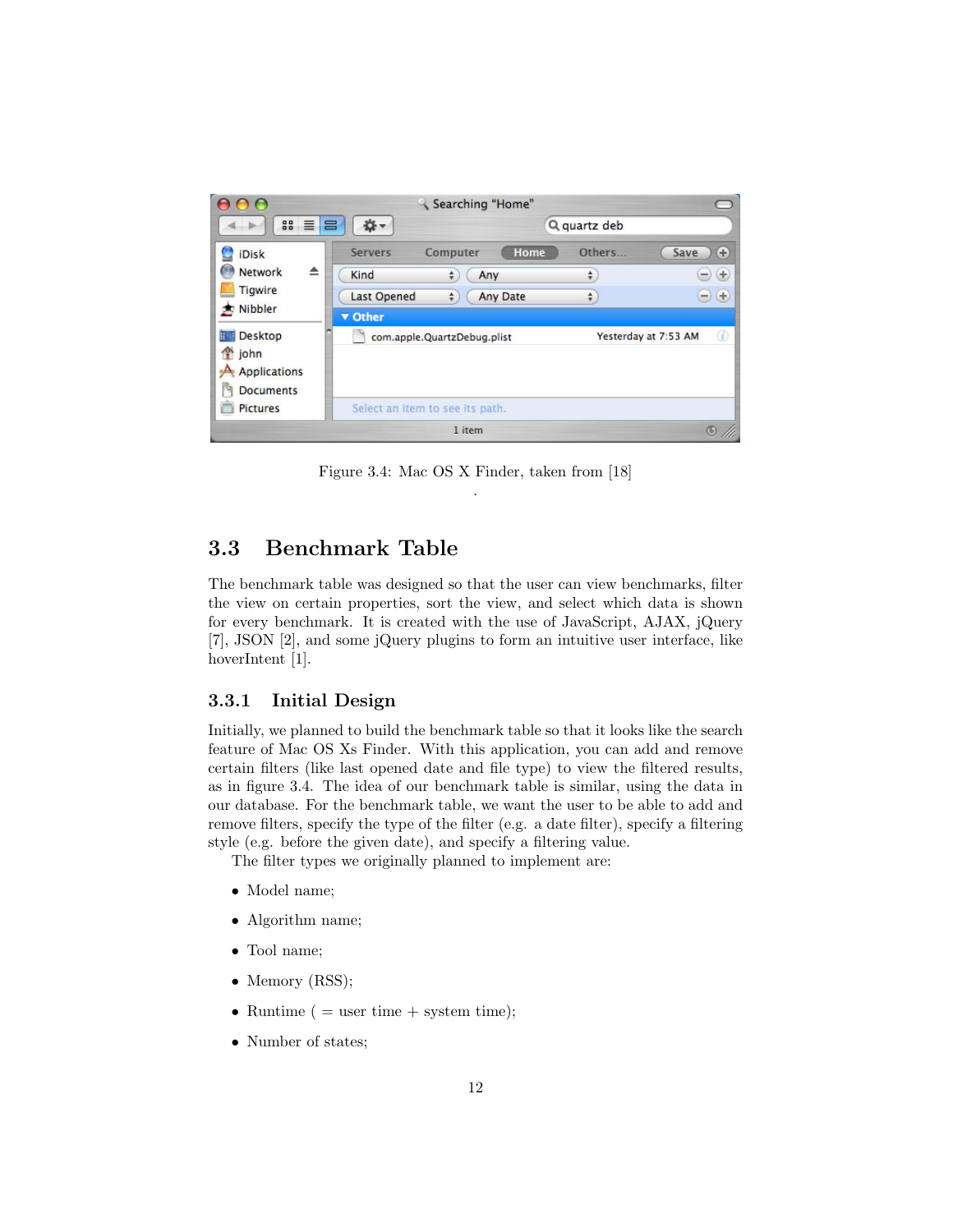- Number of transitions;
- Date;
- Options.

In these filter types, we recognized certain generalizations, namely:

- Selecting a name (model name, algorithm name and tool name);
- Specifying an integer and whether the value in the database is less than, greater than or equal to the provided value (memory (RSS), runtime, number of states, number of transitions);
- Specifying a date and whether the benchmark was executed on, before or after the specified date (date);
- Selecting certain options from a list and, if necessary, specify a value for the chosen option (options).

Furthermore, we want the user to be able to select some benchmarks from the table and compare them by clicking a compare-button.

### 3.3.2 Detailed Design

During the course of the project, some features of the benchmark table have changed, some features were added, and some were discarded. These decisions are explained here.

#### Change of features during development

During our meetings, we made the decision to add some extra features to the benchmark table, namely:

- Selecting which columns are displayed;
- Sorting on (multiple) columns;
- Adding filters for:
	- Version of algorithmtool;
	- Memory (VSIZE);
	- Finished;
	- Processor;
	- Physical Memory size;
	- Computer name;
	- Kernel version;
	- Disk space.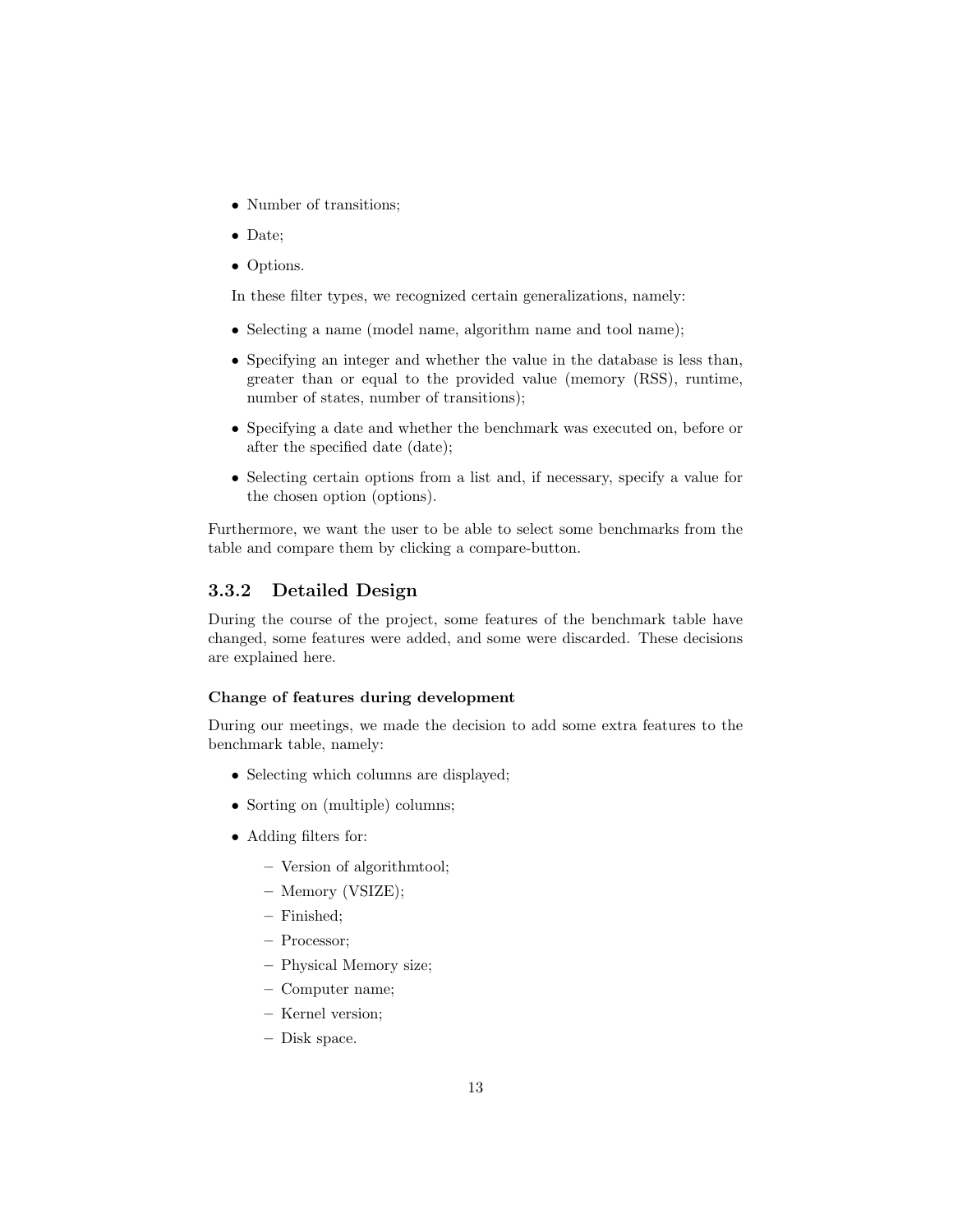

Figure 3.5: Screenshot of column selection

- Paging the results;
- Selecting all benchmarks and inverting the selection;
- Exporting selected benchmarks as a CSV-file;
- Filtering the queryset on the selected benchmarks;
- Instead of selecting one value for the filters model name, algorithm name, tool name, and later on, algorithmtool version, processor, computer name, and kernel version, it should be possible to select a list of values.

Furthermore, the feature to select and compare benchmarks was removed. We did this because we could not find a suitable interpretation for any combination of selected benchmarks.

#### Column selection

The user is able to select the columns of data he wants to see, this is done by checking and unchecking in a list of column names that pops up when he hovers his mouse over the input-element called "Columns (hover)", as seen in Figure 3.5. There are columns that are available for every benchmark; the standard columns, and columns that are not available for every benchmark run, and thus can only be selected when there is at least one benchmark run in the QuerySet the user is viewing that contains that value; the extra columns.

#### Standard columns

The columns which the user should be able to select by default are: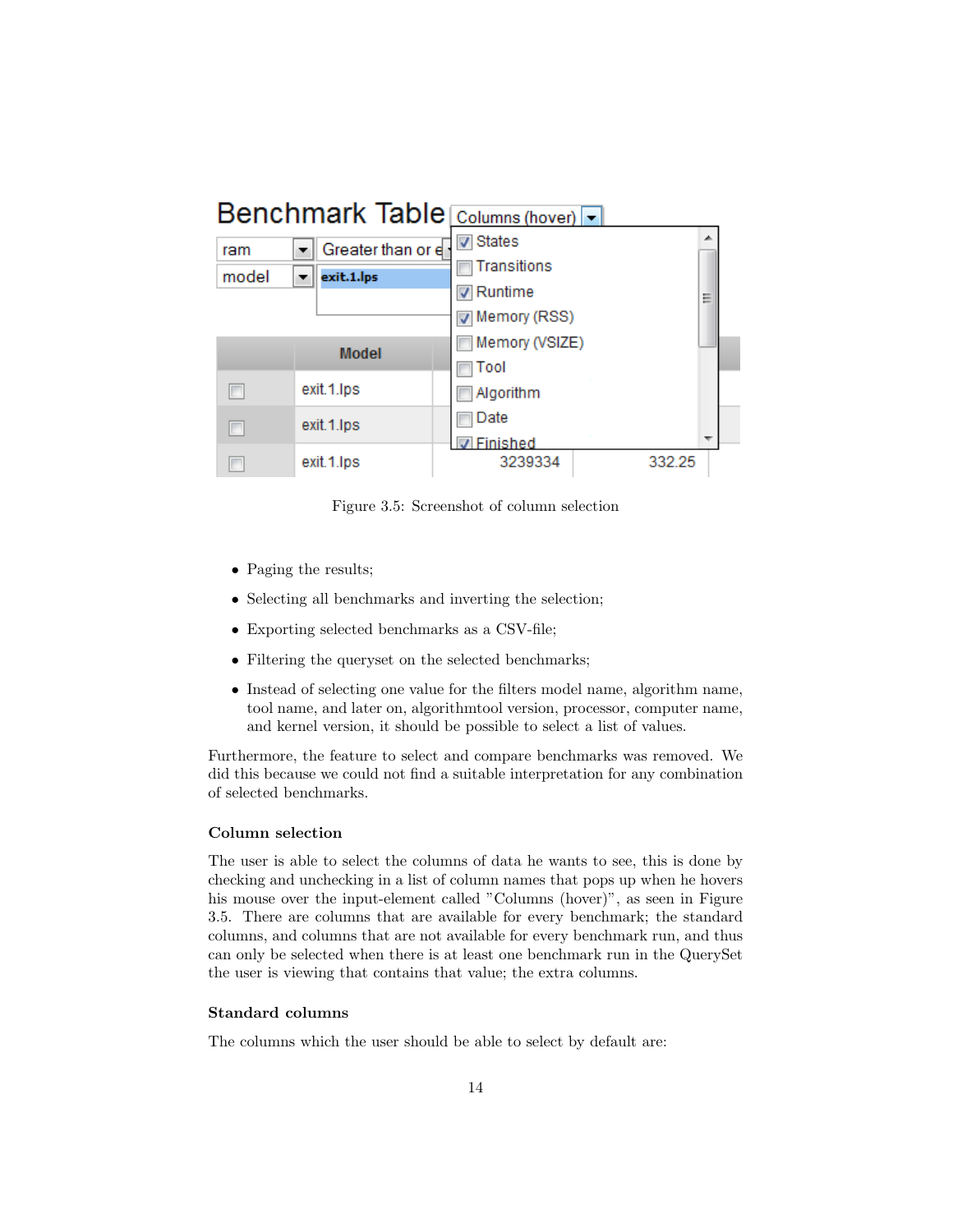- Model name;
- States;
- Transitions;
- Runtime;
- Memory (RSS);
- Memory (VSIZE);
- Tool name;
- Algorithm name;
- Version;
- Date;
- Finished;
- Computername;
- Processor:
- Amount of physical memory;
- Kernel version;
- Amount of hard disk space;
- Options used.

By default, the values of model name, number of states, runtime, memory (RSS), and finished are shown in the benchmark table.

#### Extra values

The user should also be able to select which extra values he wants to see. The extra values are not in the database by default, but might be found in some log files because of certain options specified or certain tool and algorithm combinations used. Only the available extra value names that are present in the QuerySet the user is currently viewing are shown in the column list.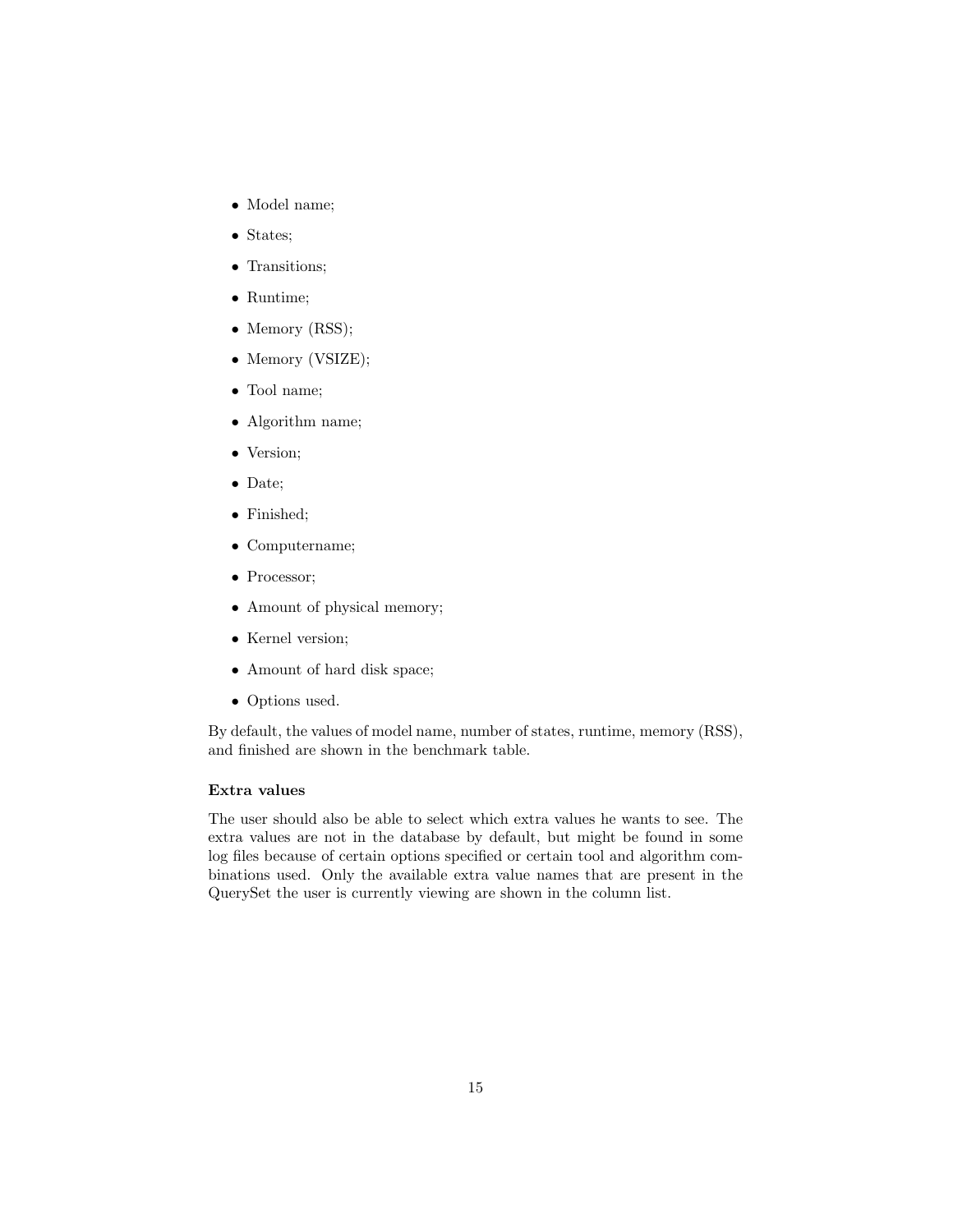| Model name                  | adding.1.dveC     |               | $\bullet$ $\Theta$      | Model name    | $\overline{\phantom{a}}$ | Asc         | $\overline{\phantom{a}}$ |
|-----------------------------|-------------------|---------------|-------------------------|---------------|--------------------------|-------------|--------------------------|
|                             | adding.2.dveC     |               | $\overline{\mathbf{x}}$ | <b>States</b> | $\overline{\phantom{a}}$ | <b>Desc</b> | $\overline{\phantom{0}}$ |
|                             |                   |               |                         | -----         | ▼                        | Asc         | $\overline{\phantom{a}}$ |
| Memory (RSS) $\ \cdot\ $ >= |                   | 500           | $-)(+)$                 |               |                          |             |                          |
| Kernelversion               | $-2$              |               | $-)(+)$                 |               |                          |             |                          |
|                             | 2.6.32-21-generic |               |                         |               |                          |             |                          |
|                             | <b>Model name</b> | <b>States</b> | <b>Runtime</b>          |               | <b>Memory (RSS)</b>      |             | <b>Finished</b>          |

Figure 3.6: Screenshot of filter table and sorting

#### Sorting

The user is able to sort the QuerySet he is viewing by one or more of the columns he has selected. To do so, a table has been added above the benchmark table, where the user can specify a column and an order (ascending or descending), as seen in Figure 3.6. After specifying a column to sort on, an extra row in the table will appear so the user can specify the second column he wishes to sort on. Notice that the user can select the same column multiple times, though the database will only evaluate the first appearance of a column. The user can also sort the QuerySet on an extra value column, bat as these values are stored as text in the database, the sorting will be done alphabetical.

#### Filter table

The part of the benchmark table that regulates the filtering system is called the filter table. This table consists of a list of filters the user specified, as in Figure 3.6. On the right side of each filter are an add button and a remove button. The remove button deletes the filter in that row (or sets it to an empty filter if it is the only filter in the filtertable) and the add button adds an empty filter one row under the row of the button. Furthermore, when a filter contains an error (e.g. no value has been selected for a states-greater than filter), it is marked red, so the user can easily fix it.

#### Empty filter

The empty filter is a filter that does nothing, its only purpose is to give the user the option to select a filter type.

#### Model name, algorithm name, tool name, processor, computer name, algorithmtool version, and kernel version filters

The model name, algorithm name, tool name, processor, computer name, algorithmtool version, and kernel version filters all have the requirement that the user should be able to select one or multiple values. To achieve this, we were inspired by the way users can select to whom a message is sent in Facebook, like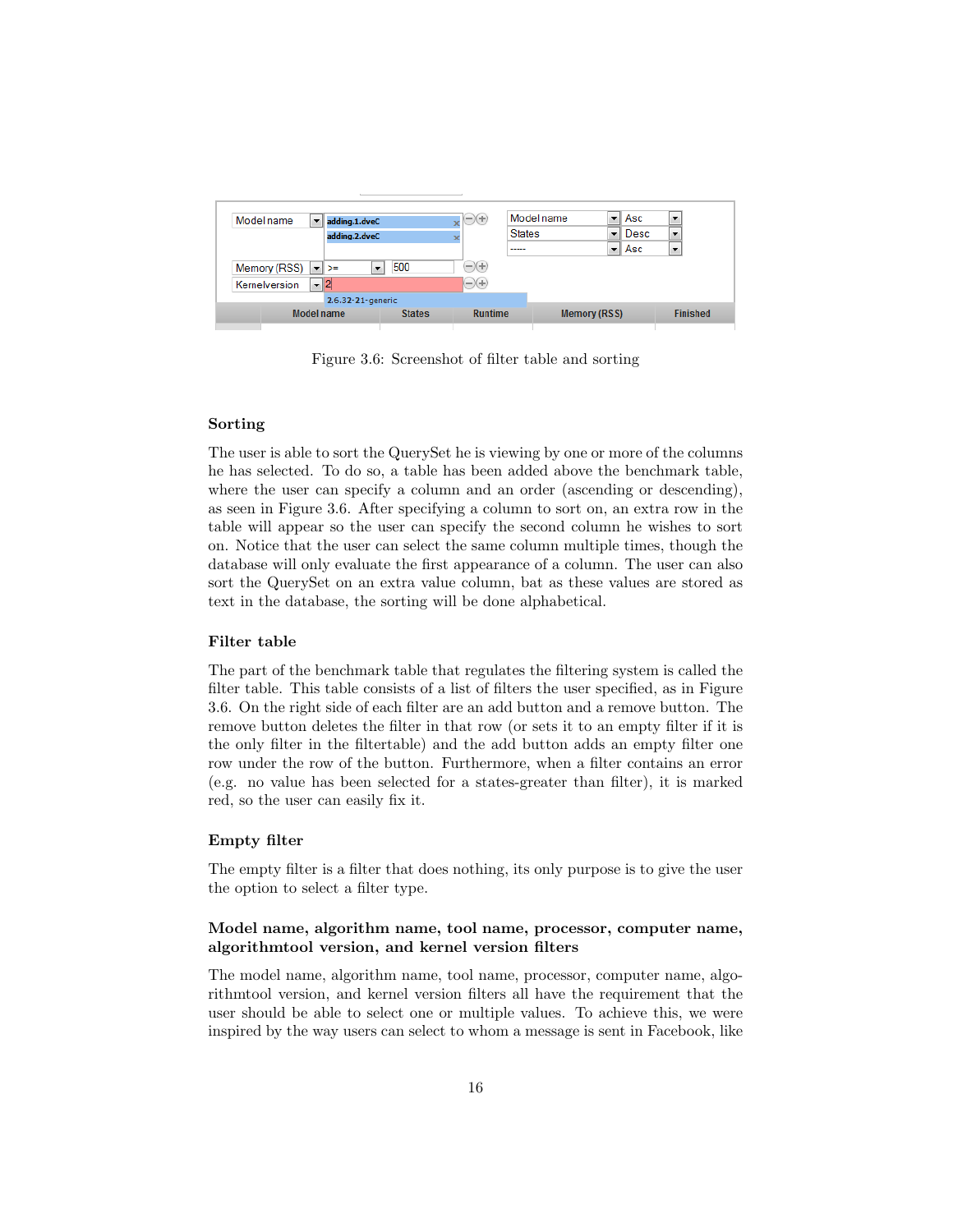| <b>Nieuw bericht</b> |                                     |  |  |
|----------------------|-------------------------------------|--|--|
|                      |                                     |  |  |
| Aan:                 | Richard Cornelissen $\times$ e      |  |  |
| <b>Onderwerp:</b>    | <b>Betty Elise</b>                  |  |  |
|                      | Bericht: Edwin Keijl<br>Uni. Twente |  |  |
|                      | <b>Eline Soumeru</b>                |  |  |
|                      | <b>Bijlage: Eva Groen</b>           |  |  |
|                      |                                     |  |  |

Figure 3.7: Screenshot of Facebook's receiver selection



Figure 3.8: Screenshot of RAM filter

Figure 3.7. Here, the user starts typing and results pop up in the list below the input element. Then the user can use the arrow keys to select a receiver and press enter to add him or her to the list of receivers. The filter does the same: it knows a list of possible values and searches for possible values while the user is typing.

#### Memory (RSS), memory (VSIZE), runtime, states, transitions, RAM, and disk space filters

These filters require the user to specify a number and specify whether he wants results in which the value is equal to, less than or greater than that number, as in Figure 3.8.

#### Date filter

This filter requires the user to specify a date to filter on, and whether the benchmark runs have been executed before, after or on this date, an example of this filter is shown in Figure 3.9. The format for the date is yyyy-mm-dd.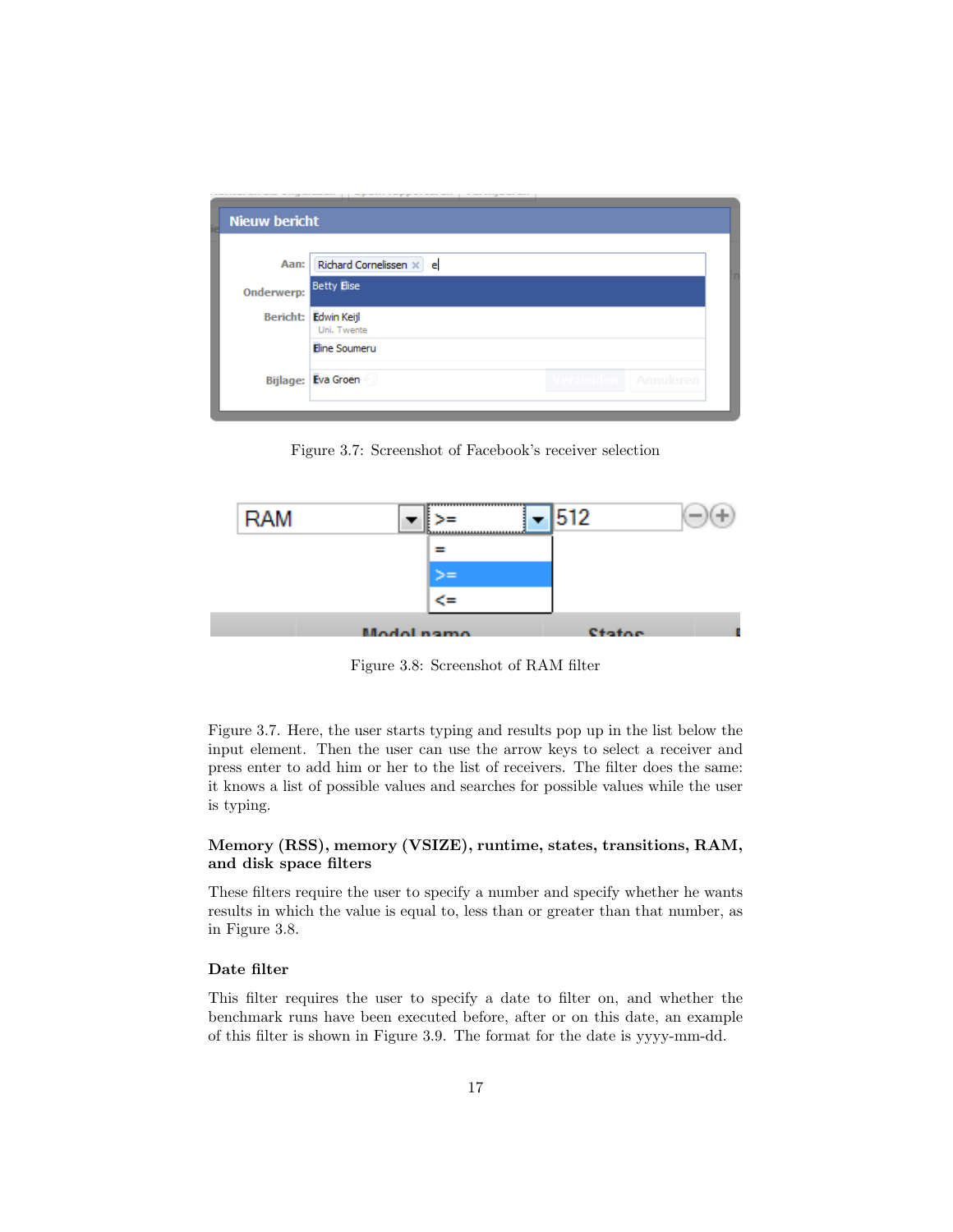| date  |              | $-$ 2010-01-01 |  |
|-------|--------------|----------------|--|
| model | On           |                |  |
|       | Before or on |                |  |
|       | After or on  |                |  |

Figure 3.9: Screenshot of date filter

|            | Options       | $\bullet$ (hover) | $\bigoplus$ | Model name          | العاد | Asc             | $\ddot{}$                |                |
|------------|---------------|-------------------|-------------|---------------------|-------|-----------------|--------------------------|----------------|
|            |               | $-cache$          |             | ites                | ×.    | Desc            | ۰                        |                |
|            |               | -regroup<br>a     |             |                     | ∽∥    | Asc             | $\overline{\phantom{a}}$ |                |
|            | Model name    |                   |             | <b>Memory (RSS)</b> |       | <b>Finished</b> |                          | <b>Options</b> |
| $\Box$     | adding.1.dveC |                   |             |                     | 156   | true            |                          | $-cache=True$  |
| $\Box$     | adding.1.lps  |                   |             |                     | 8780  | true            |                          | $-cache=True$  |
| n          | adding.2.dveC |                   |             | 159592              |       | true            |                          | $-cache=True$  |
| $\sqrt{2}$ | odding 3 Inc. |                   | --------    | 444744<br>----      |       | terra.          |                          | cocho-Trus     |

Figure 3.10: Screenshot of options filter

#### Options filter

This filter consists of a list of options that have been registered in the database, like in Figure 3.10. Only the options that are possible in the QuerySet the user is viewing are displayed. The user is able to check which options are used for benchmark runs and, if necessary, what value that option has.

#### Finished filter

The finished filter requires the user to select True or False, depending on whether he wants to see the benchmark runs that have finished correctly or that havent finished correctly. An example is shown in Figure 3.11.



Figure 3.11: Screenshot of finished filter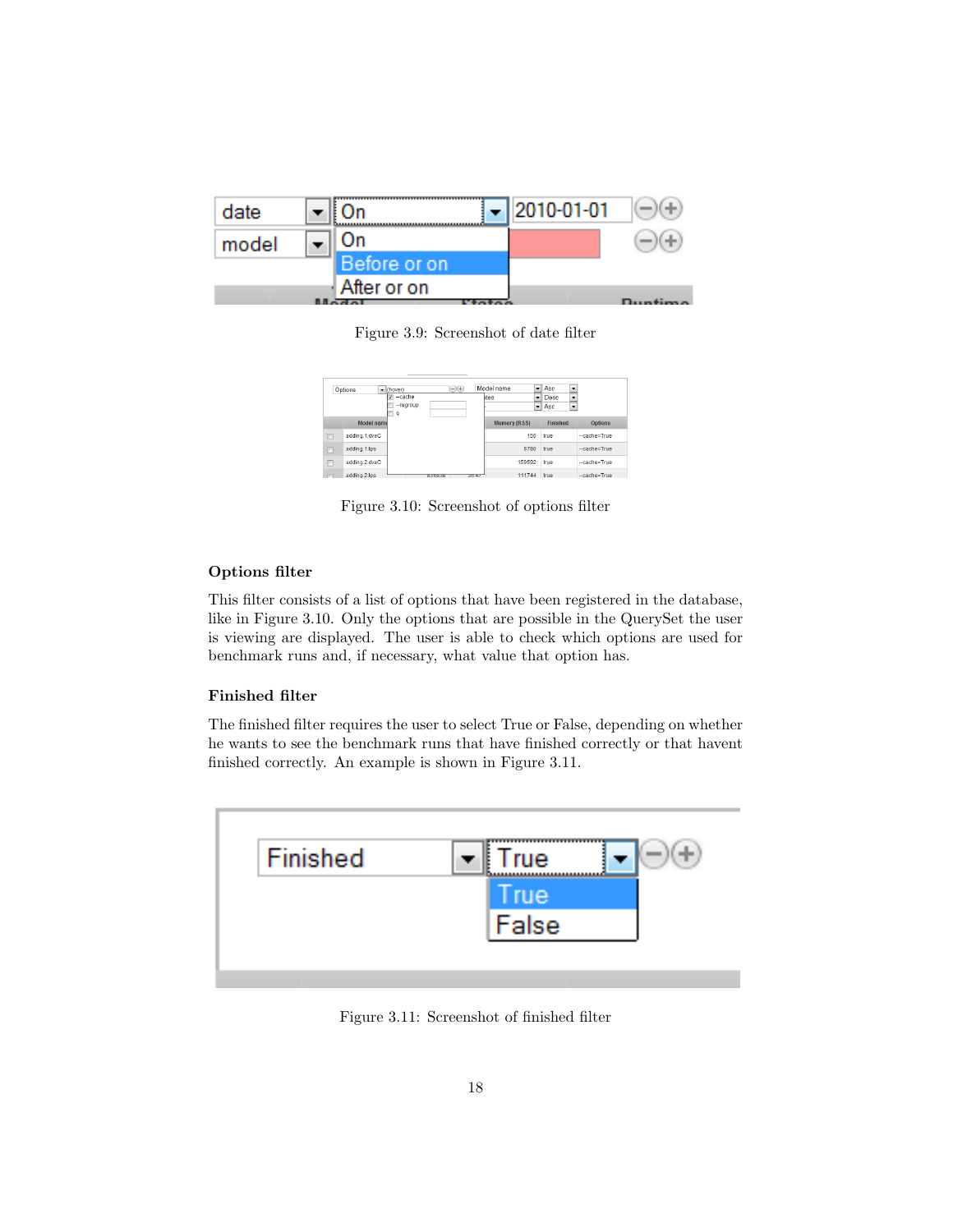| $\mathbb N$   | Showing results 1-25 of 6004 results with |            | 25 results per page |  |
|---------------|-------------------------------------------|------------|---------------------|--|
| All<br>Invert | <b>Filter Checked</b>                     | Export CSV |                     |  |

Figure 3.12: Screenshot of paging features and buttons

#### Paging

Though we first thought paging would not be necessary, we noticed Firefox did not work well with a large set of benchmark runs in the benchmark table. To fix this, we added paging, so the results the user sees are limited. The user is also able to specify the page size, which is 25 by default, and is able to jump to the first, last, next and previous page through the interface shown in Figure 3.12.

#### Select all and invert selection

For better usability, the user is able to select all benchmark runs in the QuerySet he is viewing by clicking the "All"-button or inverting his selection with the "Invert"-button. These buttons work on all benchmark runs in the QuerySet, not just on the page the user is viewing at that moment. After the "All"-button has been clicked, it changes into a "None"-button, meaning that clicking it clears the selection.

#### Exporting

The user is able to export the selected benchmark runs as a CSV-file by selecting benchmark runs in the benchmark table and clicking the "Export"-button.

#### Filter on selected benchmark runs

The user is able to limit the benchmark runs he wants to see in the benchmark table by selecting these benchmark runs and pressing the "Filter Checked" button.

### 3.4 Comparisons

BeAT allows the user to analyze the data in two different ways. First of all, the user can look up the raw data as it would appear in the database on the benchmarks page, see section 4.3. Second, the user can produce two types of graphs by selecting a set of properties on a page containing a form. We will refer to these graphs as comparisons. Both graph types (Comparison and ModelComparison) are discussed below and in section 4.4. Both types are recorded in the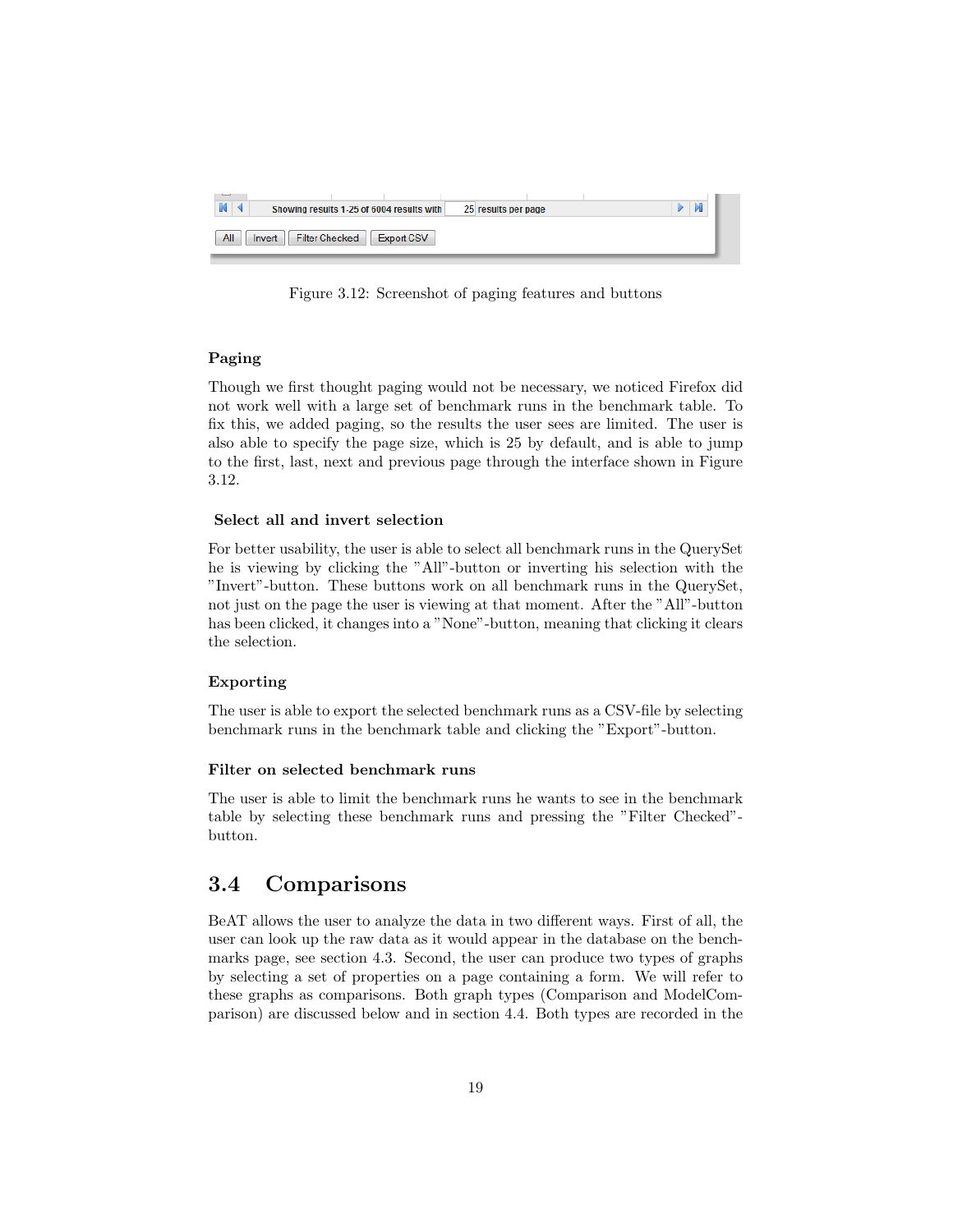database for future re-generation; the database model used is also discussed, in section 3.4.3.

#### 3.4.1 Comparison

On the "compare tools" page, the user can select two sets of benchmarks by specifying a algorithm, tool, version and the options for each set. We intersect these two sets on their models, so that all models that ran on only one of the two combinations selected by the user are ignored. We then aggregate the set, so the result set consists of a model associated with data from two different benchmark settings. The current pieces of data are run time and virtual memory size, both of which are plotted in seperate scatterplot. The axes of this plot represent the combinations the user selected.

The graphs containing this data are shown on the result page, including the specified filtering properties. The data is also represented as a table below the graphs. The Flot JavaScript library is used to produce the graphic representation. Flot was chosen because it enables us to create interactive graphs, in particular that the user can hover over datapoints to see more information about that specific item. Each graph can be exported to pdf, ps, eps or svg format using the MatPlotLib python framework. MatPlotLib makes it easy to export anti-aliased graphs.

#### 3.4.2 ModelComparison

The "compare models" page works similar to the "compare tools" page. Here the user selects a tool, algorithm, option combination and data type. BeAT redirects the user to a similar result page, producing a graph on which each line represents one model. The y axis represents the selected data type, while the x axis shows the revision date of the AlgorithmTool on which the benchmarks was performed.

### 3.4.3 Database Model

The full database model is shown in figure 3.13. The core tables are Comparison and ModelComparison. They both contain name, date\_time (last modified), hash (the auth key) and a foreign key user to the User table. The auth key is a hash used to allow users without access to view the particular graph, see section 3.5 for more information.

The ModelComparison table has a foreign key to the Tool and Algorithm tables, representing which combination was selected by the user. A Many-To-Many relation called optionvalue with the OptionValue table is used to store all the options selected by the user. The type of data to be plotted is stored in the type attribute.

The Comparison table has two foreign keys to the AlgorithmTool table, one for each selected combination, instead of the keys to Tool and Algorithm.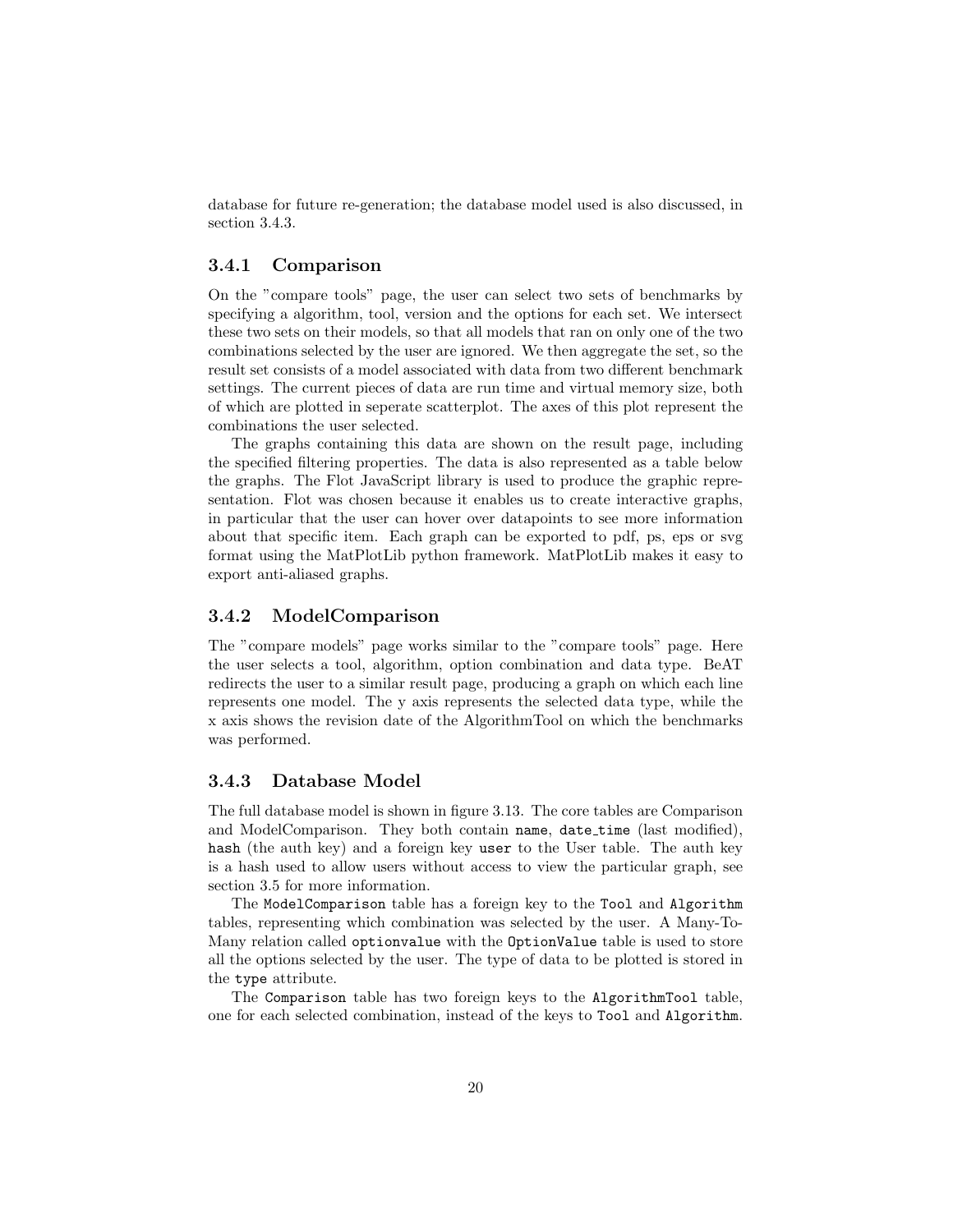Each of these can have user-selected options; those options are represented by two Many-To-Many relations with the OptionValue table.

The difference between the two tables is caused by the fact that the AlgorithmTool table contains a version string; this is required to identify a unique entry in the case of Comparison, while in ModelComparison, an abstract representation is required (as this graph iterates over the different versions). Possible future types of graphs can be in a manner similar to these two.

#### 3.5 User management

Not all pages in BeAT should be publicly accessible. For example, visitors should be allowed to view the frontpage and other general website information. Only logged in users should have permissions to access the data, generate graphs and create job scripts. The data added to the database is available to all users that have login credentials, while generated jobs and graphs are assigned privately to the user that generated them. If needed, a superuser has the power to view and modify this information.

Sharing results publicly is possible, through a provided permalink on each result page. The data that can be shared currently only includes both types of graphs. The permalink is a simple URL, which provides an argument to the HTTP request the unknown user will make, allowing this user access. Note that anyone with access to the URL may access the data: this mechanism should therefore not be considered a security measure.

To manage users, the standard Django user authentication system is used. Through django's default administration interface (accesable through a link on any BeAT page), users can be added, if the user is logged in as a superuser.

## 3.6 PBS script generation

Not all the data relevant to a benchmark is present in the default output of the ltsmin tools. Data such as the name of the node on which it was executed, the operating system running there, the amount of memory, the version of the tool being used, the option given to the tool, and the date on which the execution took place are examples of that data. To make sure this data was available in the log files of future runs it was decided that a header containing that data should be available. An easy way to do this was to make sure the scripts that are executed by the scheduler collect and output this information before running the benchmark itself.

With the above information in mind a python class was designed that would generate PBS scripts that could be submitted to the scheduler. The generated PBS files are based on the files generated by a shell script that was already is use, and also contains a few lines that collect and output the data we required. During the project the scripts had to be changed a couple of times and we came to the conclusion that it was easier to switch to a template-based system, which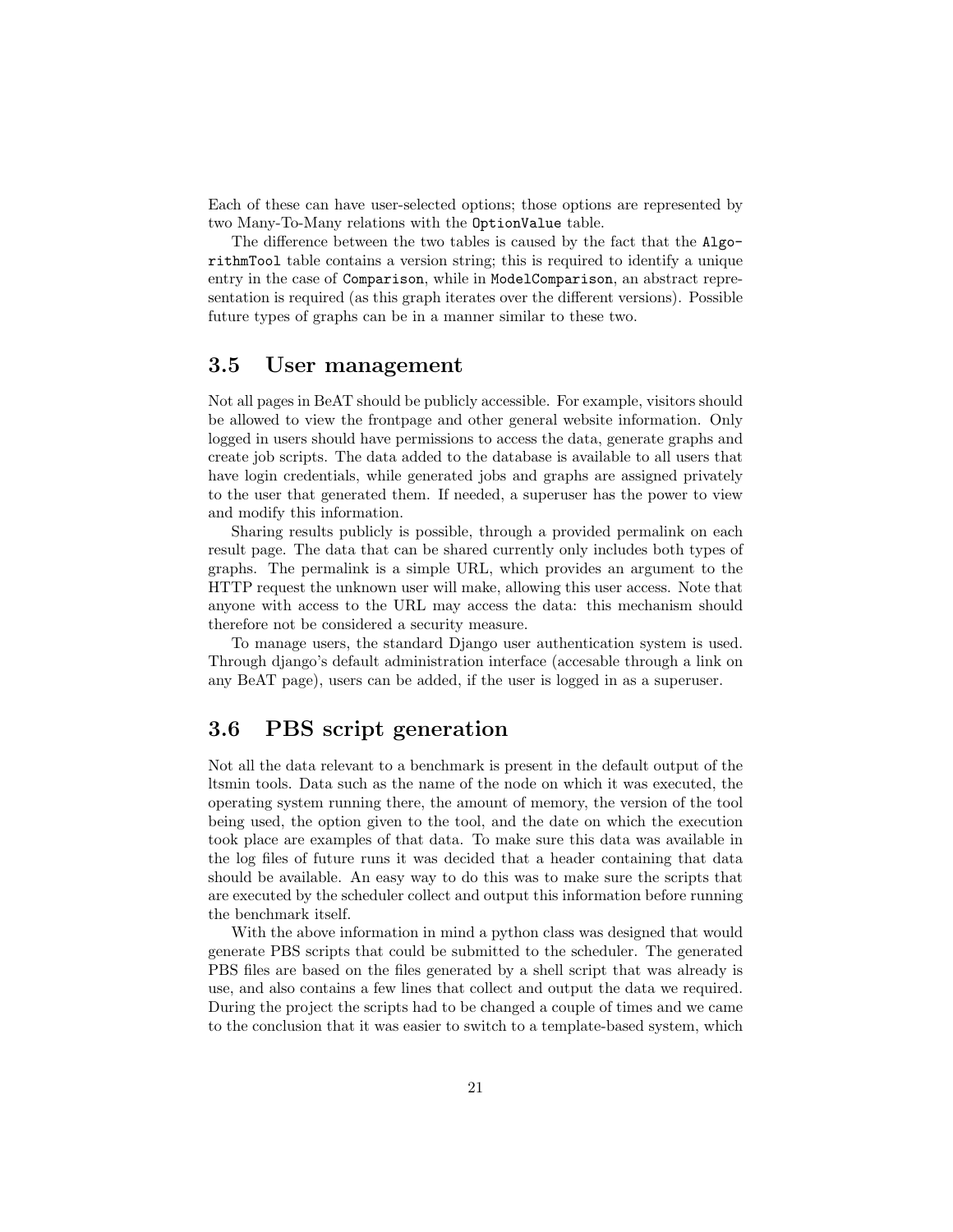

Figure 3.13: The database model for comparisons.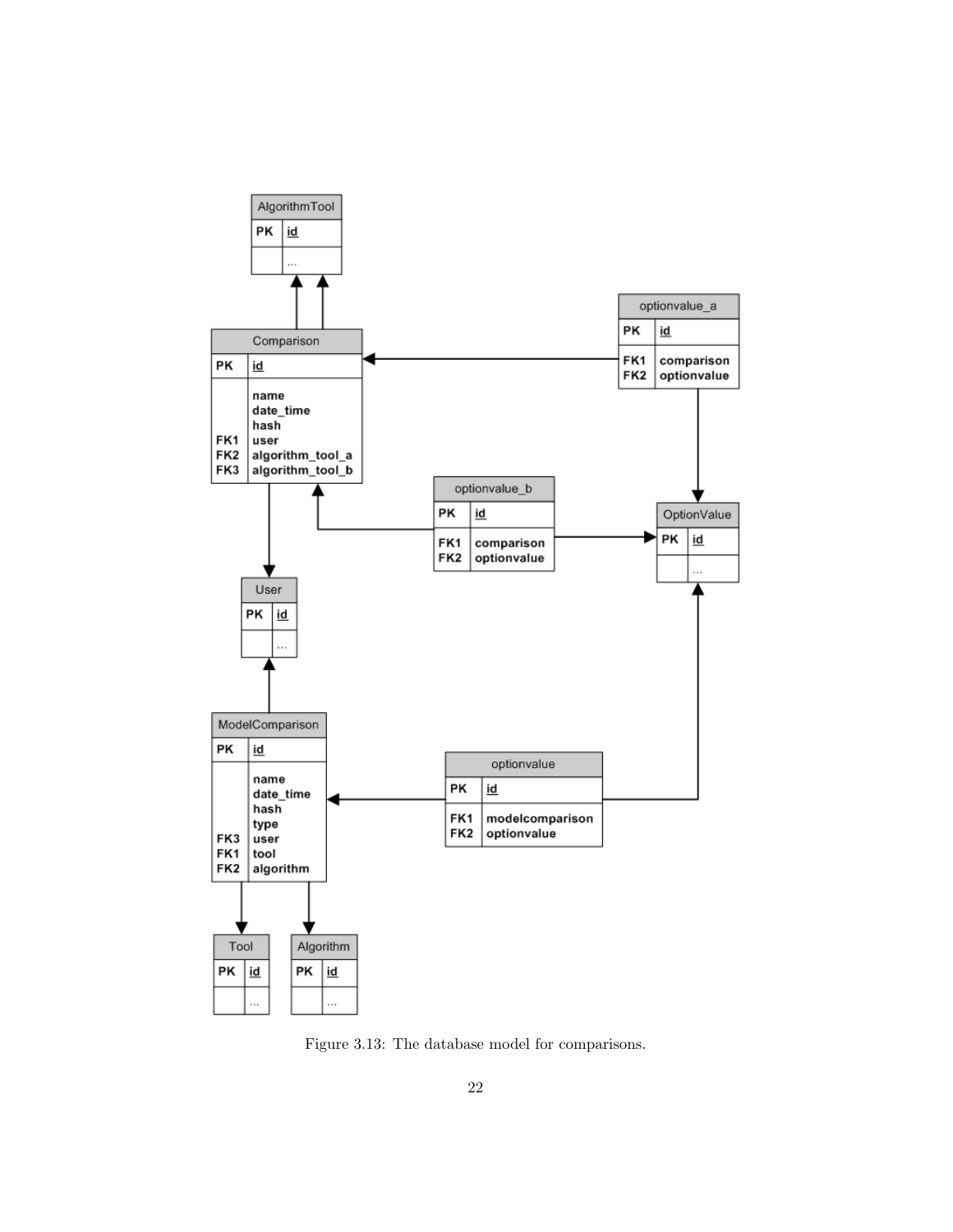is what we included in the final product. Because the required templates were very simple, we could use Django's built-in template support, which supports everything we need, even though it was originally designed to generate webpages.

To make script generation available to the end user we chose to create a webpage that allows the user to perform the generation of a single job with some set of user-supplied options, as well as the generation of a complete test suite that contains all relevant permutations of options for a single model. The permutations were provided by our client and also contain some types that are not yet supported, concerning jobs that should run on multiple nodes. We have chosen to also generate these, as we intend for BeAT to be extended to support these jobs too, in time. At the request of our client we also added support for saving specific jobs. When a user creates such a job and supplies a name, the options supplied by the user are saved under that name, and he or she can reload that information at a later time and produce the same job again, or alter this job.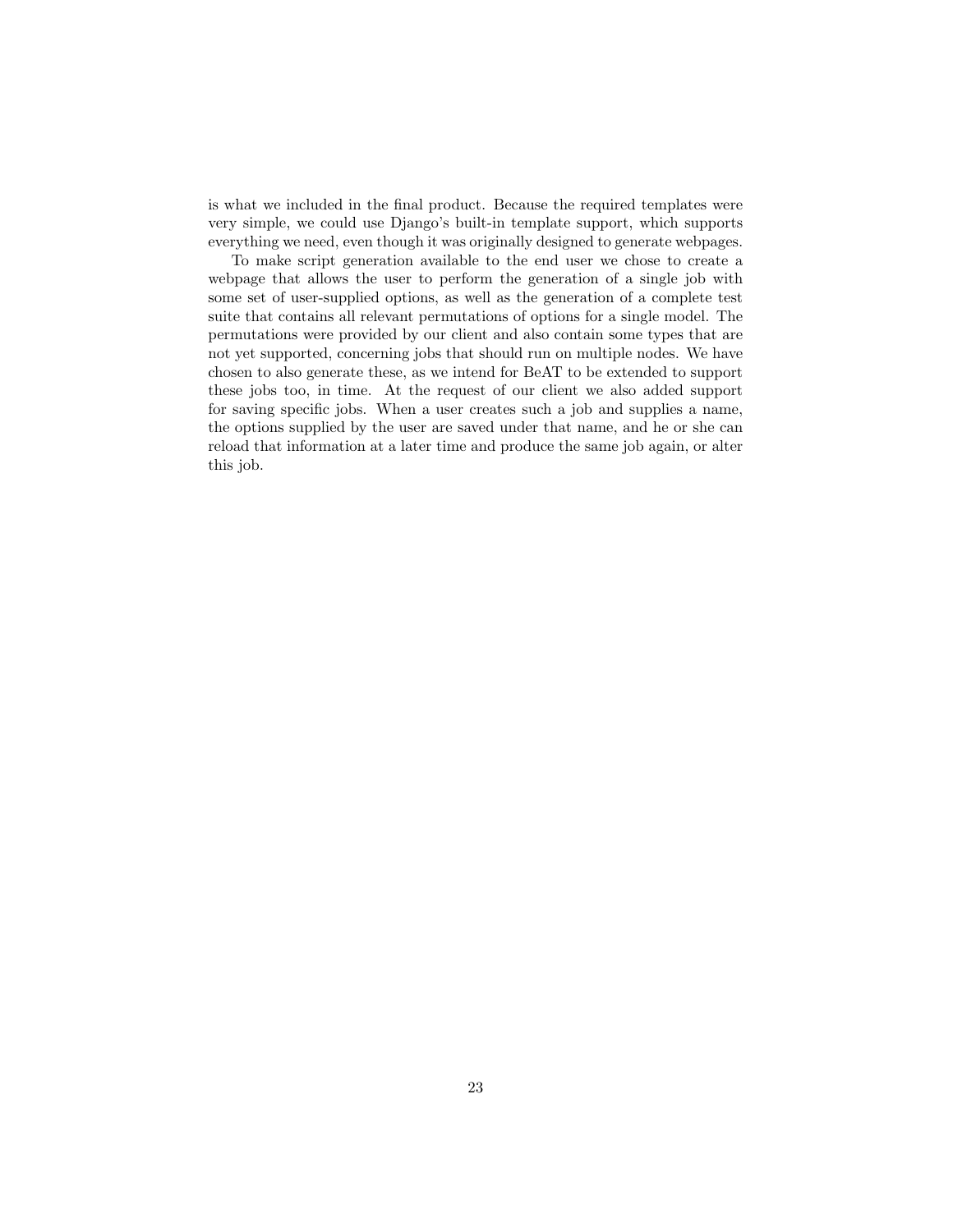# Implementation

The following chapter will discuss the issues we faced and choices we made during the implementation of BeAT. We start with a brief overview of Django, followed by an explanation of administrative backend of the system. Afterwards we discuss the user-facing website.

## 4.1 Basic Django Information

This section contains some basic information about the filestructure that Django uses. Anyone already familiar with Django can probably skip it. Almost all of our python code uses Django in some way, and is installed in Django as an application ("app"). A noteable exception is the filereader, which is not directly accessable through the website and for that reason has been placed somewhere else. Because all the apps have a few things in common, we will cover that information here in order not to repeat the same information when discussing the implementation details of each app.

All of our apps are located in the BeAT root folder. Each app has its own folder, for example, beat/benchmarks and beat/graphs. In general apps do not depend on each other with the exception of beat/benchmarks, on which most apps depend. This is because it is the main application and contains the classes required to interact with the benchmark data in the database.

There are a few python files that are are present in most or all of the apps. The most common ones are listed below, along with some information concerning their contents and purpose. When the description of the implementation of some part of the website does not specify where the code for one of the things mentioned below is located, it will be in the default file. For a more in-depth explanation on Django we recommend a visit to the Django documentation [8]. If appropriate, sections of this documentation are referenced. Unless otherwise noted, the documentation for version 1.2 is intended.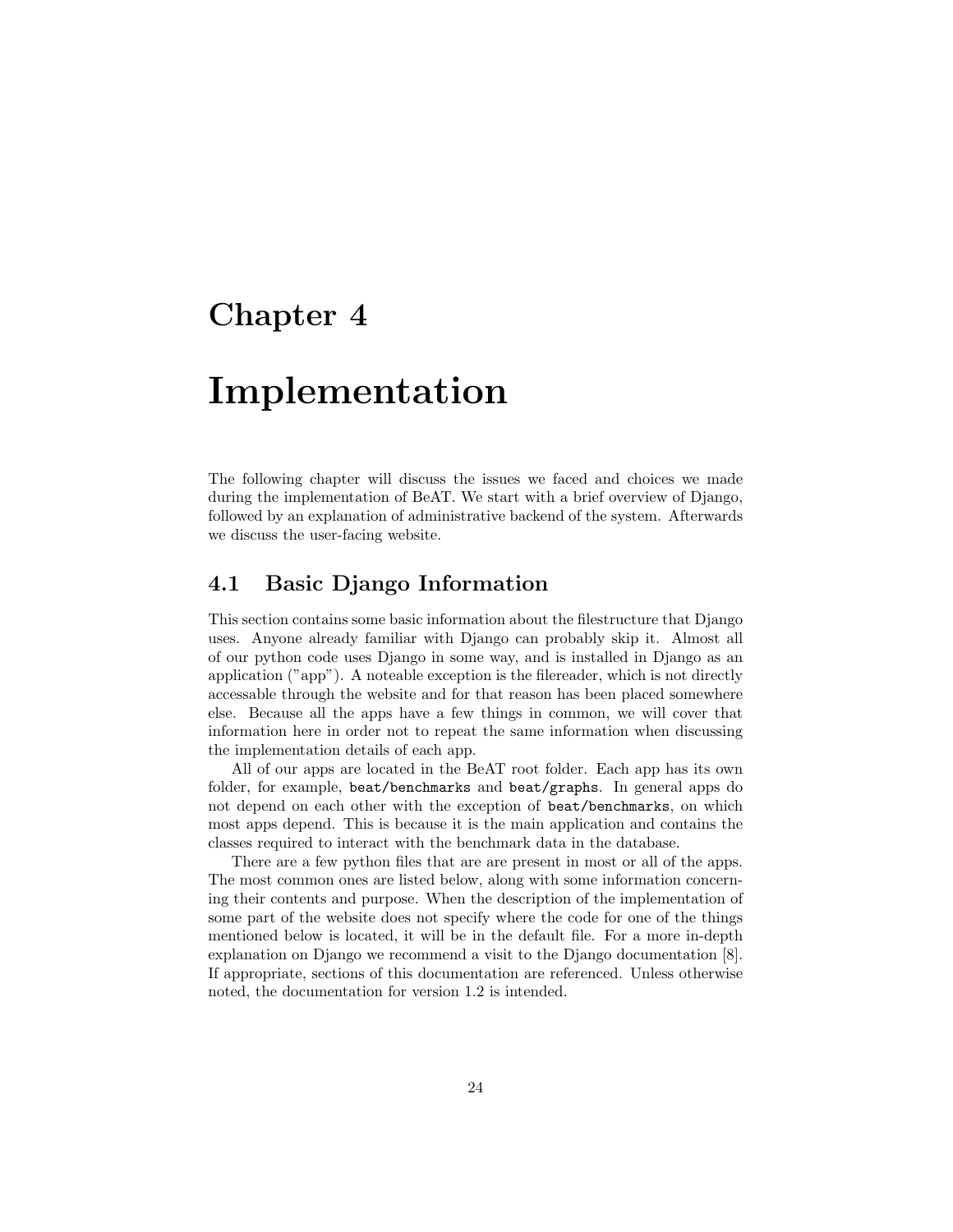| Filename    | Contents                                                         |  |  |  |  |  |  |
|-------------|------------------------------------------------------------------|--|--|--|--|--|--|
| __init__.py | This file is required to tell Python that the directory is a     |  |  |  |  |  |  |
|             | Python module and can be imported (and imported from).           |  |  |  |  |  |  |
| admin.py    | admin<br>interface can<br>Django<br>be<br>tailored<br>The<br>to  |  |  |  |  |  |  |
|             | needs by creating subclasses<br>user's<br>of<br>the<br>the       |  |  |  |  |  |  |
|             | django.contrib.admin.ModelAdmin class in this file.              |  |  |  |  |  |  |
| forms.py    | Contains a description of one or more forms used on the web-     |  |  |  |  |  |  |
|             | site. Each form is described as a python class.                  |  |  |  |  |  |  |
| manage.py   | A thin wrapper around django-admin.py that takes care of         |  |  |  |  |  |  |
|             | two things for you before delegating to django-admin.py:         |  |  |  |  |  |  |
|             | It puts your projects package on sys. path and it sets the       |  |  |  |  |  |  |
|             | DJANGO_SETTINGS_MODULE environment variable so that it           |  |  |  |  |  |  |
|             | points to your projects settings.py file. django-admin.py        |  |  |  |  |  |  |
|             | is Django's command-line utility for administrative tasks.       |  |  |  |  |  |  |
| models.py   | Contains one or more classes, each of which is a representation  |  |  |  |  |  |  |
|             | of the data held in a particular table in the database.          |  |  |  |  |  |  |
| settings.py | The automatically generated Django settings module, includ-      |  |  |  |  |  |  |
|             | ing settings for the database, caching, authentication, template |  |  |  |  |  |  |
|             | directory and media directory.                                   |  |  |  |  |  |  |
| urls.py     | A mapping of URL patterns (in the form of regular expres-        |  |  |  |  |  |  |
|             | sions) to functions in views.py.                                 |  |  |  |  |  |  |
| views.py    | This file contains code that presents data to the user for one   |  |  |  |  |  |  |
|             | specific application on the website.                             |  |  |  |  |  |  |

#### 4.1.1 Template structure

Django provides a template system with tags which function similar to some programming constructs. Though the template system is documented in the Django documentation [9], we explain the basics here. A template contains variables, which get replaced by values when the template system is evaluated and tags, which control the logic of the template. Context variables passed to a template can be accessed using {{ variable.attribute }}. Tags are defined as {% tag %} and can be used for more complex purposes as if-statements, for-loops and template inheritence (using the block tag).

The HTML structure is defined through this template inheritence. base.html defines the basic HTML structure that is used for every page and inclusion of CSS and JavaScript files. More importantly, five different blocks are defined that can be extended in a specific page as shown in figure 4.1.

head can be used to add extra things to the header, such as JavaScript files.

title overrides the title in the <title> tag.

- structure defines the basic layout of the page, this is overridden in base\_site-.html.
- sidebar allows you to add extra items to the navigation bar on the right side of the page, if that may be needed.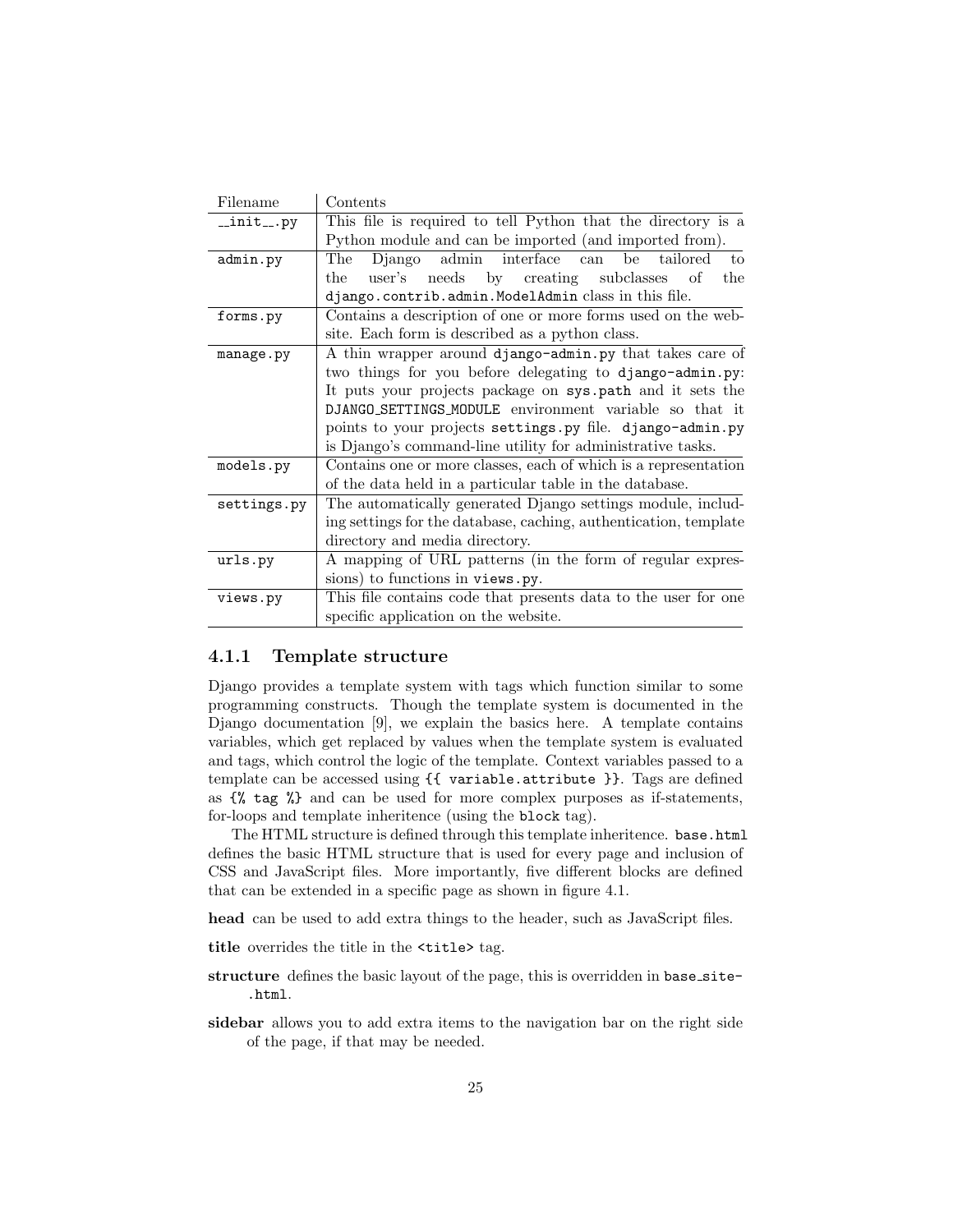

Figure 4.1: The basic template structure that is used for BeAT. Here base site.html only extends the content block.

Nearly every page that uses a 'standard' one column layout that extends base site.html. This template only overrides the structure block, defines the one column layout and defines a new block called content inside of that column. This makes it possible to use a different structure as on the frontpage, if this is desired. As described above, all other blocks can be overridden as well if there is a need.

So to make a new template, create an HTML document in the preferred application directory of the templates directory. It needs to extend the basesite.html template and override the content block to be able to contain any new content. Furthermore, it can optionally override any of the blocks mentioned above.

#### Navigation

The sidebar block contains the navigation of the websites. All links are defined as list items with an anchor tag that uses the Django  $\mathcal{K}$  url  $\mathcal{K}$  tag to output absolute URLs directly to a specific view. This prevents hard coding the URLs, so they can easily be changed in urls.py.

### 4.2 Database Population

In this section, some implementation details for the various database population scripts are discussed. Insight for future development is also provided.

#### 4.2.1 Log movement

This section will give a short description about the log movement process and the issues we considered while implementing it. Part of this feature has been discussed in section 3.2.1.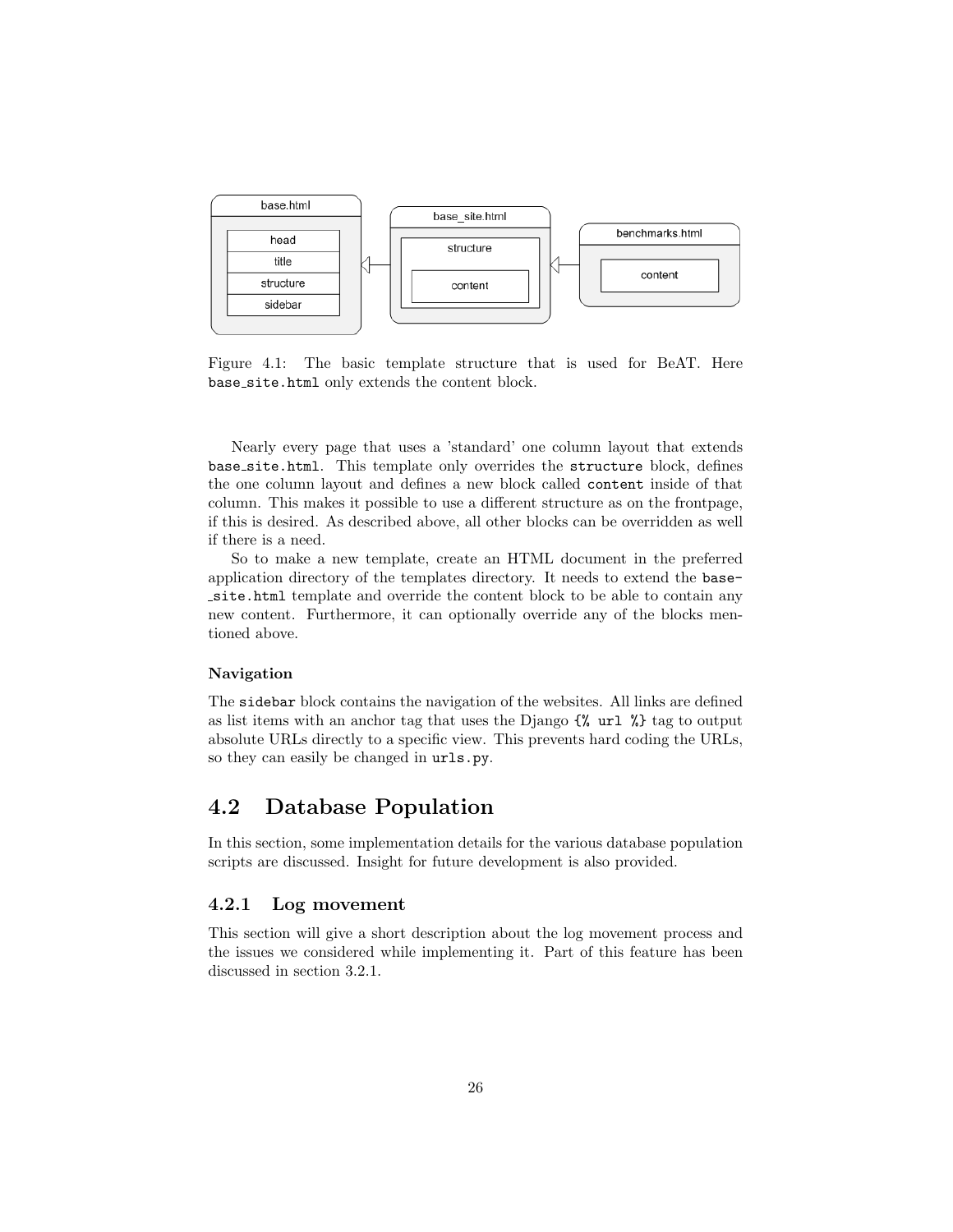#### Processs

Before logs can be processed they need to be available on the server. The first step in the regular flow when importing logs is moving them to the location where they can be proccessed. A few options were discussed in section 3.2.1. Since our users are quite technical and used to ssh and a ssh key infrastructure, we decided to process the files on the server and use scp to copy the logs. This removes the need to install python with the proper libraries on the client PC, keeps the SQL server secure and does not waste bandwith, because the logs need to be stored on the server anyway.

#### Implementation

Implementation of the log movement was straight forward. The first part involved setting up a usergroup on the server and creating a directory, which was periodically checked by the filereader script. The output from the filereader is not saved at the moment (since all regular logs should be parseable), but this warrants a look in the future.

#### 4.2.2 Filreader

In this section, the filereader script, which imports data from provided logs, will be discussed in detail. Some information will be provided on how to improve the script; for those sections of text, familiarity with python is assumed. The flowchart in figure 3.3 is used for the structure of this section.

#### Call & Parse options

The filereader is intended to be called from a shell. At some point in the project, support for using it from another python script existsed; however, currently, this functionality is considered depricated. It is possible to include this functionality again, but the Filereader.main() method should be updated to reflect changes in the available options. From the command line, a number of options can be provided, followed by any number of paths to a file. Assuming the use of bash, one should use xargs to allow any amount of arguments to be passed. The disadvantage is that the counting of errors no longer works (since xargs causes the filereader to be called on each file individually instead of passing a large set of arguments). This is not needed if the code runs on a linux kernel version after 2.6.23, from which onward an arbitrary amount of arguments can be passed [3]. Options for the filereader are parsed using the optparse python module, which makes adding additional options (almost) trivial. See the python documentation of optparse [6] for more information.

#### Splitting into logs

This code is pretty straight-forward, simply iterating over the lines in a file. One notable thing is that the current scheme allows data to be placed in between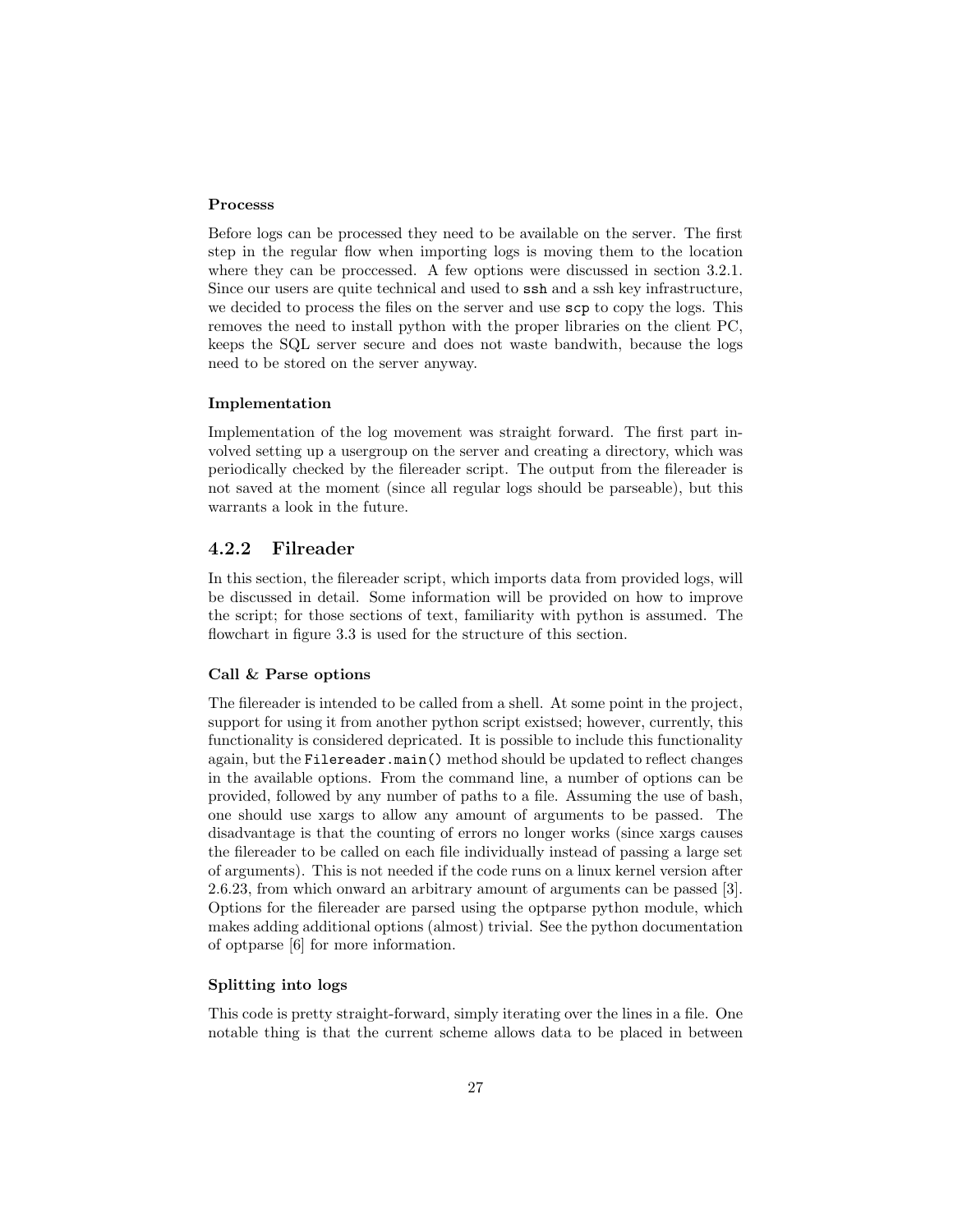the ending of one log and the beginning of the header of another. During our tests, we have encountered some issues with loading ltsmin modules; generated error messages in between logs are ignored. It should be possible to parse this information and display it to the user.

#### Header Analysis

The header analysis parses the header, as documented in B. A regular expression extracts the relevant data from the file, elements of which are processed. The most relevant are first, the tool version, which looks like ltsmin-1.5-20-gdd431, where the last six characters are the initial six of the git revision from which the tool was compiled (for the ltsmin tools, this string can be retrieved through  $\epsilon$  sexecutable>  $\epsilon$ -version). Second, the start time/date is converted into a datetime type (the type used by django's DateTimeField, the field this data needs to be inserted in), from the python module datetime. Finally, the call (the string used to get the tool to execute) is analyzed to find the tool name and algorithm name (through a regular expression), as well as applied options and the used model (using the gnu getopt method provided by python's getopt module). Note this is slightly different from what is used in ltsmin; there, the C module popt is used. However, gnu getopt provides the needed basic features, without the need to package a C module in BeAT. If needed, however, it should be possible to use python's ctypes module to load C code and use it to parse options. In theory, it should even be possible to allow the user to specify which module should be used, by adding an option module field to the AlgorithmTool table. Because of the complexity of adding these features and the lack of a significant advantage over gnu getopt, we have chosen to leave this as future work, however.

The specification of the used hardware and details about the kernel is also in the header; however, currently, we only use the nodename and the kernel-release fields, which are those that were considered most relevant. More information (for example, installed library versions) , as well as the data that not currently used, can be added to the header and the Hardware table. To collect this information, the regular expression should be altered. Support for multiple machines is currently not provided; adding this feature is a non-trivial task to perform. Options would include using a delimiter to separate the information for different machines (eg, assuming a delimiter |, Nodename could contain node1|node2|node3), which should be relatively easy to split into different hardware items. Assuming these items are placed in a list, the filereader can already insert multiple items into the database (ie. an alteration of the database structure is not required).

Finally, relevant regular expressions to parse the log are extracted from the database and returned with the retrieved data for futher processing.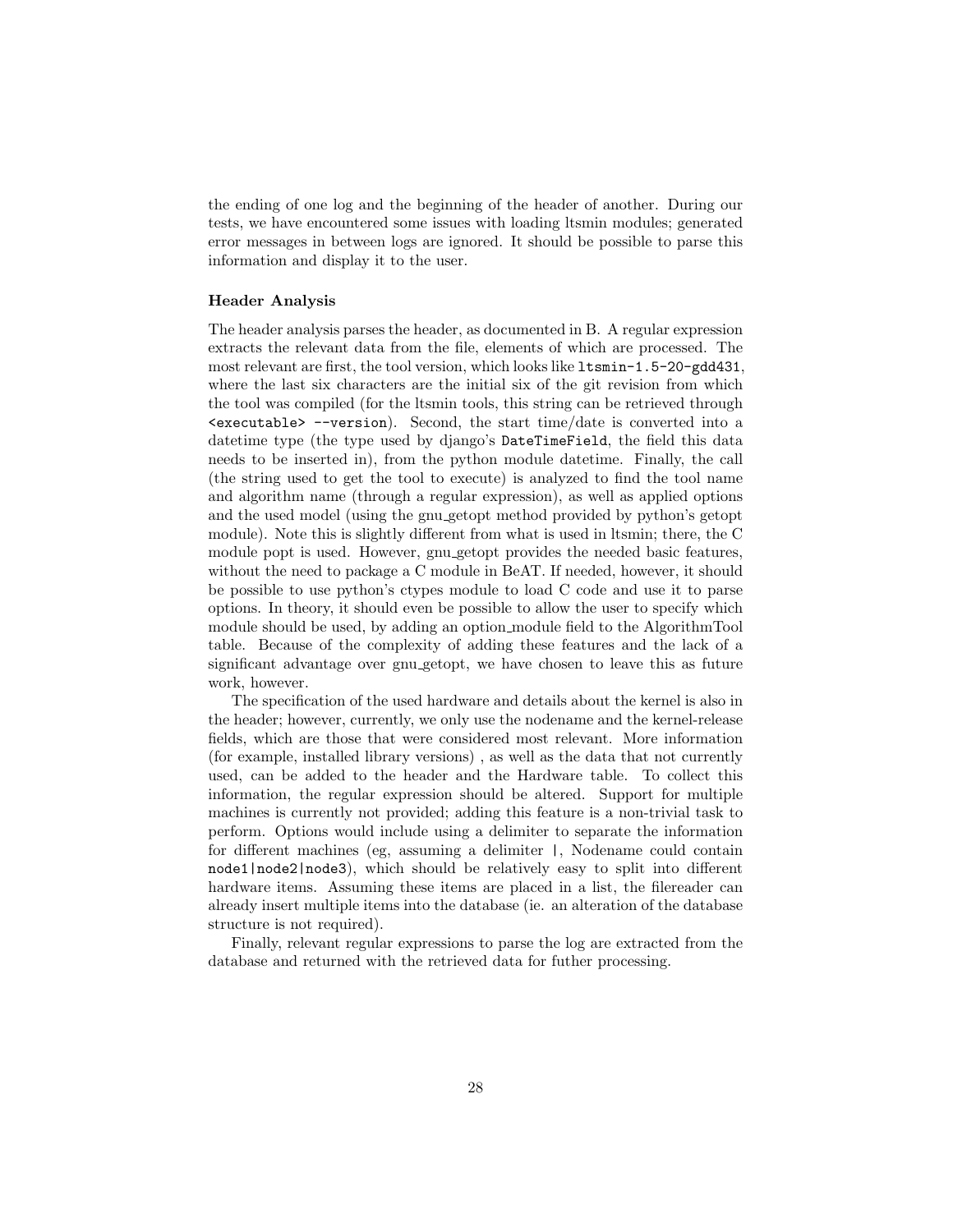#### Log Analysis

The first regular expression, which was retrieved based on tool, algorithm and version, is used to get the basic data out of the log: finish status, state and possibly transition counts, memory VSize and RSS, and user, system and elapsed time. These are retrieved through group names, which are, respectively: kill, scount, tcount, vsize, rss, utime, stime and etime. The group kill should match to the empty string if execution was successful. The first regular expression may contain additional information, through the use of additional groups as specified in section 3.1.2. As mentioned in that section, the other regular expressions, belonging to the options, are considered in a similar manner. Again, it should be noted that the regular expressions are in-order and data will be overwritten if the same group name is used twice. All the collected information, including that of the header, is placed in a python dictionary type and returned. This dictionary is provided to the database writing logic, which inserts the data after performing a basic validity check.

#### Data Validation

Currently, data validation occurs through a simple method checks whether all the fields are properly filled. It can mark data as invalid, or modify it to correct errors. An example of the latter is that when transition count is not in the dictionary (for example, because the -reach algorithm is used, which cannot collect this data), it is set to zero (as opposed to leaving it on the value None). Due to lack of knowledge on our part, not much interesting happens here. However, a programmer with experience with ltsmin should be capable to build a useful extension that can detect potentially invalid, or perhaps even better, interesting data, before it is entered into the database. Since the filereader is build in an object-oriented manner, the function can simply be overwritten by a sub-class.

#### Data Insertion

Inserting data into the database consists mostly of simple get\_or\_create() queries, which create items as needed. If the --override switch is provided, the Benchmark row is deleted if the get\_or\_create() query returns that it already exists. Should the get\_or\_create() query result in an exception that indicates multiple objects match the criteria, an error will be printed. This type of error implies the database contains invalid data, so the user is informed to take action, restoring the integrity of the database.

#### 4.2.3 Tool Upload

In this section, the Tool Uploader will be discussed. Some information will be provided on how to improve the script; for those sections of text, familiarity with Python and JavaScript is assumed.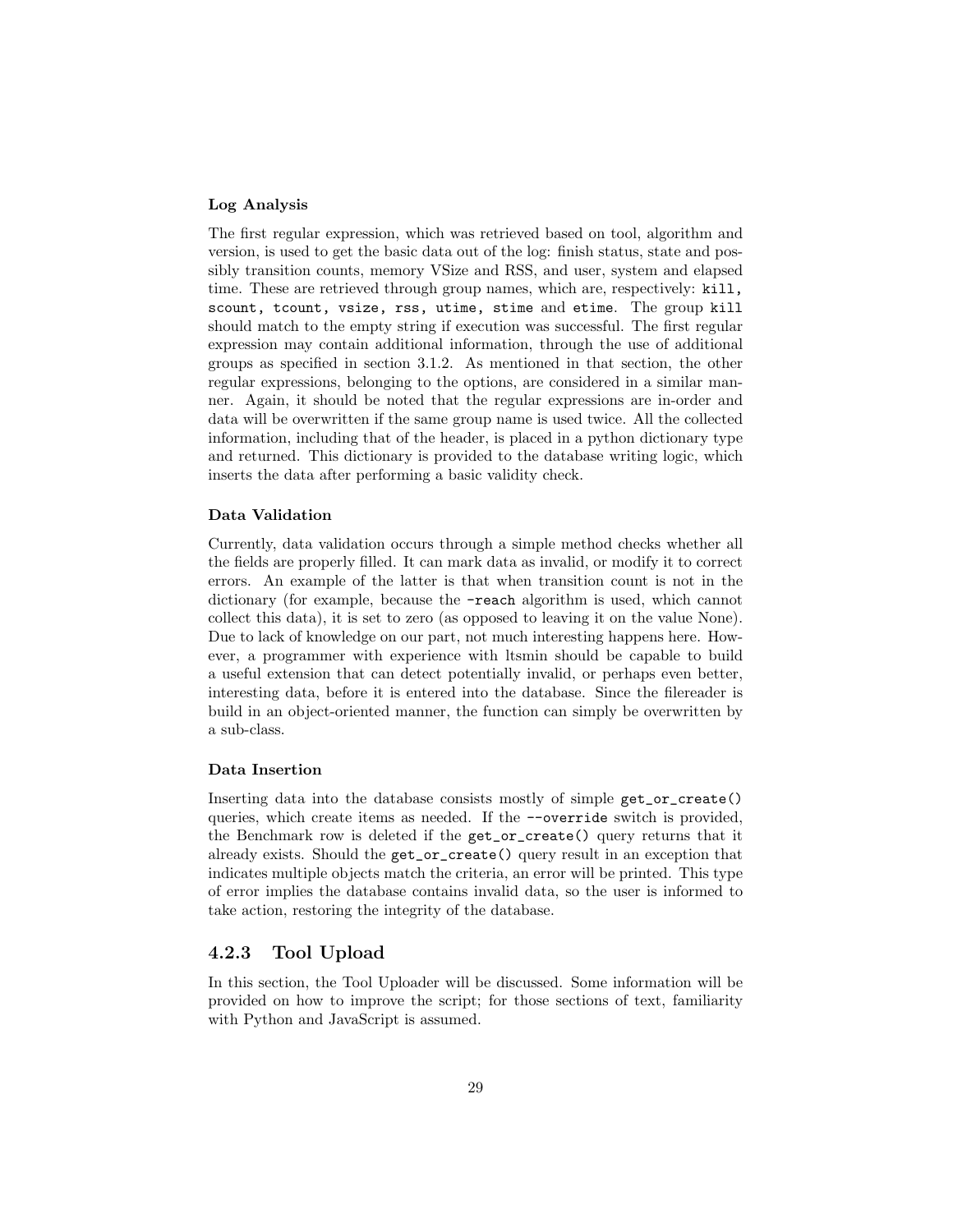#### Webpage

The tool upload is preformed form the website with the page located under Tool Upload. On this page there are several options fields in the form of an django.forms.CharField. The page contains the five main fields as described in toolupload and the two fields for the checking of the file. The cheking is done by JavaScript.

#### Tool analysis

When the Send button is pressed the form is sent to views.py. The first thing that is done is getting the gitrevision to check if the tool exists in the gitrepository where all the tools should be stored. If not, the form is returned to the user, displaying an error that the git version does not exist.

#### Tool Storing

If the given git version does exist the date is pulled from this git commit. It is then parsed to a datetime object and together with all the pieces of data it is then parsed into the database. Inserting data into the database consists mostly of simple get\_or\_create() queries. Before the data of the options field is placed into the database it first needs some adjustments. The options string is pulled apart by using  $\text{split}(\cdot \setminus n)$  so that every line is a different string. Each line is then read out and placed into the database. In the final part of the Tool Upload the user will have to go to the Django admin page to add regexes so that any changes that the options bring to the log can be parsed.

### 4.3 Benchmark Table

The benchmark table is implemented in a client server strategy. The server side receives a request, creates a response and sends it to the client. The client creates requests and handles responses to show them on screen.

#### 4.3.1 Server side

The server side receives requests from the server. This request contains a JSON [2] object with data in it, which can be decoded with the python json library [5]. This object contains information to create a specific QuerySet of the Benchmark table, namely:

- Filters to be applied on the initial QuerySet Benchmark.objects.all();
- Columns to be sent to the client;
- What the QuerySet should be sorted on.

We will now describe how the server side works.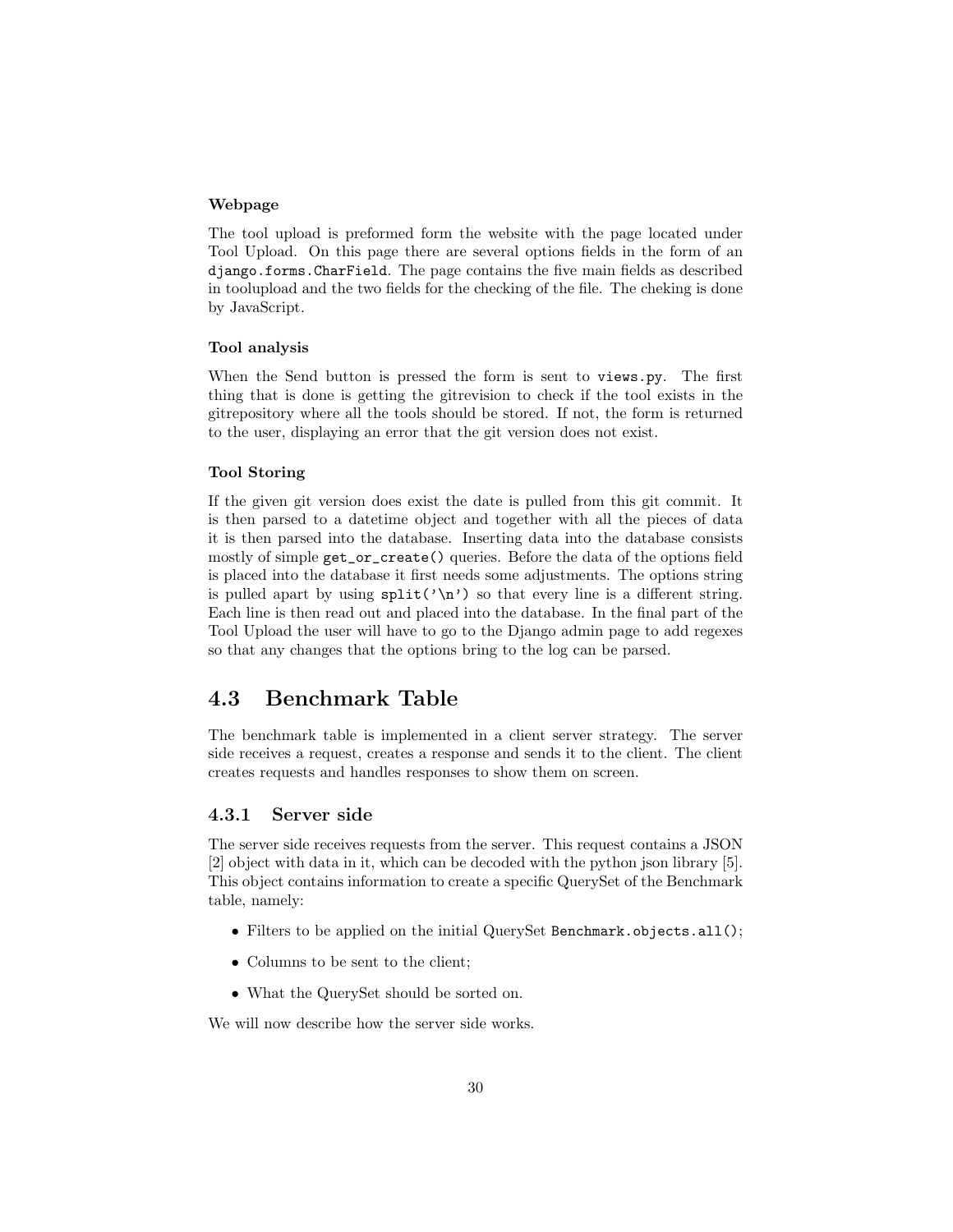#### Filters

?? After receiving a request, the server starts making a QuerySet with the data the user has sent. The first step is applying the filters. At first, the selection filter is run, which limits the QuerySet to all the id's of the benchmark runs the user has selected before pressing "Filter Selection" by evaluating:

#### if  $len(data['subset']$   $!= 0$ :  $qs = qs.fiter(id_in = subset)$

Where qs is the QuerySet and data is a dictionary containing an array of integers called subset. After applying the selection filter, each filter in the filters array is applied:

- If the filter is one of the list filters (see below), every possible value of this field is stored in an array, so that the backend knows what values are available for the filter;
- The filter is applied by qs = filter.apply(qs).

BeAT recognizes the following filter types:

- Model name;
- Algorithm name;
- Tool name;
- Algorithm-tool version;
- Memory (RSS);
- Memory (VSIZE);
- Runtime;
- Number of states;
- Number of transitions;
- Date;
- Options;
- Finished;
- Computer name;
- Processor;
- RAM;
- Kernel version;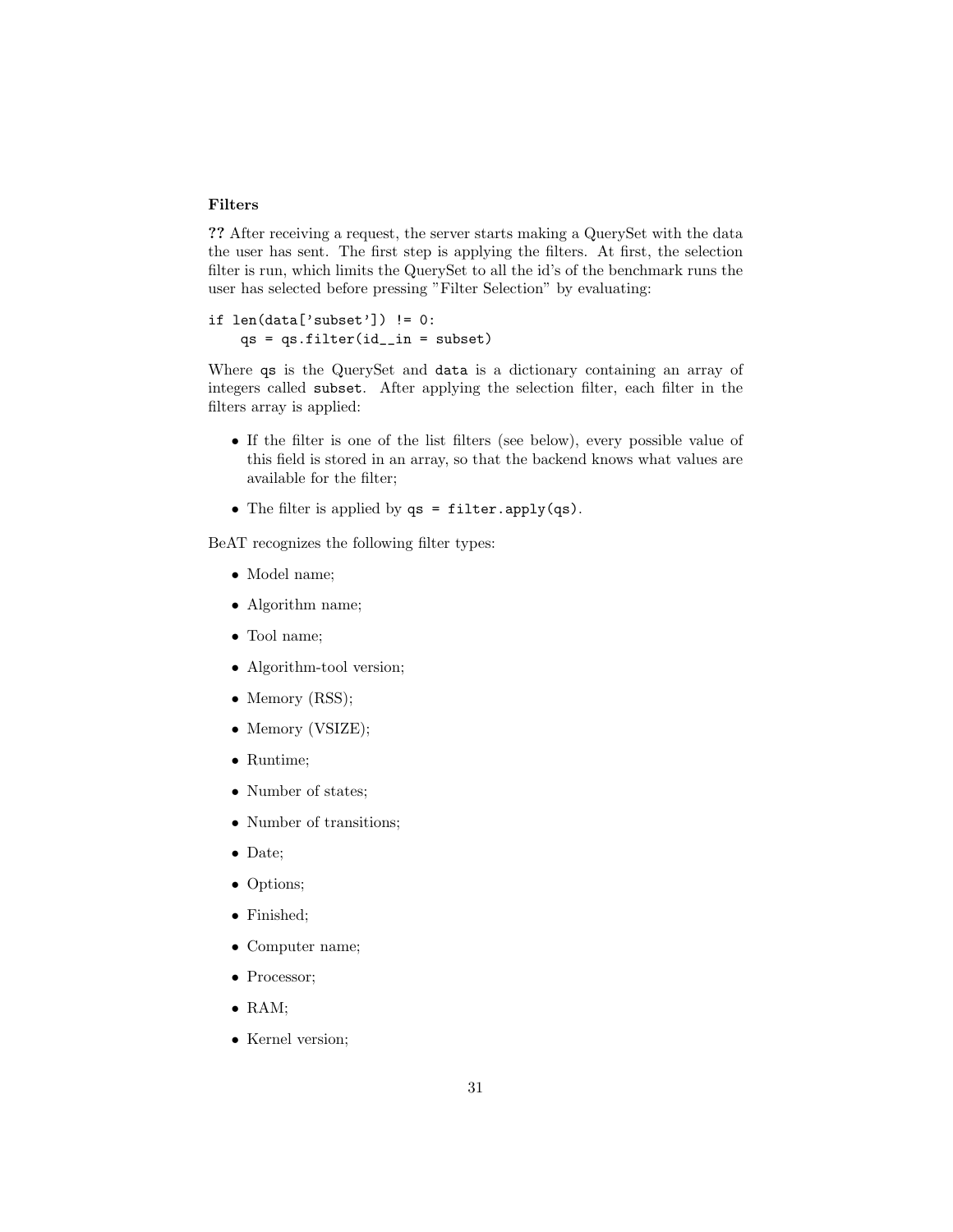- Disk space;
- Selection.

Except for the selection filter, all filters have been ordered in classes specified in beat.benchmarks.filter:

- ListFilter for the filters of type model name, algorithm name, tool name, algorithm-tool version, processor, kernel version, and computer name.
- ValueFilter for the filters of type memory (RSS), memory (VSIZE), runtime, number of states, number of transitions, RAM, and disk space.
- OptionsFilter for the options filter;
- DateFilter for the date filter;
- FinishedFilter for the finished filter.

These classes all use the QuerySet.filter function [11].

List filter The List Filter class gets a list of strings containing names for either models, tools, algorithms, computers, processors, algorithm-tool versions, or kernel versions. When calling it's apply function with a QuerySet qs, it checks what filter type is given and filters qs so that only those benchmarks with corresponding values are included.

Value filter The ValueFilter takes a certain integer or real value and a style of filtering like 'greater than or equal' or 'less than or equal'. When calling the apply function, the corresponding field in the database is filtered with that value and style.

Options filter The OptionsFilter contains a list of tuples of keys of options in the database and values for that option. Its apply function finds the corresponding OptionValue object for this key k and value v for every option and value by calling  $ov =$  OptionValue.objects.get(option=k,value=v). If the OptionValue does not exist, an empty QuerySet is returned, else, the QuerySet qs is filtered by:

```
qs = qs.fiter(optimvalue_in = [ov.id])
```
Date filter The DateFilter splits the received date in three parts: year, month, and date. These values are used to filter the QuerySet on benchmark runs that have been run before, after, or on a certain date by applying one of the following commands: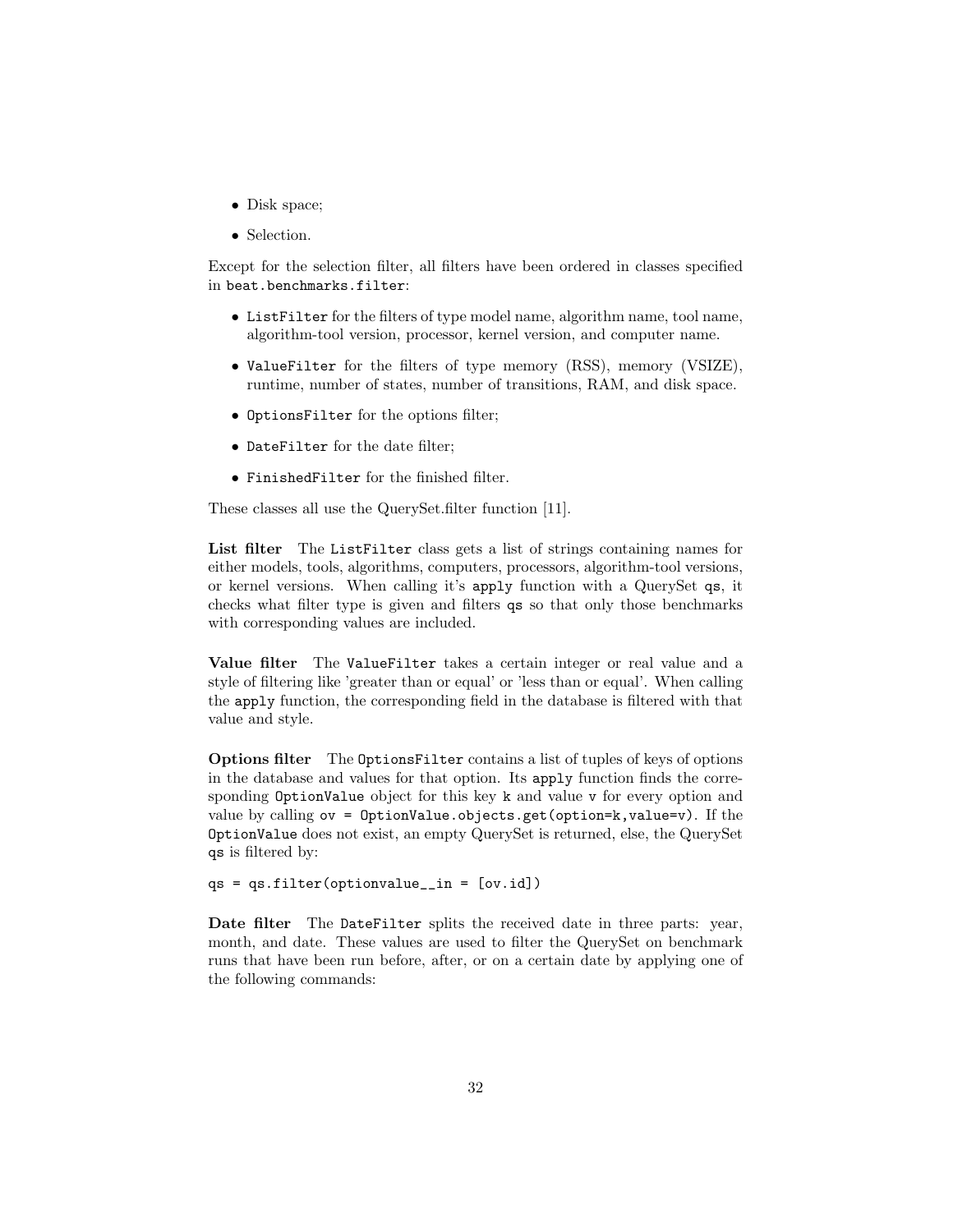```
• qs = qs.filter(date_time__gte =
          datetime(year, month, day, 0, 0, 0),
      date_time ltie =
```
datetime(year, month, day, 23, 59, 59)), if the benchmark runs should be on the specified date.

- $\bullet$  qs = qs.filter(date\_time\_\_gte = datetime(year, month, day, 0, 0, 0)), if the benchmark runs should be on or after the specified date.
- $\bullet$  qs = qs.filter(date\_time\_lte = datetime(year, month, day, 23, 59, 59)), if the benchmark runs should be on or before the specified date.

Finished filter The FinishedFilter takes a Boolean value which it applies on the QuerySet qs by calling:

qs = qs.filter(finished\_\_exact=self.finished)

#### Column Selection

The server determines which columns the client can choose from. These columns are divided into two categories: standard columns and extra columns. The standard columns are the same as the filters described above in section ??, minus the selection filter.

The extra columns are only available when one or more of the benchmark runs in the used QuerySet contain it. The values for these columns are kept in the table specified by the ExtraValue Model in beat.benchmarks.models and are mainly generated by specific choices for options and/or algorithm and tool combinations.

All available columns for a QuerySet (which are the standard columns combined with the possible extra columns) are sent to the server in a JSON-object array. Each of the objects in this array contains the attributes 'name' and 'dbname', which stand for the name to be displayed to the user and the name to be send to the server respectively. As an example, the object for the model name column is:

```
{
    'name' : 'Model name'
    'dbname' : 'model__name'
}
```
The objects for the extra columns have both the name and dbname attribute set to the name specified in the ExtraValue table.

Besides determining and sending all available columns, the server must also apply the columns the user has chosen to the QuerySet. This is handled by the addColumns function, which takes a QuerySet and an array of column names.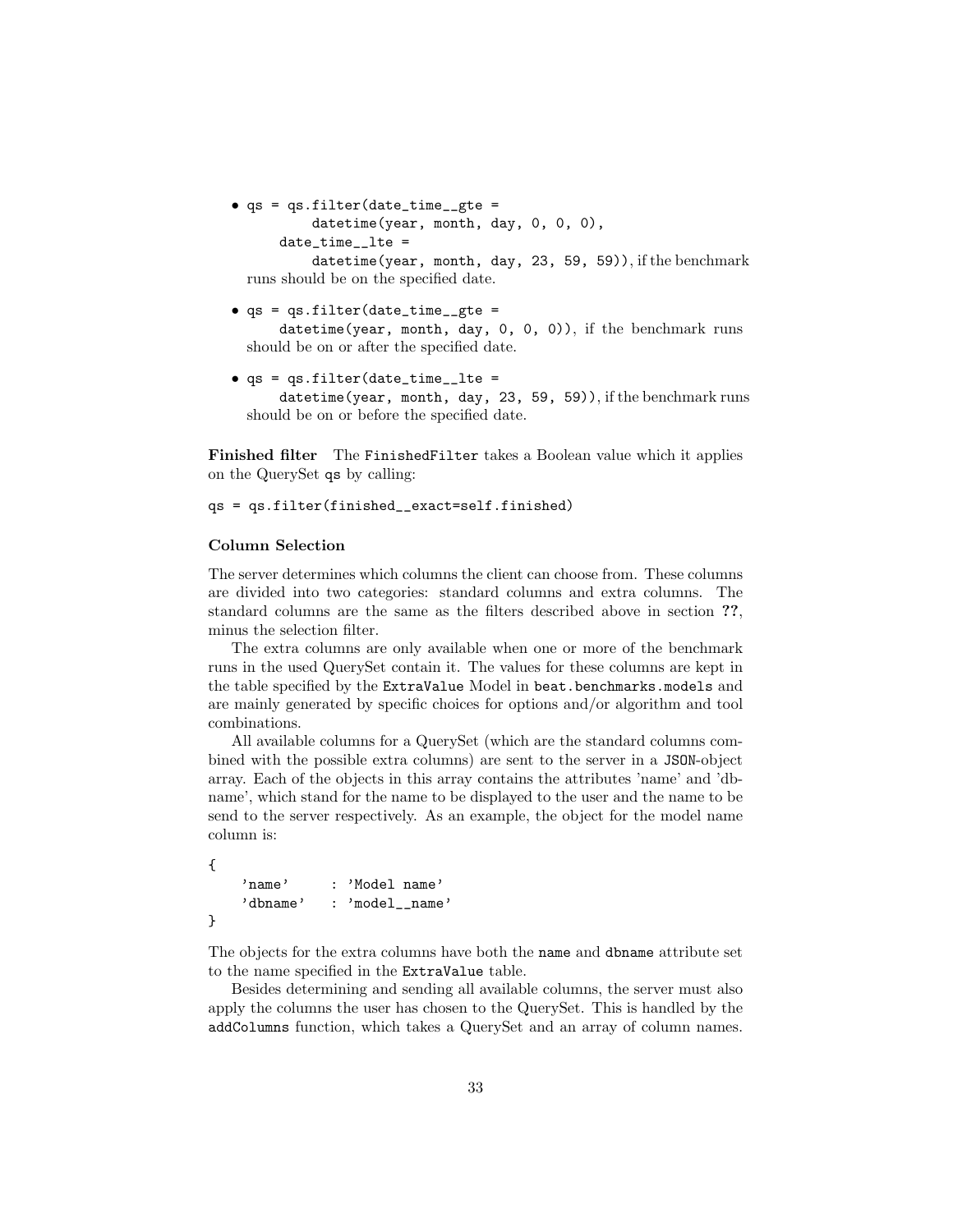This function checks every column name c in columns and sees the following cases:

- The column name is equal to the options column in which case it needs to execute a rather difficult query including concatenating strings and rows;
- The column name is in the HARDWARECOLUMNSARRAY (computername, processor, ram, kernel version, disk space) - in which case it should get the values from the Hardware table;
- The column name is not in the STANDARDCOLUMNSARRAY (containing the names of all standard columns) - in which case it should get the values from the ExtraValue table.

All remaining column names are automatically added when the command

```
apply(qs.values, columns + ['id'])
```
is evaluated [13], which also adds the identifier-column that is always needed in the response. This command completes the column selection.

#### Sorting

The client sends an array containing arrays of column names and either 'ascending' or 'descending' to the server, specifying on which columns it should sort. For example, the array

```
\Gamma['model__name', 'ASC']
    ['total_time', 'DESC']
]
```
specifies that the server should first sort the QuerySet on the model name (ascending) and then on the runtime (descending).

The sortQuerySet function sorts a QuerySet. If the array the client sent is empty, the function sorts the QuerySet on the identifier and returns it. If the array is not empty, the function goes over each tuple of column name and order, creating an array of keywords: the column name itself if the order is ascending, the column name preceded by a '-' if the order is descending. The example above would lead to the array ['model\_\_name','-total\_time'].

After all tuples are handled, the QuerySet is sorted by apply(qs.order\_by, array) [12].

#### Context

Every ListFilter has a certain context: this is the list of all possibilities the filter can have as values. These possibilities are calculated either before a filter of the corresponding type is applied or when all specified filters have been applied. For example, when first applying the filter runtime  $\geq$  12.5, then getting the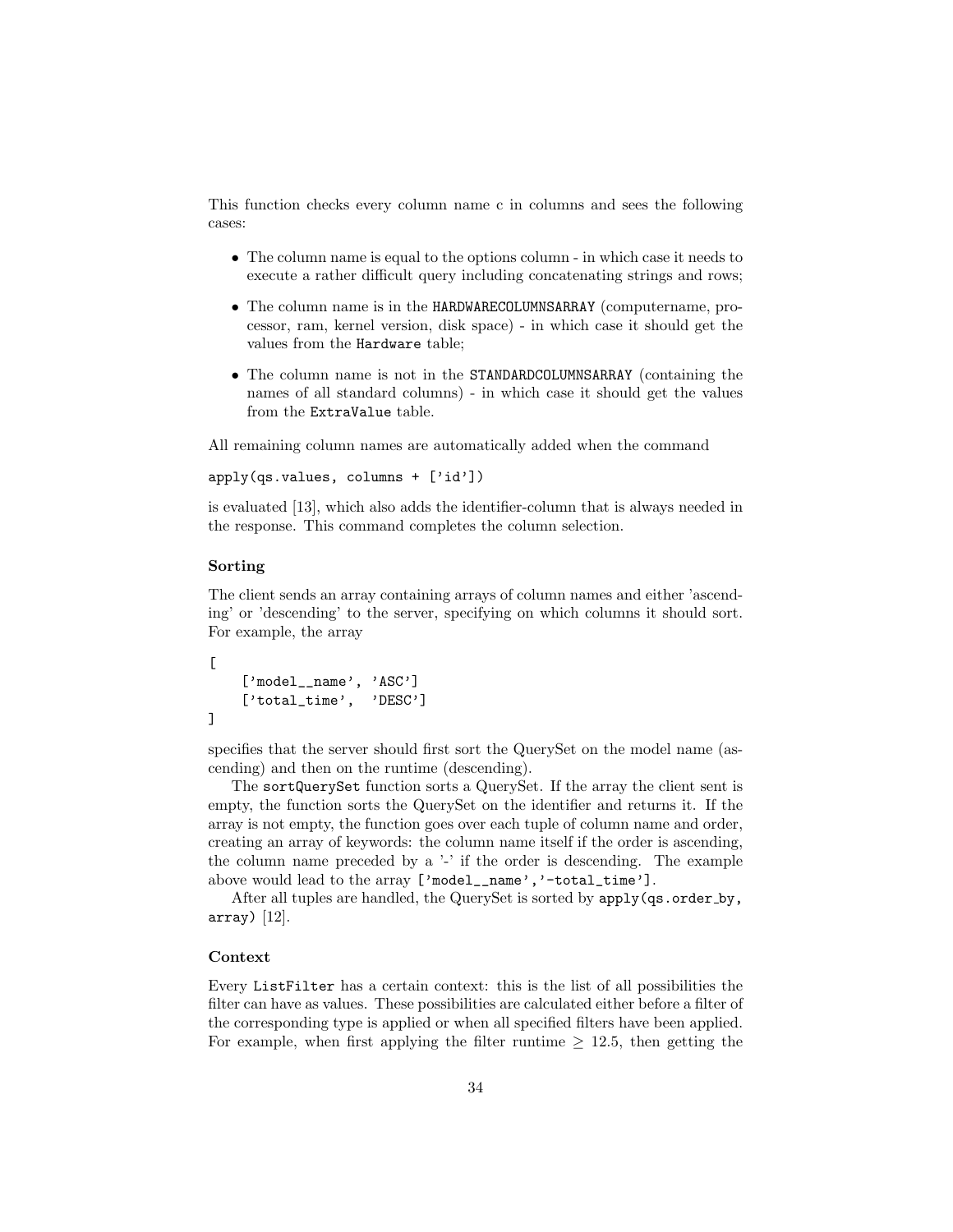possible model names and then applying the filter model name on ['leader.b'], the user sees all possible model names after the runtime filter is applied. This way, the user can't be surprised by an empty QuerySet when a model is chosen that is unavailable after applying the runtime filter.

The function used to get the context of ListFilter filters is getContext, which calls the corresponding get-function.

#### Response

The response the server sends to the client is structured as follows:

```
{
```
}

| 'henchmarks'    | 日.  |
|-----------------|-----|
| 'columns'       | {}, |
| 'benchmark ids' | Ω.  |
| MODEI.          | Π,  |
| ALGORTTHM       | Ω.  |
| TOOL.           | П.  |
| OPTIONS         | Ω.  |
| CPU             | П.  |
| COMPUTERNAME    | Ω.  |
| VESTON          | П.  |
| KERNELVERSION   |     |
|                 |     |

The values in the dictionary contain the following data:

- benchmarks is the array of benchmarks to be shown in the benchmark table;
- columns is the list of possible columns the user can select from;
- benchmark ids is the list of all the benchmark identifiers in the QuerySet before paging (needed for certain client-side functionality like selecting all benchmarks);
- MODEL, ALGORITHM, TOOL, OPTIONS, CPU, COMPUTERNAME, VERSION, and KERNELVERSION all contain context for ListFilters.

This python dictionary will be transformed into a JSON-String and send to the client.

#### Flow Chart

The server handles requests from the client as specified in the flow chart in figure 4.2.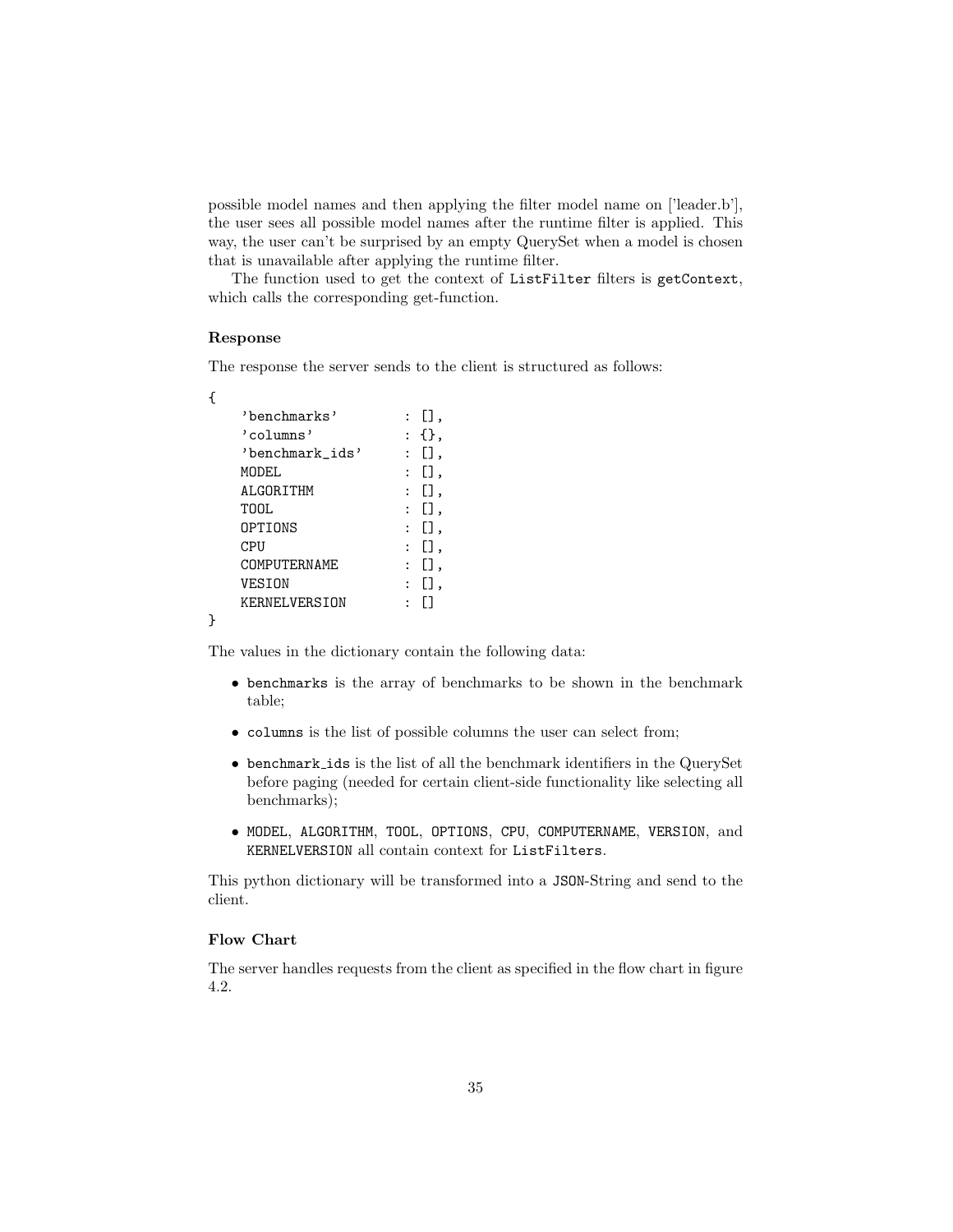

Figure 4.2: Flow chart of the server side of the benchmark table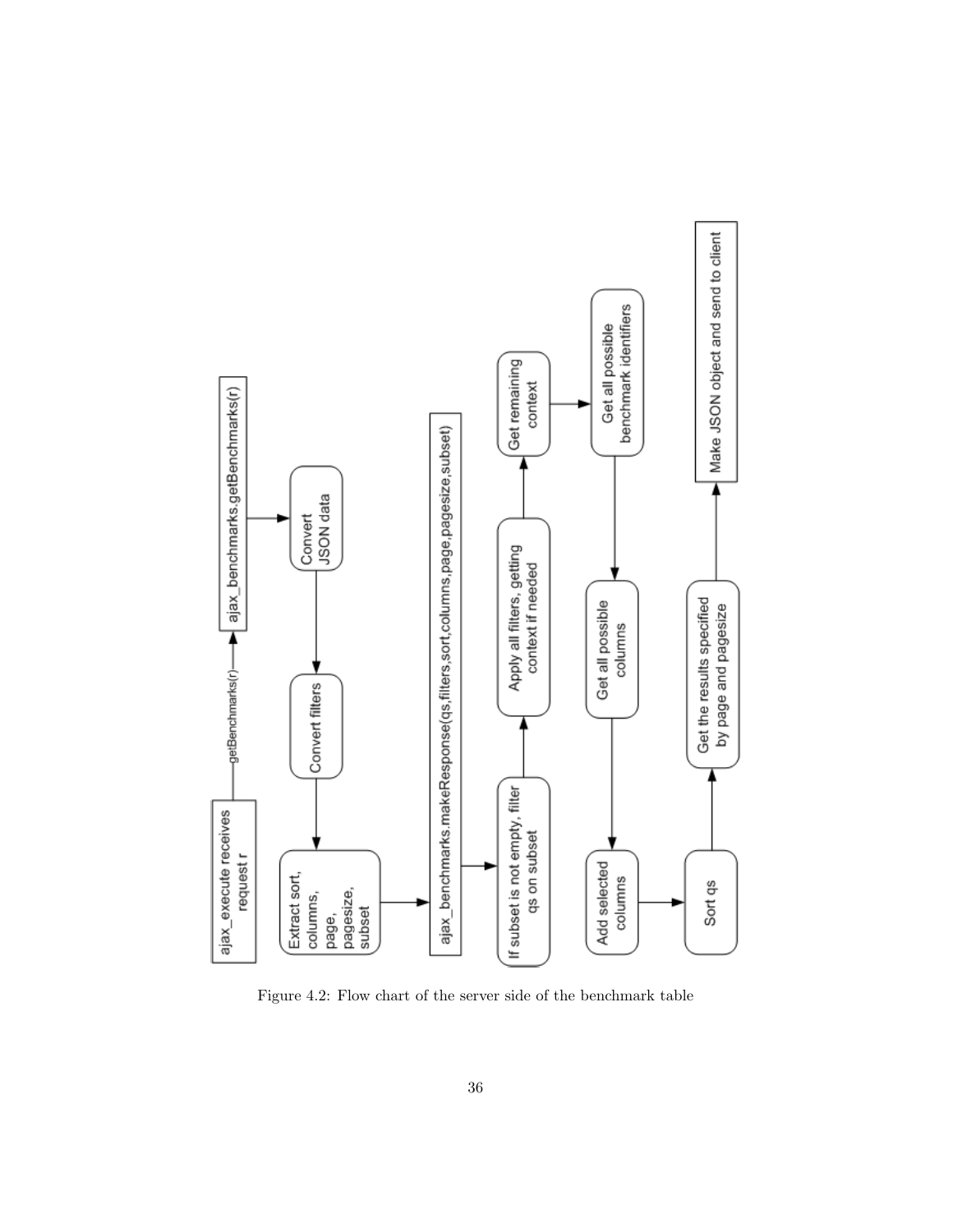### 4.3.2 Client side

The client side collects data and automatically sends a new request when there is a change in a filter, in the columns selected, in the sorting, when the pagesize is changed, or when another page is requested. It also keeps a list of identifiers of the selected benchmarks, a list of all benchmark identifiers, and a list of all possible columns.

#### Filter Table

The filter table, which can be found in beat/site media/js/filtertable.js, is written as a jQuery [7] plugin, meaning that it can transform an HTMLelement, in this case a TABLE-element, into a filter table. The filter table handles all the possible filters (except for the selection filter), meaning it makes sure the user can select a filter type, select a filter style (if necessary), type, select, add, or remove values, add or remove filters, etc.

For every filter in the filter table, an object is stored. This object is structured as:

```
{
```
}

```
type (String),
row (integer),
style (String),
value (String/integer/array),
error (Boolean)
```
In this structure, type specifies the type of the filter, row specifies the row in which the filter is shown in the filter table, style indicates the filtering style the user choose (which may be empty), value indicates the value the user has specified, and error indicates if there is an error in the filter (e.g. when type is set to "empty" or value is empty).

In the filter table, the filters have been generalized into list filters, value filters, a date filter, an option filter and a finished filter, which we will look at now.

List filters The list filters include the filters for model name, tool name, algorithm name, computer name, processor, algorithm-tool version, and kernel version.

For the user to be able to specify which values he wants in the QuerySet, he needs to be able to select one or more from a list of possibilities. As said before, we have chosen for a user interface similar to that of Facebook, using an edited jQuery plugin called tokeninput [17]. Originally, this plugin made an AJAX request to the server to ask for possible values are, but because we already receive these possibilities when doing a request, we modified it to search in a locally stored array. The possibilities in this array have been filtered on the server, so that the user won't get an empty QuerySet. Furthermore, when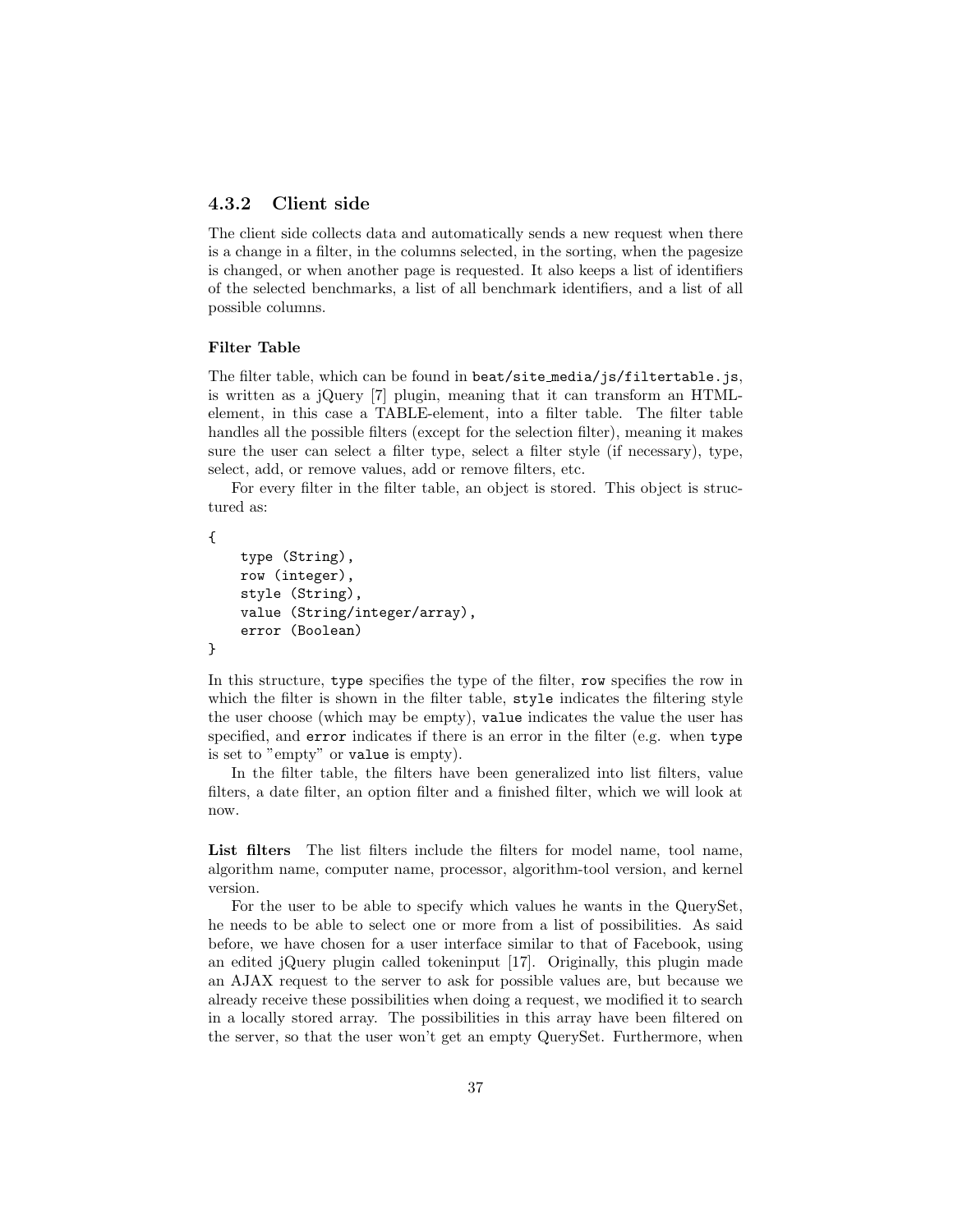a request is made and a response has been received, all selected values in the list filter that are not available anymore are removed.

In the list filter object, the style is left empty and value contains an array of integers pointing to identifiers in the database. The error value is set to True if the value contains no identifiers.

Value filters The value filters include the filters for memory (RSS), memory (VSIZE), runtime, number of states, number of transitions, amount of RAM, and amount of disk space.

The user is able to specify an integer or real value and a style on which the filter should check, for example, it is possible to specify the QuerySet should only contain those benchmark runs of which the measured runtime is greater or equal to 10.3 seconds.

To be able to do this, the value of style in the filter object contains either "equal", "greaterthan", or "lessthan" and value contains the integer or real the user wants to check on. error is set to True when the textbox of the value is empty or does not contain an integer/real.

Date filter The date filter works the same as a value filter, except that its style can be equal to either "on", "before", or "after" and its value should contain a date in the form of yyyy-mm-dd. The error value in the filter object is set to True if the textbox of the filter does not contain a string in the form of yyyy-mm-dd.

Options filter The option filter is shown as a list of possible options in what is called a mega dropdown menu; when the user hovers over a specific element, a small menu appears. In this mega dropdown menu, a list of checkboxes with option names and, if the option requires an argument, a textbox for the user to specify a value for that argument.

The value of an option filter, which consists of a list of selected options and a list of values for those options, is stored in the filter object as an array consisting of two arrays: the first containing the identifiers of the selected options, the second containing the values specified by the user for those options. If the option takes no argument, it's value is specified as "True" in the value of the filter object. The style in the filter object is always empty.

The error value in the filter object is set to True if no option is selected or when an option that requires an argument is selected, but no value has been specified.

Finished filter The finished filter's value can only be True or False, which is stored in the value of the corresponding filter object. The style in the filter object is always empty and the error value of the filter object is always False, as the finished filter is displayed as a selection menu, with True being the default value.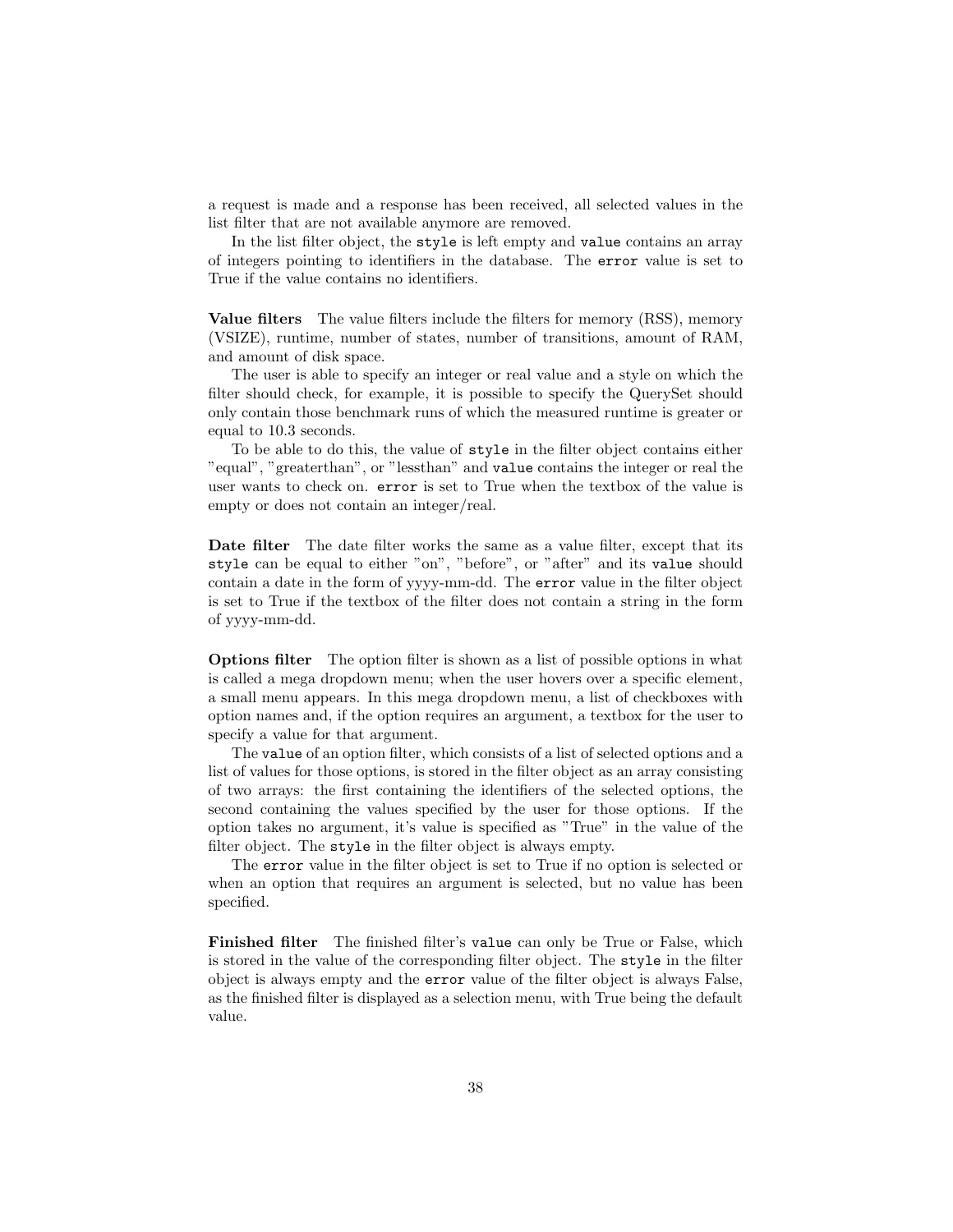#### Communication Filter table and Benchmark table

The benchmark table, which uses the filter table, can get the filters by calling filters on the filter table element. When doing this, the filter table returns all the filter objects that do not contain an error, so that the benchmark table can send a request to the server.

After receiving a request from the server, the context of the possible options, models, etc. might have changed, so the benchmark table will call updateContext on the filter table, after which the filter table will apply the new context to every filter.

When a filter is changed, the filter table automatically sends a trigger with the value specified in the constant TRIGGERCODE. When the benchmark table receives this trigger, it will use the filters function to make a new request to the server.

#### Benchmark Table

The benchmark table, specified in beat/site media/js/benchmarktable.js, handles the following tasks:

- Selection of columns;
- Sorting;
- Creating the filter table;
- Paging;
- Filter on selection;
- Selecting all/invert selection;
- Exporting selected benchmark runs;
- Making requests to the server and handling them.

The benchmark table contains some variables to store data, namely:

- data, contains all data to be sent to the server;
- ASCENDING, contains the constant value for ascended sorting;
- DESCENDING, contains the constant value for descended sorting;
- DELAY, contains the constant value indicating the delay between changing some of the data and sending a request to the server;
- checked benchmarks, contains the identifiers of all selected benchmark runs;
- updating, Boolean value specifying whether a request to the server is still being handled;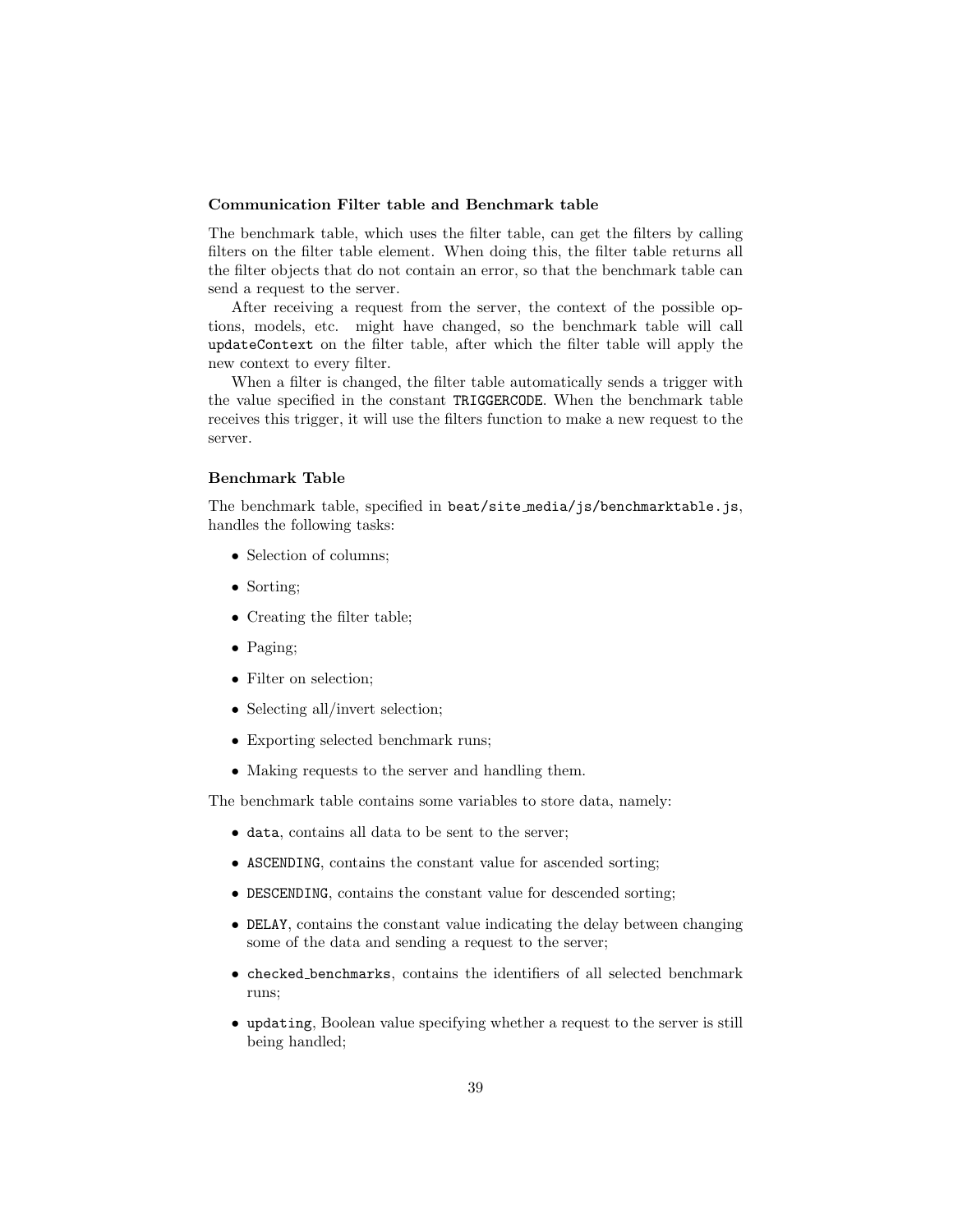- update again, Boolean value specifying whether some data has changed during an update;
- benchmarks, contains all received benchmarks from a response;
- benchmark ids, contains all identifiers in the QuerySet;
- columns, contains all possible columns;
- table, keeps the filter table;
- timeout, keeps the value resulting from a setTimeout function call;
- previousRequest, contains the JSON.stringify value of data while updating, will overwrite previousSucceededRequest if a request completes successfully;
- previousSucceededRequest, contains the JSON.stringify of the latest succeeded request, if the data of a new request equals this value, the request will not be sent to the server.

Column selection The selected columns are stored in data.columns as an array of strings. All possible columns are displayed in a mega drop down menu as a list of checkboxes. Each of these checkboxes has a change function specified, that update data.columns. Everytime a request is made, the function updateColumns is called, which renews the mega drop down menu.

Sorting The variable data also contains the sorting the user specified. This is structured as an array keeping tuples (in JavaScript arrays with two values) of strings: the column name and ascending/descending. This means the user can sort on any column he has selected in the column selection.

The table next to the filter table contains the mechanism for sorting. The user can first specify which column name he wants to sort on and whether he wants to sort ascending or descending. After specifying a column name, a new row is added to the table to give the user the ability to sort on multiple columns.

As an example, if the user first wants to sort on model name (ascending) and then on runtime (descending), data.sort contains:

```
\Gamma['model__name', 'ASC']
    ['total_time', 'DESC']
]
```
Creating filter table When the benchmark table is loaded, it creates a filter table by calling:

\$("#filters").filtertable([], {});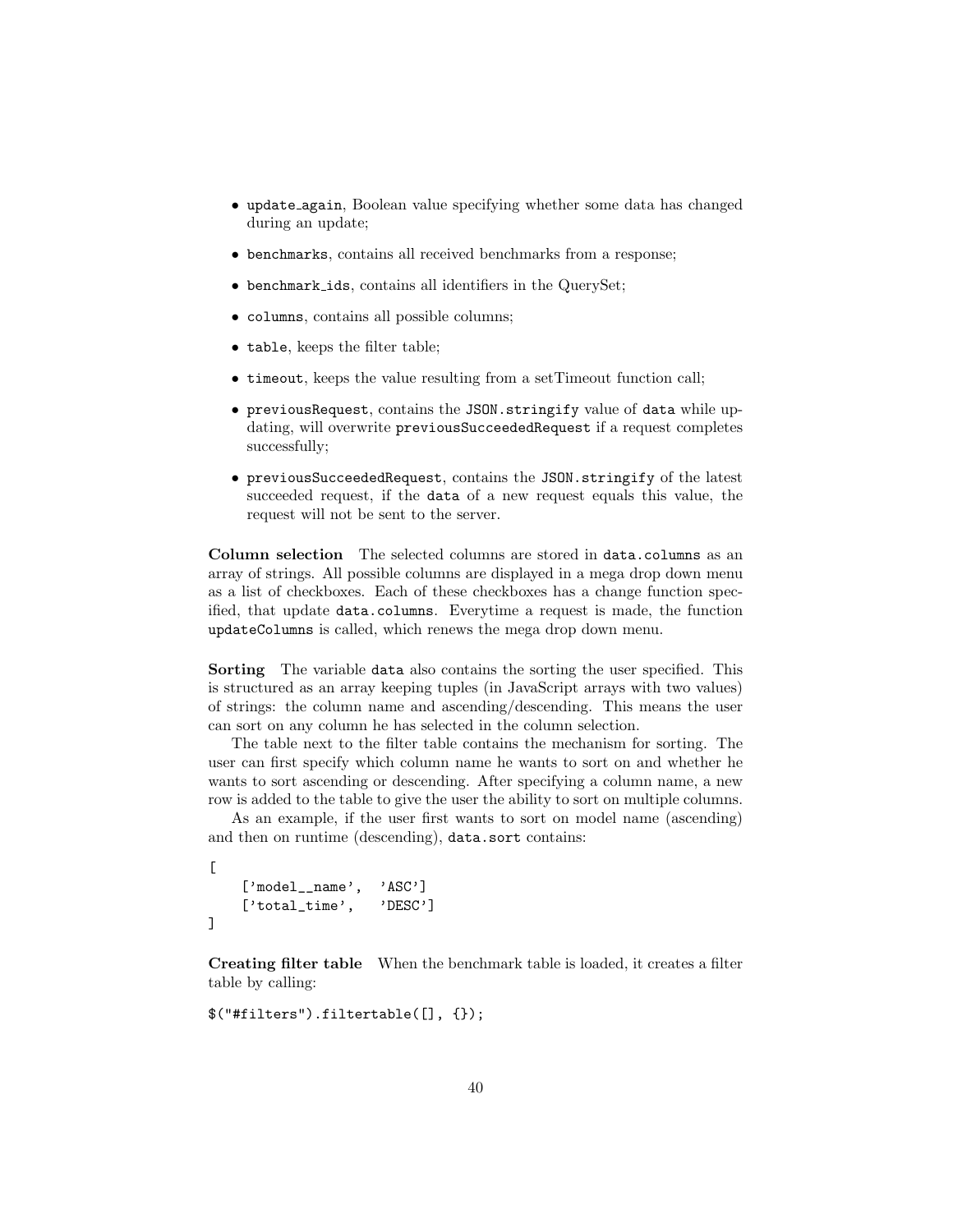Paging The current page and pagesize are kept in data.page and data.pagesize respectively. When the filters or sorting has changed, the page is set to 0 and the benchmark table is updated. When clicking the first, previous, next, or last button, the first, previous, next, or last page respectively is loaded by setting the page and doing an update.

The pagesize is set in a form, with a default of 25 results per page. When typing in another value and pressing enter/return, the page is set to 0, the pagesize is set to the new value and the benchmark table is updated.

Selection filter When pressing "Filter Checked", data.subset is set to the identifiers currently in checked benchmarks, the page is set to 0 and the benchmark table is updated. After doing so, the QuerySet is filtered to only contain these identifiers, before the filters, sorting, column selection, etc. are handled.

This way, the user can specify it only wants to do something with these specific benchmark runs.

Select all and invert selection When the user presses "All", checked benchmarks is set to a copy of benchmark ids - the identifiers of all benchmarks in the QuerySet, meaning that it is cross-page instead of only the current page. After this, the "All"-button changes into the "None"-button, which, when pressed, sets checked benchmarks to an empty list.

The "Invert"-button inverts the selection: all identifiers that are in benchmark ids, but not in checked benchmarks, will form the new checked benchmarks. Again, this works cross-page.

When clicking the "All"-, "None"-, or "Invert"-button, updateCheckboxes is called, which updates all the checkboxes in the benchmark table.

Export to CSV When clicking "Export CSV", the user can download a CSVfile containing all the information of the benchmark runs in checked benchmarks.

Communication handling The update function is used to update the benchmark table. This function sets data.filters to the array of all filterobjects in the filter table that do not have an error and sets a timeout to call makeRequest if it's argument direct is not set. If direct is set, it does not set a timeout, but directly calls makeRequest.

makeRequest then sends an AJAX-request to the server, specifying that it should call handleResponse when it finishes successfully.

handleResponse will then update local variables, update the filter table's context, update the sort table, columns and checked benchmarks and show the new results in the benchmark table.

#### Request

A request is stored in the data variable in the benchmark table. This variable is structured as follows: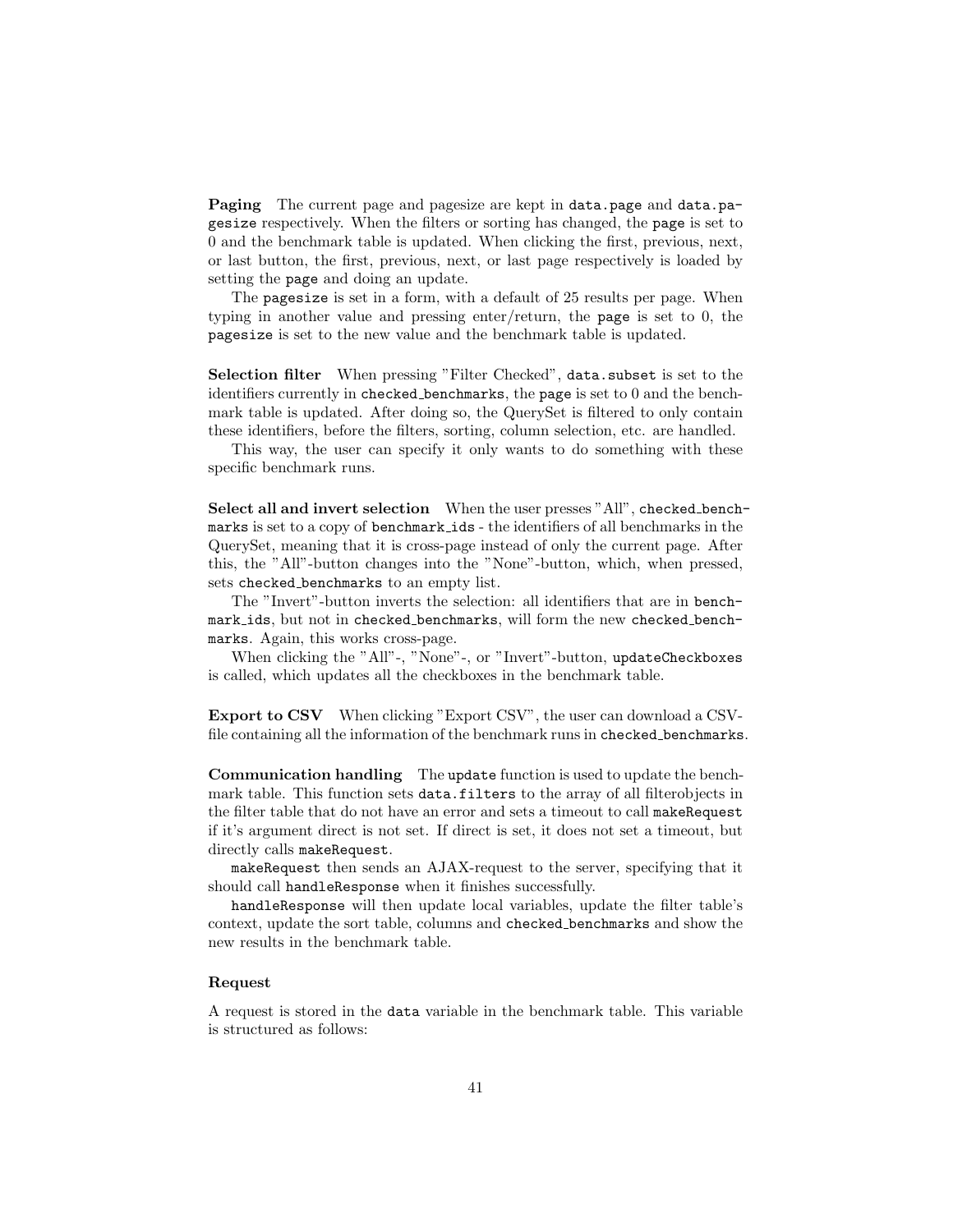```
{
   sort : array,
   columns : array,
   page : integer,
   pagesize : integer,
   filters : array,
   subset : array
}
```
Where sort contains the sorting data, columns an array of column names the user wants to see, page an integer of the page the user requests, pagesize the size of that page, filters an array of filterobjects from the filter table, and subset the subset of benchmark identifiers the user wants to see. As a side note, if subset is empty it is not processed on the server side.

### 4.3.3 Adding/Changing Functionality

#### Adding a filter

Adding a filter table means changing both the server and client side. On the server side, a new constant must be added in beat.benchmarks.filter to name the filter, for example, COMPUTERNAME contains the name for the Computername filter.

Then the following cases are recognized:

- The filter is a list filter, in which case the constant must be added to LISTFILTERS and CONTEXTFILTERS. Furthermore, a case for the new filter must be added to the ListFilter class;
- The filter is a value filter, in which case the constant must be added to VALUEFILTERS and a case must be added to the ValueFilter class to support the new filter.
- The filter is neither a list filter nor a value filter, in which case a new filter class must be added to beat.benchmarks.filter, extending the Filter class. This class must have an apply function which takes a QuerySet and returns a new QuerySet. Furthermore, a case for the new filter type should be added to convertfilters function.

If the new filter also requires certain context, but isn't a list filter (just like the OptionsFilter), the constant should be added to CONTEXTFILTERS in beat- .benchmarks.filter and to the variable result in the function makeResponse in beat.benchmarks.ajax benchmarks. A corresponding get-function should be added in beat.benchmarks.ajax benchmarks, which, in turn, needs to be added to getContext().

On the client side, the constant should be added to beat/site\_media/js-/filtertable.js, which in turn should be added to ALLFILTERS and to the filtername-function. If the user should only be able to use the filter once, the constant should also be added to UNIQUEFILTERS.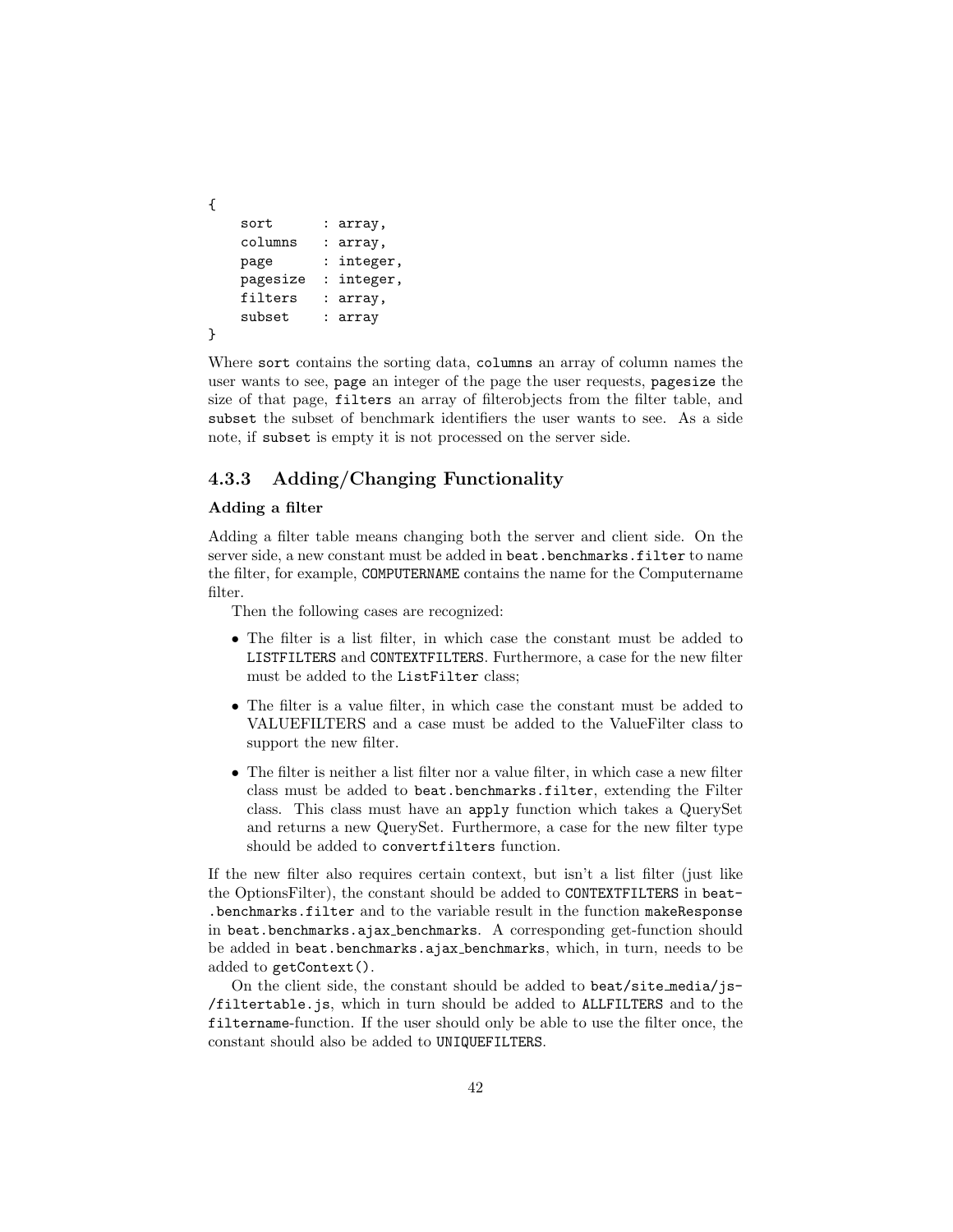If the filter is a list filter or value filter, it should be added to LISTFILTERS or VALUEFILTERS respectively. After doing that, you are done adding the filter.

If, however, the filter is not a list or value filter, the following functions should be edited:

- \$.fn.updateContext; if the filter does have context, it should be added here in the same way OPTIONS is handled, checking whether the filterobj is of the new filter type and if so, edit the filterobj and call rewriteRow.
- makeRowContents; here, the row for the filter is made. A case must be added for the new filter type.

With this, the new filter has been added.

#### Adding a column

The columns are completely server side, meaning no JavaScript has to be edited to add a new column.

To add a column, it should be added to STANDARDCOLUMNS and STANDARD-COLUMNSARRAY in beat.benchmarks.ajax benchmarks if it is directly available in the Benchmark table or through one of its foreign keys (like model goes to model\_name), or in HARDWARECOLUMNS and HARDWARECOLUMNSARRAY if the value is available for every benchmark and the value resides in the Hardware table.

#### Changing default columns

The default columns are defined in the initial data variable in beat/sitemedia/js/filtertable.js. To change the default columns, the user must change the value of data.columns to the default columns he wants. Keep in mind that the values in this array equal the dbname values in STANDARDCOLUMNS in beat.benchmarks.ajax benchmarks (note that these constant values are defined in beat.benchmarks.filter) and that the order of these default columns must still follow the order at which they are defined in STANDARDCOLUMNS.

#### Changing column order

To change the order of the standard columns, the order of the values in the constants STANDARDCOLUMNS and STANDARDCOLUMNSARRAY in beat.benchmarks-.ajax benchmarks must be changed. The order of the extra columns cannot be changed, as they are queried from the database.

Again, keep in mind that the order of the default columns defined in data.sort in beat/site media/js/filtertable.js must be equal to the order at which they are defined in STANDARDCOLUMNS in beat.benchmarks.ajax\_benchmarks.

#### Changing default pagesize

The default pagesize can be found in data.pagesize in beat/site media/js- /filtertable.js. Here, you can edit the initial (and thus, default) pagesize.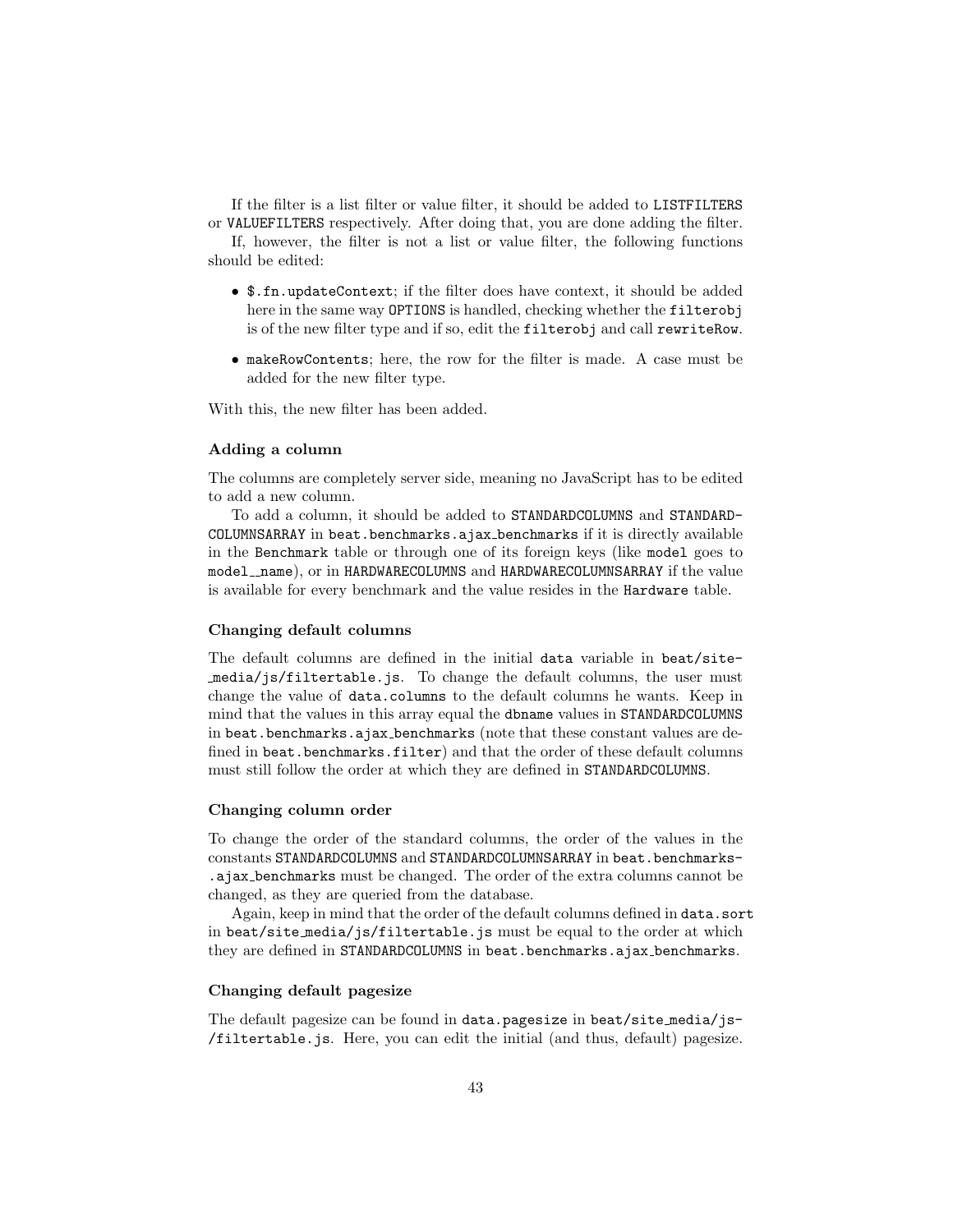When changing this pagesize, the benchmarks template must also be edited to show this new initial pagesize. This template can be found in beat/templates/benchmarks.html in a form called pagesizeform. Here, the value of the input-element must be changed to the new default pagesize.

#### Changing list filter result size

The size of the number of results shown when typing in a list filter can be found in beat/site media/js/filtertable.js and is stored in the constant LISTFILTERSIZE. Changing this value will change the number of results shown when typing, but keep in mind that the higher the number, the longer the JavaScript will have to look for results.

#### 4.3.4 Notes

#### Notes on database access and differences

Though we tried to use the Object Relationship Mapping of Django as much as often as possible, it was not always sufficient for the data we had to get from the database. To get the hardware columns, extra columns, and options column (computername, processor, etc.), we had to use manually written SE-LECT queries, as specified in the addColumns function of beat.benchmarks-.ajax benchmarks. Furthermore, one of these SELECT queries cannot be used over all SQL-servers and uses custom queries; the query that gets the Options column from the database. This query does concatenates all options used for a benchmark run, meaning it concatenates over multiple rows. The queries have been written for both SQlite3 and postgresql.

### 4.4 Comparisons

In the next two sections, the interactions and data flows for creating graphs will be discussed. Afterwards we will discuss our implementation issues with flot.

#### 4.4.1 Scatterplot

The user starts at a form where he can select the options to be used for the comparison. The form fields are defined in comparisons.forms.py and the data is processed in the compare scatterplot() method of comparisons.views.py. The options are discussed in section 3.4. The standard Django pattern for forms processing is used [16]. If the form is not submitted, then an empty form will be shown to the user. Otherwise, submitted form data will be handled: An entry in the Comparison table is added by calling the create() method. Next, the selected options are created in the many-to-many table. This many-to-many relation is needed because for one comparison, multiple options can be selected. Finally, the hash value for this comparison is calculated based on the ID. The user is then redirected to a page where the graph is displayed.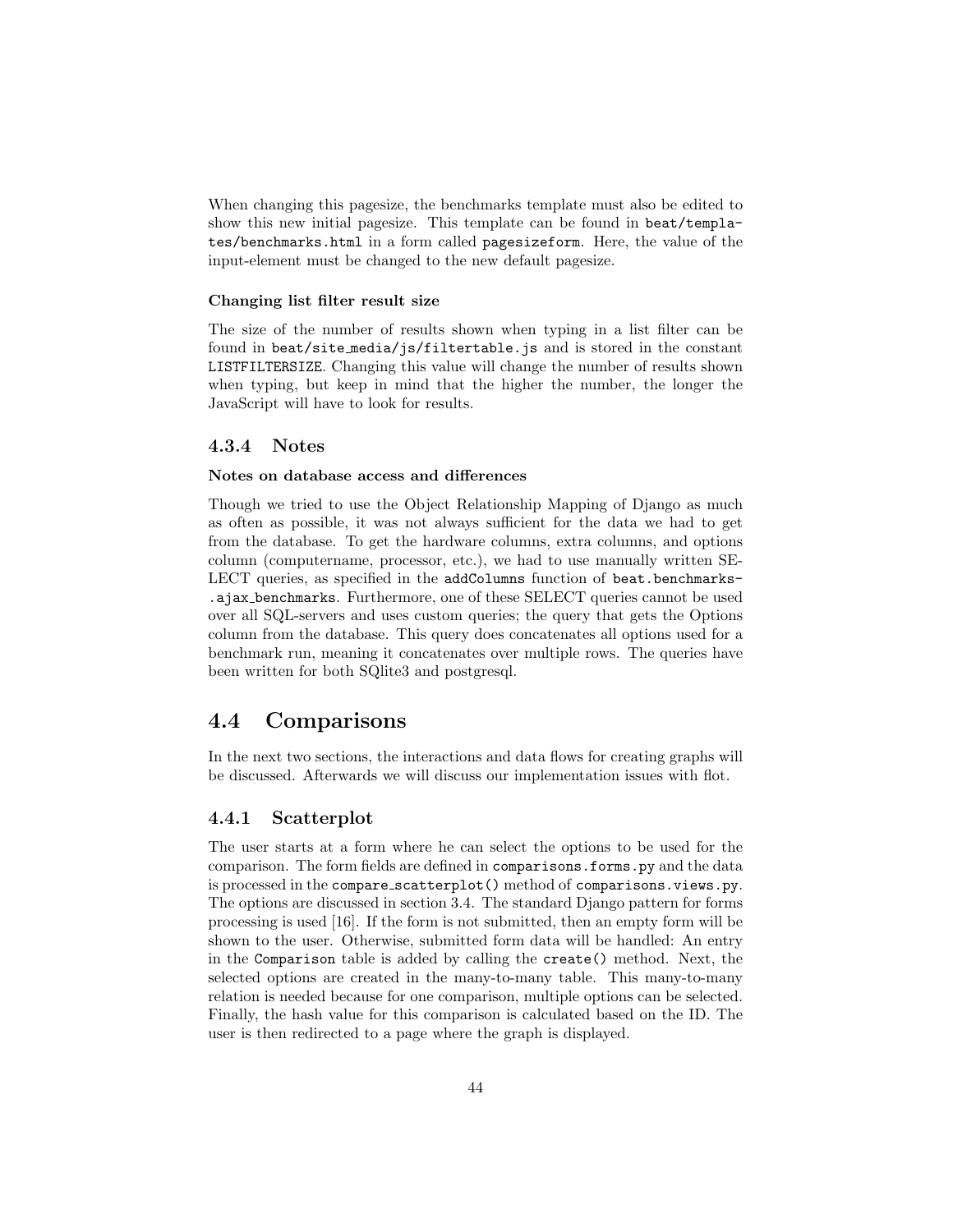The comparisons.views.compare detail() function first filters all data from the Benchmark (and related) tables in the database. Specifically the modelnames, memory and time data (for both benchmark settings) are zipped into a list of tuples. All this data is then sent to the compare.html template as context variables. Before the HttpResponse is returned, the user is checked for his authorization key. If the user has no permission to view this comparison, he is redirected to a 403 permission denied page.

The template contains a static link to an image called scatterplot.png. In urls.py, this image is mapped to the method that produces the graph as a PNG file. The comparison ID is read from the URL, so the view function knows what data to plot.

The comparisons.views.scatterplot() function is responsible for converting the data of one comparison to a scatterplot graph. The MatPlotLib Python library is used to plot both types of graphs.The Benchmark objects are filtered from the database, as defined by the comparison. The two sets of Benchmark objects are intersected on the modelnames they contain.

If the resulting data set is empty, then an empty graph is shown to the user. Othewise, the data is converted a bit so it can be plotted in a graph. Two separate graphs (one for runtime, the other for memory usage) are plotted into one figure by using the add subplot() method. For each graph, the following actions are performed:

- The total time or memory RSS values are selected from the benchmark sets.
- The datapoints are masked either red or blue.
- A linear function is plotted to show where the values for both series are equal.
- The data is plotted using the scatter() function.
- The axes are labeled and colored.

The same list is executed for the memory RSS plot. Finally, the figure is exported in PNG format.

#### 4.4.2 ModelComparison

The actions performed to create a graph for comparison of models are nearly the same. The comparisons.views.graph model() method will be explained here:

- Data is extracted from the database, specified by the ModelComparison object.
- All models in the database are aggregated by name.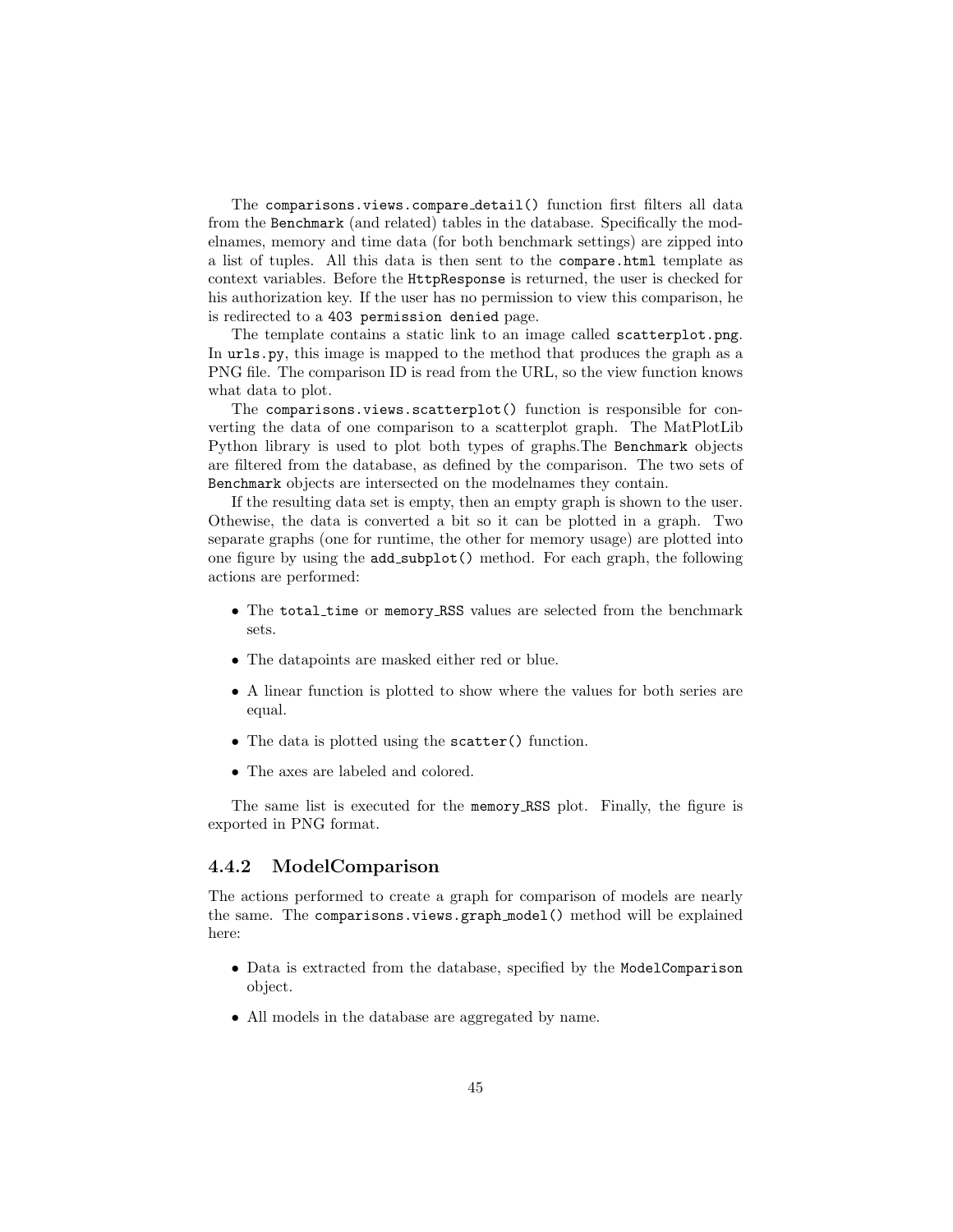- For each model in the dataset, a line is plotted of the selected data type over all available dates.
- Finally, the graph legend is printed and the plots are labeled.

### 4.5 User Management

Django comes with a user authentication system to handle user accounts, groups and permissions. Only the first feature is used for BeAT. The standard Django model django.contrib.auth.models.User is used to model a user in the database. No additional data about a users is stored.

In the base.html template, the  $\frac{1}{6}$  if user-is authenticated  $\frac{1}{6}$  block is used to check whether a user is authorized to view links to personal pages. The @login required decorator is used in views to check whether a user is authorized to access a specific view. This used for all of the comparison and jobs pages and the benchmark table page. If a user is not authorized to view a certain page, he will be redirected to the login page. In settings.py, the location of the login page is defined as LOGIN URL = '/login/'. This URL is mapped in urls.py to a predefined Django view called django.contrib.auth.views.login that uses the custom template  $\log$ in.html. After a succesful login, the user is redirected back to the page he tried to acces. More information about django's authorization mechanisms can be found in the django doucmentation [15].

### 4.6 PBS script generation

The code that handles the generation of PBS scripts and the saving of a the options of a specific job specified on the website is all located in the app beat/jobs. This app defines a single table in the database that describes the arguments that can be passed to the script generation code. The scripts are generated using Django templates, located in beat/jobs/templates. When a script is to be generated the template main.tpl is loaded from this folder and supplied with the values of all relevant variables, and Django will then use its builtin template handling to produce the script. The template language is quite simple: {% include "somefile.tpl" %} will insert the contents of somefile.tpl at that point, and {{ variable\_name }} will be replaced with the value of the variable with that name. Django supports more instructions, and can handle quite complex templates, but none of those are in use in the PBS script templates at this time. For that reason they will not be discussed at this point, for more information on Django-templates visit the Django website. After Django has processed the templates it produces a single long string containing the resulting text. When a single pbs script is requested, the app will write that string to a virtual file and then serve it to the user. When the user requested a suite, all the resulting strings are written to virtual files, which are then added to a (virtual) gzipped tar-file, which is then served to the user. By using virtual files the server never needs to write to the harddrive to generate these scripts and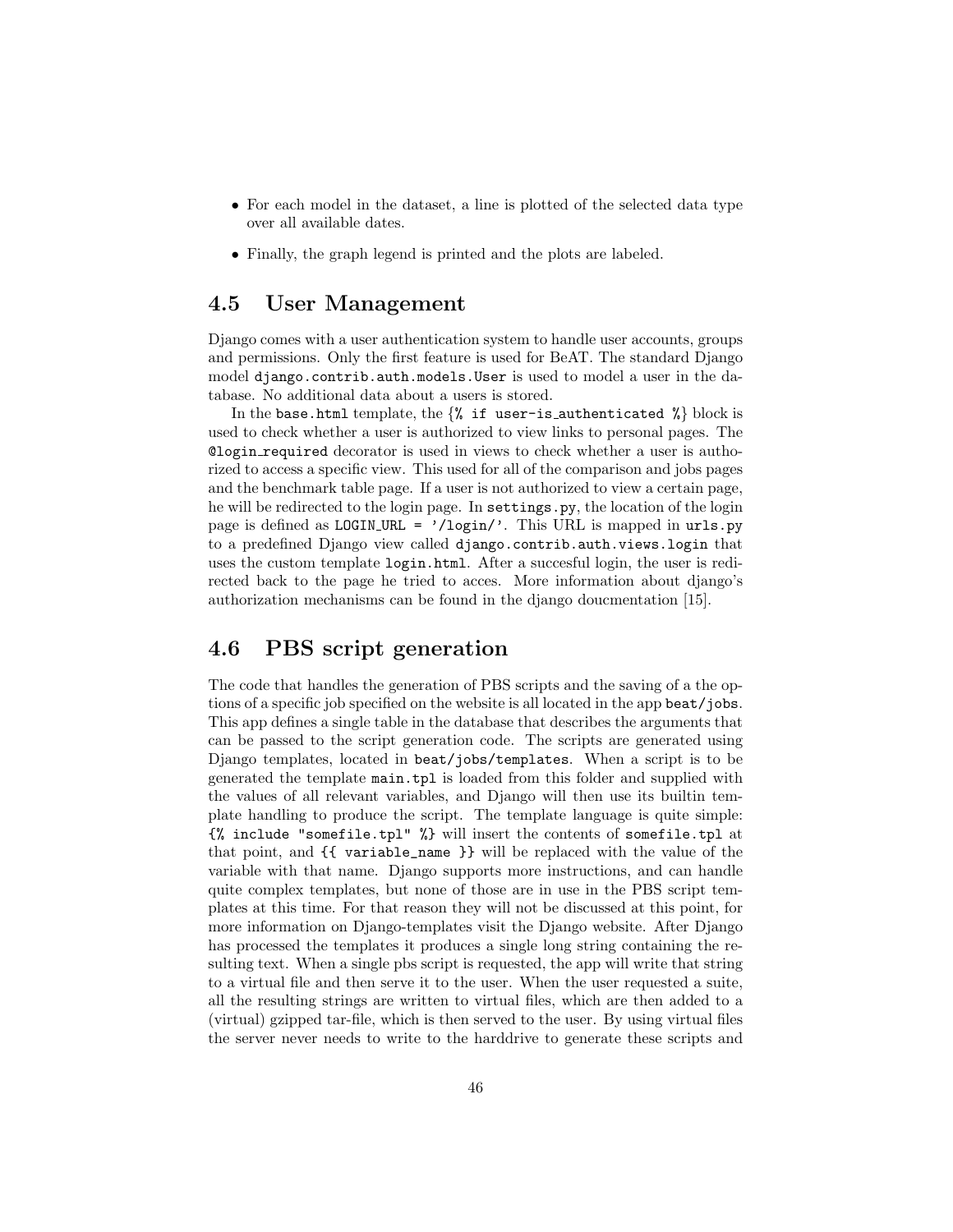they are small enough to fit in memory (a few kilobytes per file, which should be freed by the garbage collector after the download is complete). The code that produces a suite and the code to create a single script are both in jobs.py. The code that creates a virtual tar-file is located in jobs\_fileserv.py.

## 4.7 Tools Module

The Tools package contains some helpful modules with mostly generic methods that are explained below.

- export\_csv contains a function export() that takes a Django queryset and outputs a comma-separated values (csv) document with column names and all rows of that queryset. Optionally, a title for the document and a list of column names that should be excluded from the document can be given as arguments. We use this for exporting data from the benchmark table. This module uses the python CSV library [4], as documented in the django docoumentation [10].
- feeds Django provides a high-level syndication-feed-generating framework that makes creating RSS and AtomFeed easy [14]. This module can be extended by creating additional subclasses of django.contrib.syndication.views.Feed. Each class needs the title, link and description attributes and the methods items(), item title() and item description(). Furthermore, each Feed class needs to be mapped in urls.py.
- graph the export() method in this module is used for exporting graphs as a HttpResponse. The user can indicate the file format to which the graph is exported (default is png, other options are pdf, ps, eps and svg). This method requires a MatPlotLib Canvas object as an argument.
- hash a simple method to create a SHA1 hash out of a string. This is used to create the authorization key for sharing comparisons.
- intersect the intersect() method takes two lists and returns the intersection of this list, by converting the lists to sets, applying the and operator and finally converting it back to a list. In BeAT, this is used to find the correct set of benchmarks for a comparison.
- logsave the code used to interact with a local git repository. This code has been seperated from the filereader code so that it may be completely optional, preventing issues for machines where dulwich is not available. This file provides a function to write and read logs, as well as initialization code. A function to get the latest tree in the git repository containing the logs is also provided. The most important advantage of this code is that it does not generate raw text files, but instead commits directly to the git repository. This avoids two issues: file size and slowness of a filesystem for folders that contain a large amount of files.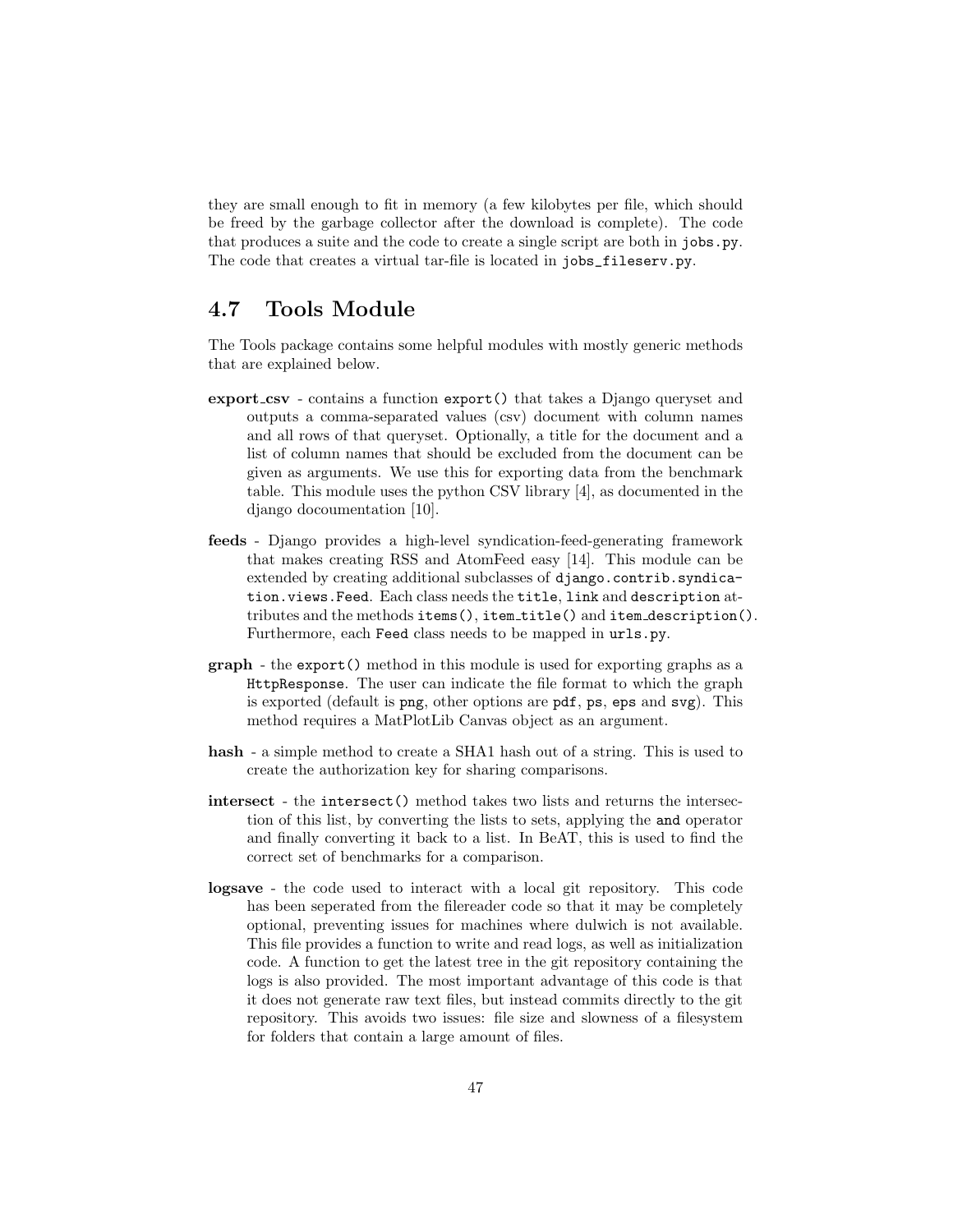- regex tester This script provides a simple function to test a regular expression as would be done in the filereader code. It is used in conjunction with some javascript on the tool upload page (see section 3.2.3).
- git interface The GitInterface is a small shell around the gitpython module, allowing BeAT to interact with git. It contains two functions that will be discussed: match from tag(given tag) and get matching item(hash). match from tag(given tag) will find the revision related to the given tag. It takes the TagReference.list\_items(repo) from gitpython, it will iterate over this list and return the requested commit. get matching item(hash) does the same but it uses iter commits() instead of Tag-Reference.list\_items(repo), searching for the revision based on hash instead of tag name. The returned item from these functions can be used to get the commit date.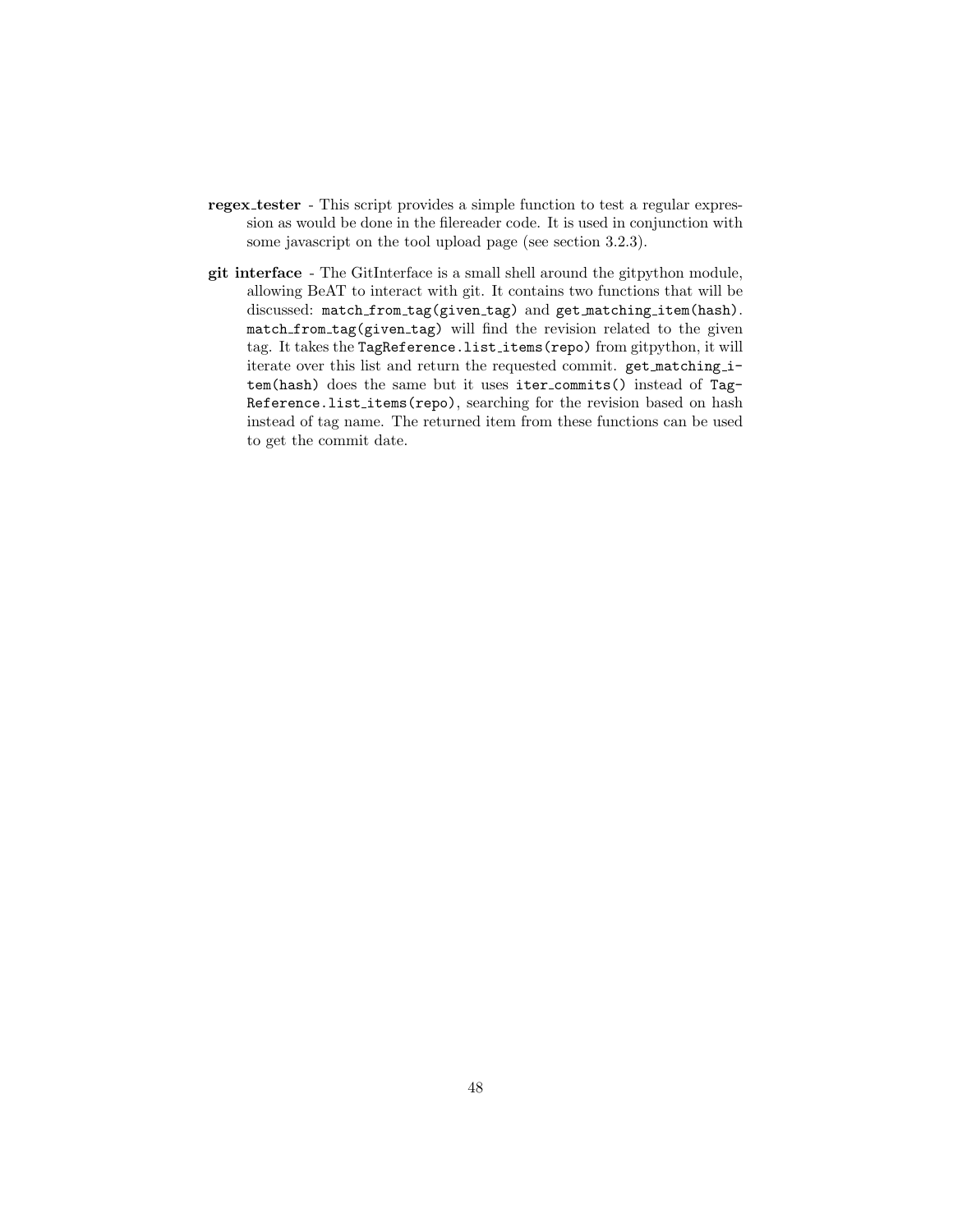# Future work

We have several recommendations for features that can be added to the system. These are features that could not be added during the project because of time constraints. We will give a short description of each feature, an explanation of the feature and our estimate of the implementation difficulty. These suggestions are sorted by their priority. The overview of these features is in table 5.1 and continues in table 5.2.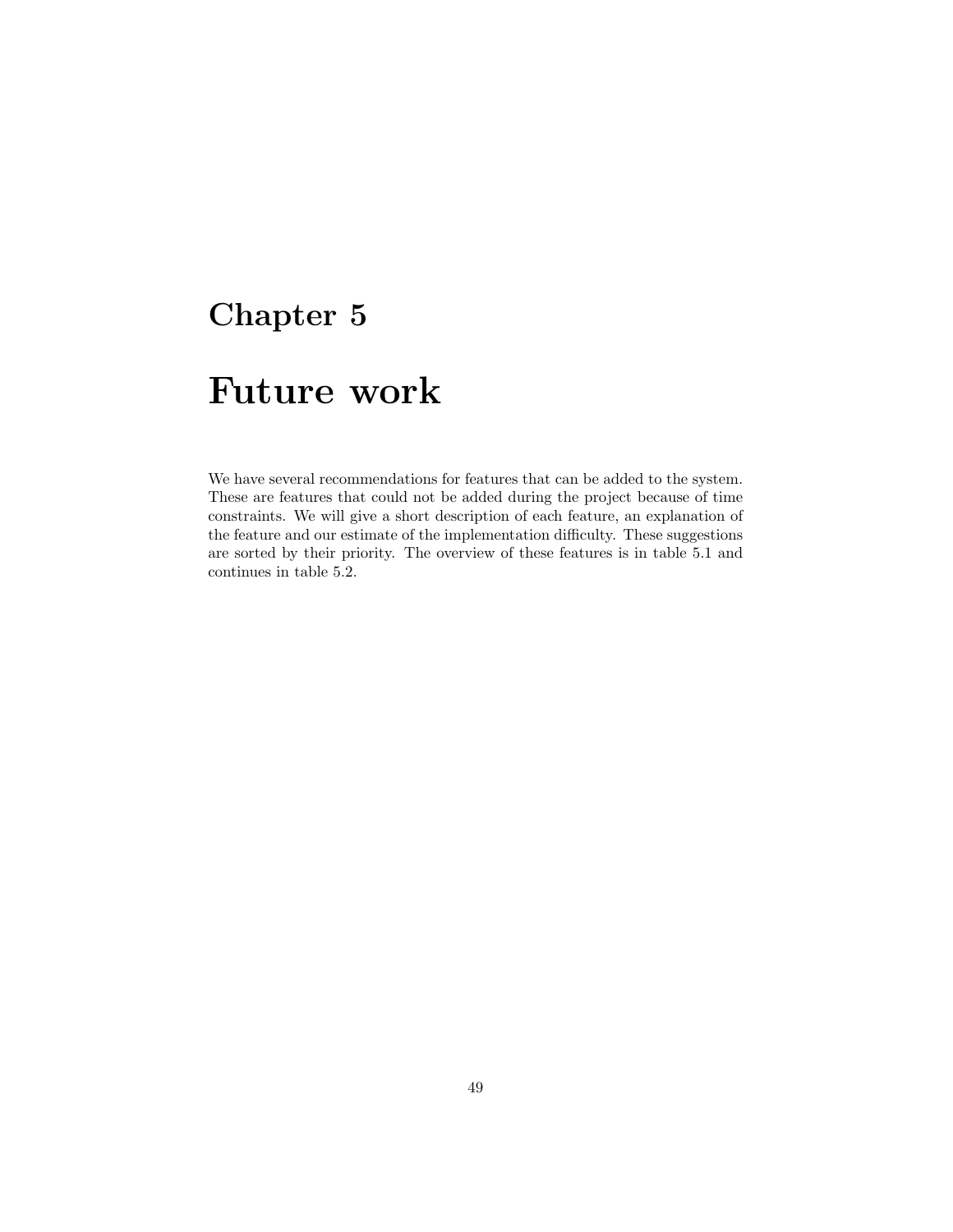|                                    | Table 5.1: Future work |                                                                                                                                                                                                                                                                                                                                                                                                                                                                                                                                                        |
|------------------------------------|------------------------|--------------------------------------------------------------------------------------------------------------------------------------------------------------------------------------------------------------------------------------------------------------------------------------------------------------------------------------------------------------------------------------------------------------------------------------------------------------------------------------------------------------------------------------------------------|
| Name<br><b>FLOT</b>                | Difficulty<br>medium   | Explanation<br>At the moment our graphs are gener-<br>ated using Mathplotlib. Graphs that<br>are generated using this library are<br>static and do not allow for interactions.<br>In a scatterplot it is not possible to add<br>labels because these would take up too<br>much space. Instead, a solution with<br>flot and a mouseover when hovering<br>over a point was proposed.<br>Part of<br>this feature was implemented but it was<br>not realised because there were some is-<br>sues with client-side transformations of<br>(time-based) data. |
| Easier addition of algorithm-tools | medium                 | AlgorithTools need to be added to the<br>database in order to recognise the logs.<br>A good solution should be created that<br>does never add invalid data, but is not<br>too unfriendly for the users. The cur-<br>rent solution is safe, but might be a nui-<br>sance depending on the amount Itsmin<br>revisions used to create logs.                                                                                                                                                                                                               |
| Filter on git revision             | medium                 | The current benchmark table only all-<br>lows the user to filter on the date of a<br>tool's creation. It does not enable the<br>user to filter on the hash of the revision<br>of the used ltsmin version.                                                                                                                                                                                                                                                                                                                                              |
| Filter on extra values             | medium                 | Filter benchmark instances by the value<br>of their extra values.                                                                                                                                                                                                                                                                                                                                                                                                                                                                                      |
| Multiple hardware support          | medium/hard            | BeAT does not use all the information<br>it has with regards to the hardware used<br>The impact of differ-<br>to create runs.<br>ences in cpus (for example: more cache,<br>new instructions) might have a large im-<br>pact on runtime. At the moment BeAT<br>is not able to generate graphs using this<br>data.                                                                                                                                                                                                                                      |
| Options column                     | medium                 | The benchmark table does not show the<br>options used to create each benchmark<br>instance. This is confusing since multi-<br>ple instances which only vary in options<br>look exactly alike.                                                                                                                                                                                                                                                                                                                                                          |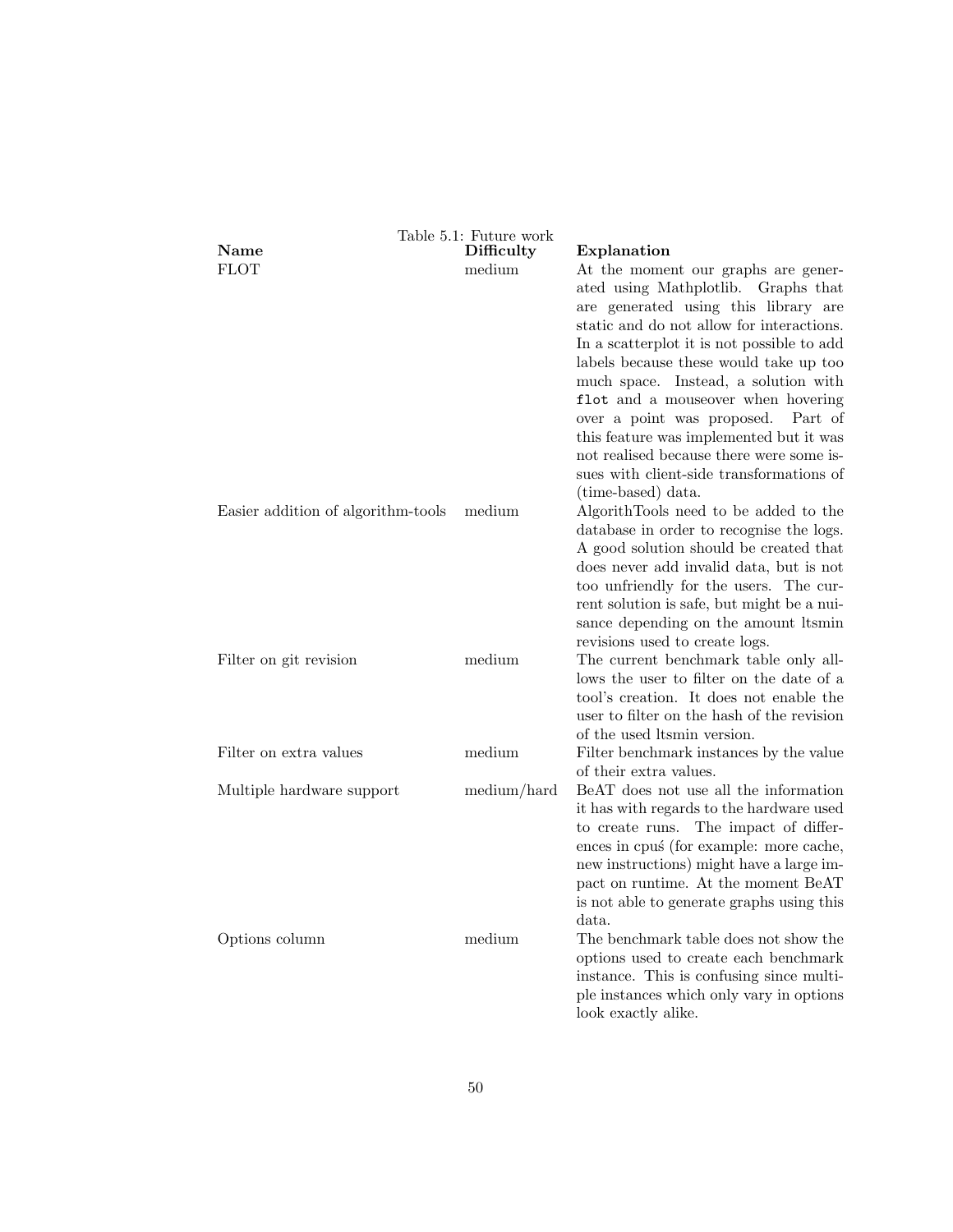|                               | Table 5.2: Future work (continued) |                                                                          |
|-------------------------------|------------------------------------|--------------------------------------------------------------------------|
| <b>Name</b>                   | Difficulty                         | Explanation                                                              |
| Better user management        | medium                             | Currently all benchmarks are available                                   |
|                               |                                    | for registered users. Visitors can only                                  |
|                               |                                    | see benchmarks if they have the perma-                                   |
|                               |                                    | link. Complete groups support could be                                   |
|                               |                                    | added. This could hide private branches                                  |
|                               |                                    | their benchmark results or make all re-                                  |
|                               |                                    | sults for published versions public.                                     |
| Better CSV export             | easy                               | The current CSV export exports all                                       |
|                               |                                    | columns. This is easy to fix with console                                |
|                               |                                    | tools, or by ignoring the extra data. Se-                                |
|                               |                                    | lecting the columns you wish to export                                   |
|                               |                                    | (and saving this setting) would be a nice                                |
|                               |                                    | addition.                                                                |
| Typed extra vlues             | hard                               | Currently the extra values are stored as                                 |
|                               |                                    | a string. Support for typing would add                                   |
|                               |                                    | some validation, make processing a bit                                   |
|                               |                                    | easier and is considered to be a cleaner                                 |
|                               |                                    | solution.                                                                |
| Tools from other repositories | $\exp/\text{hard}$                 | Enable BeAT to import logs created<br>by other tools. Depending on their |
|                               |                                    | $log$ structure and structure (frontend $+$                              |
|                               |                                    | backend, or more parts) adding these                                     |
|                               |                                    | tools is relatively easy or could get very                               |
|                               |                                    | hard.                                                                    |
|                               |                                    |                                                                          |
|                               |                                    |                                                                          |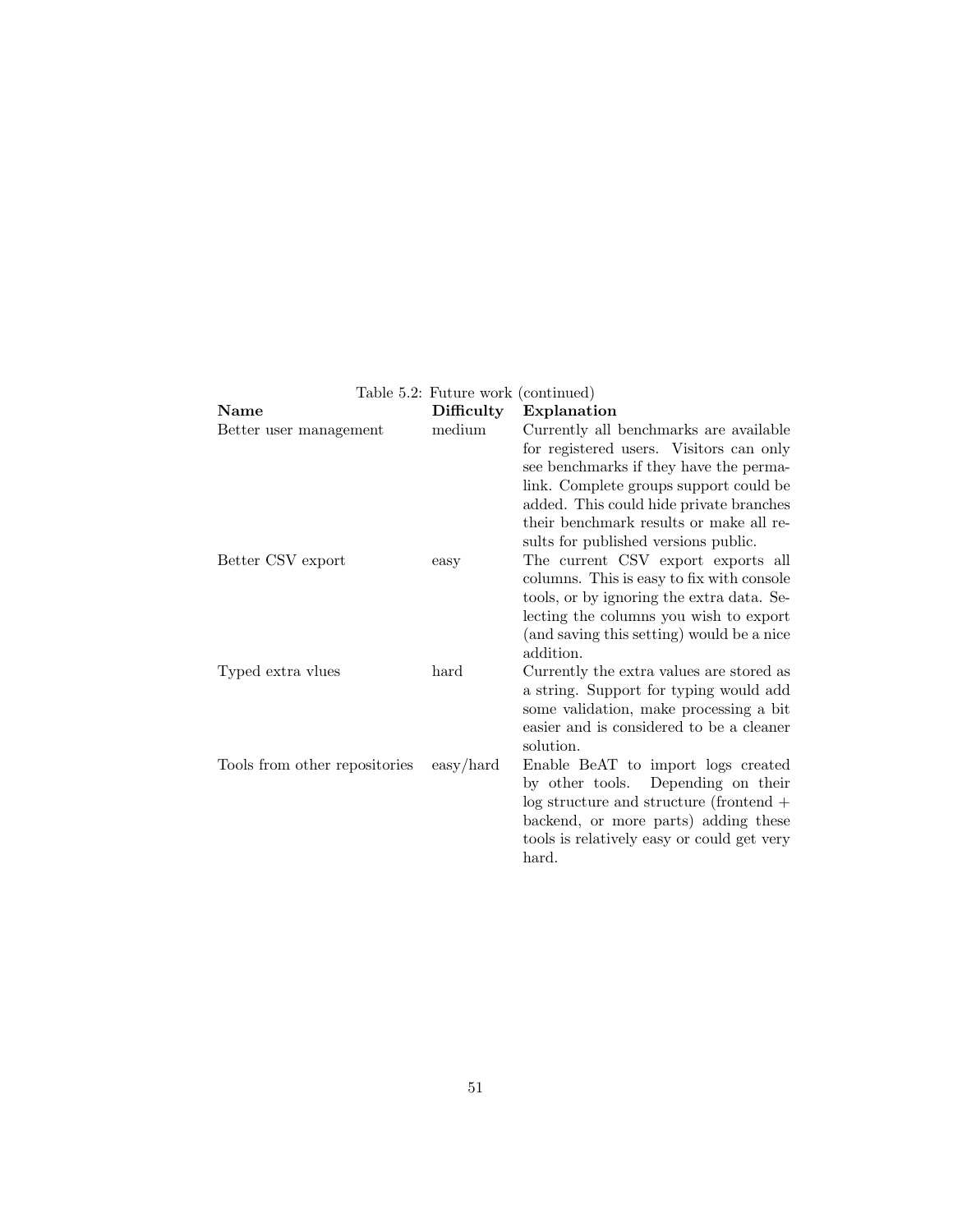# Appendix A

# **Glossary**

## A.1 BeAT Glossary

| <b>Name</b>             | Description                                            |
|-------------------------|--------------------------------------------------------|
| Algorithm               | The state space exploration method used to analyze     |
|                         | the models.                                            |
| AlgorithmTool           | The combination of an algorithm and a tool, which      |
|                         | is represented by an Itsmin executable.                |
| Benchmark               | The data that results from running an Algorithm-       |
|                         | Tool once (usually on specified hardware, with cer-    |
|                         | tain options and a particular model).                  |
| Comparison              | The section of the BeAT application that concerns      |
|                         | comparing two AlgorithmTools, resulting in a scat-     |
|                         | terplot of results.                                    |
| Filters                 | The section of the BeAT application that allows fil-   |
|                         | tering within the table. Does not refer to django fil- |
|                         | ters (the table filtering is performed in javascript). |
| Log                     | The output generated by the AlgorithmTool. Note        |
|                         | that this refers to an abstract level, not to a par-   |
|                         | ticular file.                                          |
| Model                   | A description of a state space in a certain language.  |
| ModelComparison         | The section of the BeAT application that allows        |
|                         | the user to see information about multiple models      |
|                         | over time for a particular AlgorithmTool.              |
| Run                     | An execution of a Benchmark. May also refer to         |
|                         | the results of such, as a synonym to Log               |
| Tool                    | The appropriate language module to read models.        |
| (AlgorithmTool) Version | The exact version string of the Algorithm Tool, con-   |
|                         | taining the first 6 characters of the has of the git   |
|                         | revision it was built from                             |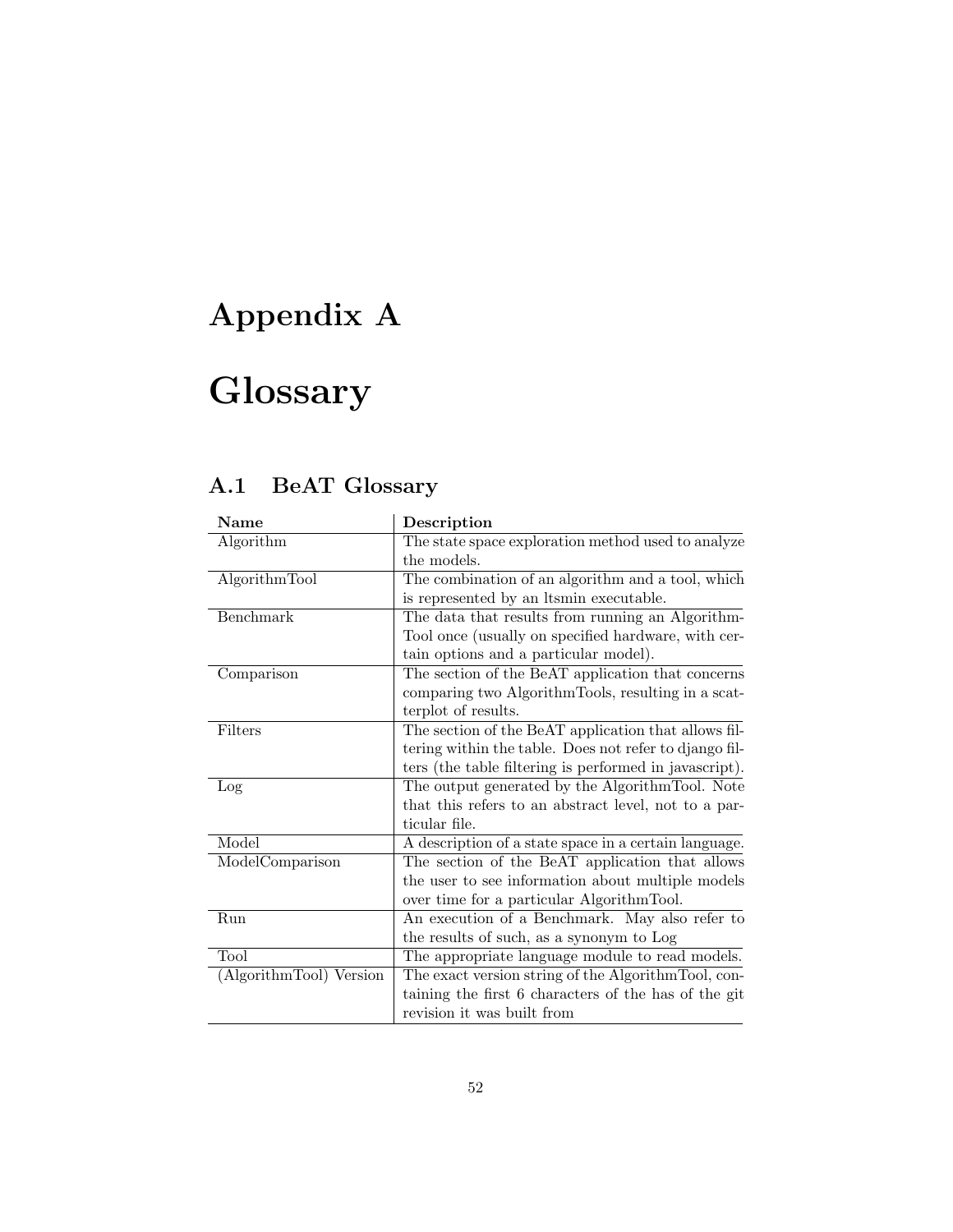## A.2 Django Glossary

| <b>Term</b> | Definition                                                                                                                                                                                                                                                                                                                                                                                                |
|-------------|-----------------------------------------------------------------------------------------------------------------------------------------------------------------------------------------------------------------------------------------------------------------------------------------------------------------------------------------------------------------------------------------------------------|
| admin       | The Django administration is an automatically-generated ad-                                                                                                                                                                                                                                                                                                                                               |
|             | min site which runs directly on top of the database. It can be                                                                                                                                                                                                                                                                                                                                            |
|             | used to browse and modify specific data. For BeAT, the admin                                                                                                                                                                                                                                                                                                                                              |
|             | is used to create new users. Views for editing or browsing data                                                                                                                                                                                                                                                                                                                                           |
|             | in the admin can be manually adjusted in admin.py.                                                                                                                                                                                                                                                                                                                                                        |
| application | All the modules of a Django website are called applications.<br>BeAT contains three applications: benchmarks (stores all re-<br>sult data), comparisons (handles graphing) and jobs (to gen-<br>erate job scripts). Within BeAT, Tools is a module that only<br>contains some helpful methods, such as a simple hash function<br>and data export functions. Tools does not need models.py or<br>views.py. |
| decorator   | Special Django methods to do a preliminary check before a<br>view function is executed. For BeAT, we use decorators in for<br>login authentication and caching.                                                                                                                                                                                                                                           |
| field       | attribute on a model; a given field usually maps directly to a                                                                                                                                                                                                                                                                                                                                            |
|             | single database column.                                                                                                                                                                                                                                                                                                                                                                                   |
| model       | Models store your application's data. They represent the<br>database structure of a project. Each model is represented by<br>a class that subclasses django.db.models.Model. Each model<br>has a number of class variables, each of which represents a<br>database field in the model.                                                                                                                    |
| project     | a directory of code that contains<br>A Python package i.e.<br>all the settings for an instance of Django.<br>This would<br>include database configuration, Django-specific options and<br>application-specific settings.                                                                                                                                                                                  |
| queryset    | An object representing some set of rows to be fetched from the<br>database. No database activity actually occurs until you do<br>something to evaluate the queryset.                                                                                                                                                                                                                                      |
| template    | A chunk of text that acts as formatting for representing data.<br>A template helps to abstract the presentation of data from the<br>data itself. It contains the HTML code to which Django can<br>pass context data.                                                                                                                                                                                      |
| url         | The file urls.py defines how URLs are mapped to views.<br>Django runs through each pattern and stops at the first item<br>matching the requested URL. Each pattern contains a regu-<br>lar expression in which named groups can be used, to capture<br>specific bits of the URL.                                                                                                                          |
| view        | A function responsible for rendering a page. In the Model-<br>View-Controller pattern, a Django view is about equivalent to<br>the controller.                                                                                                                                                                                                                                                            |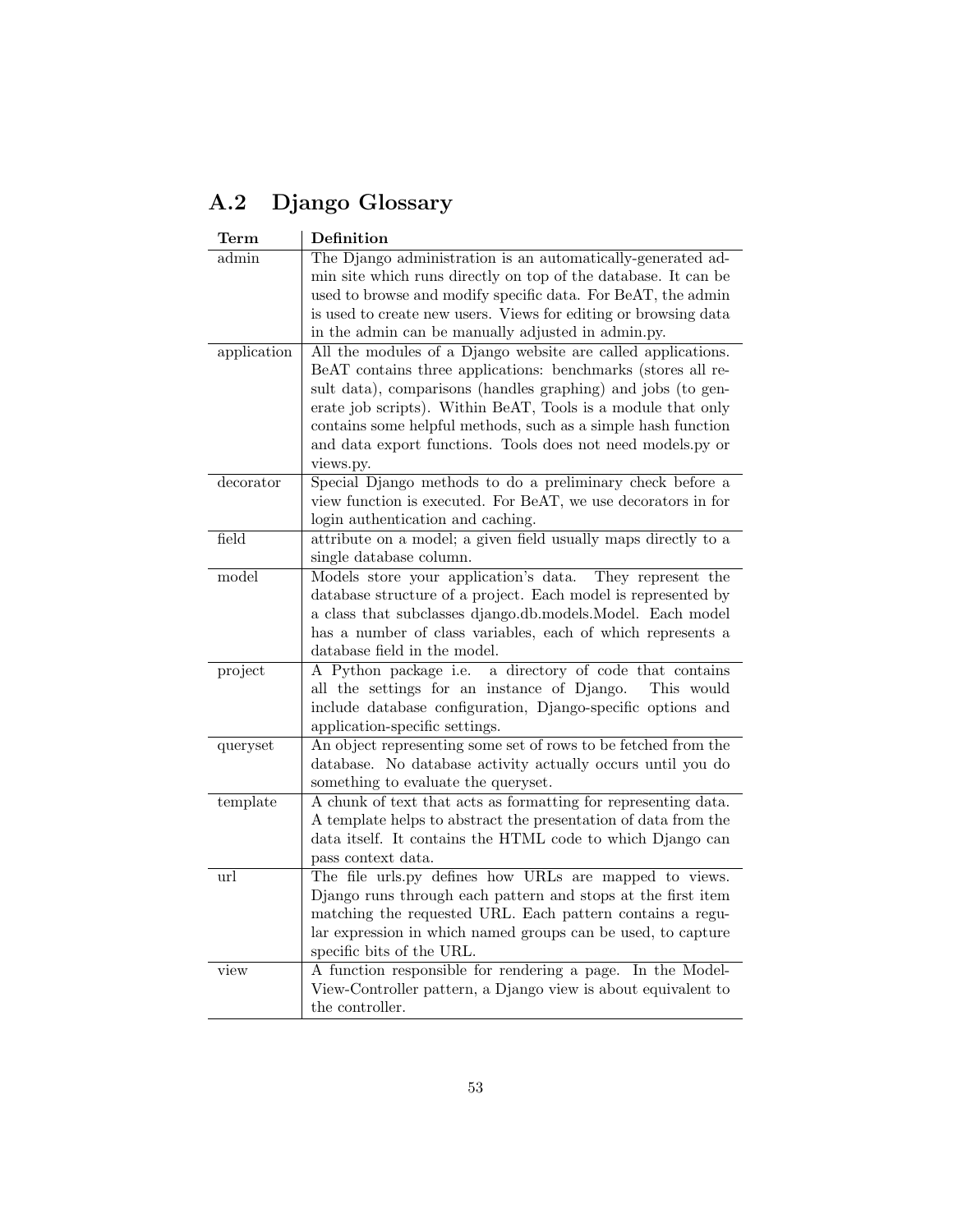| $\rm A.3$ | Software |
|-----------|----------|
|           |          |

| <b>Name</b> | Description                                       |
|-------------|---------------------------------------------------|
| Dulwich     | A python module that allows the programmer full   |
|             | access to any (locally stored) git repository.    |
| Django      | A framework for webdevelopment in python.         |
| Gitpython   | A python module that provides basic operations on |
|             | git repositories.                                 |
| Matplotlib  | A graphing module for python.                     |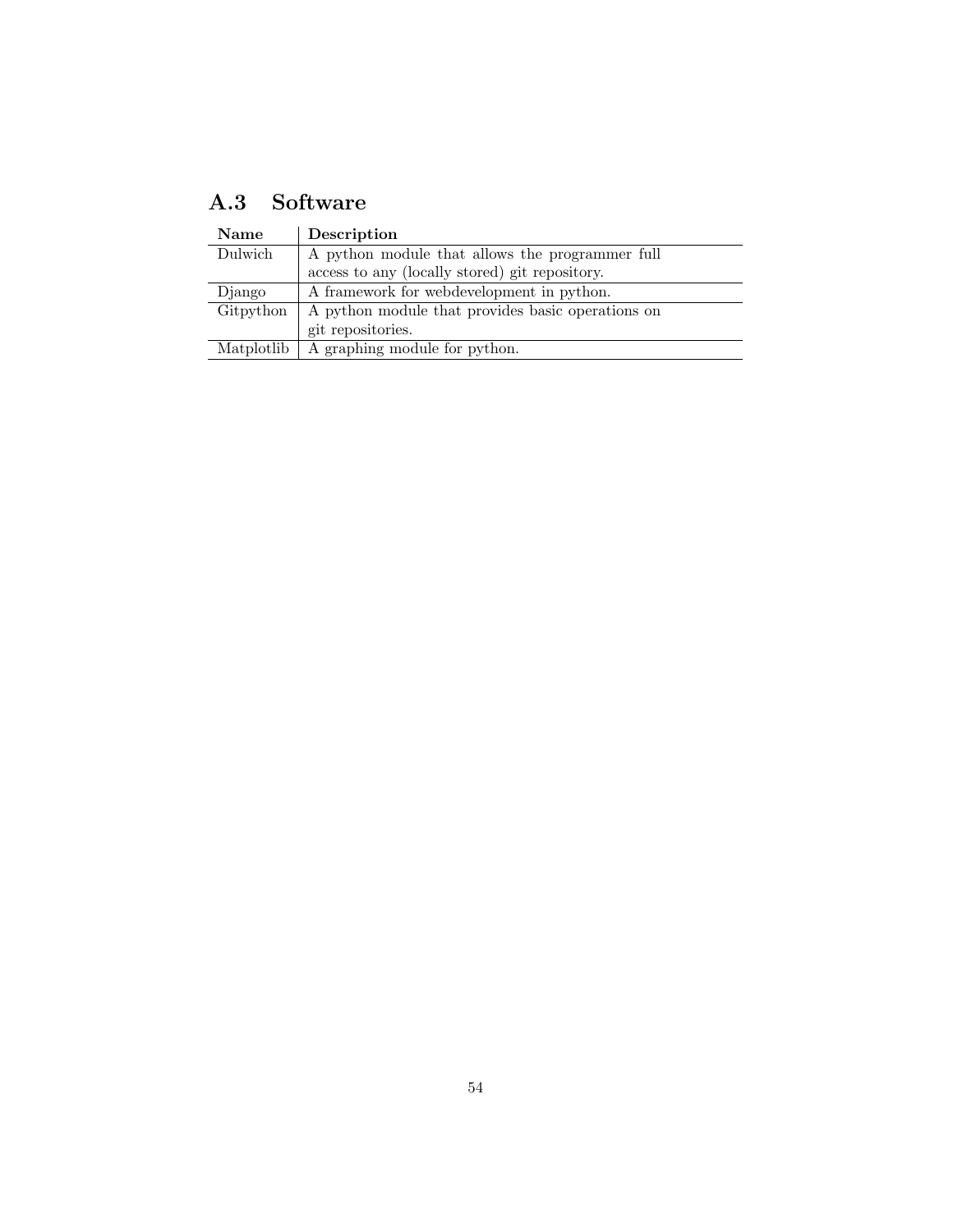# Appendix B

# Header

The header looks as follows: BEGIN OF HEADER Nodename: hostname of the executing node Hardware-name: the name of the hardware platform (eg x86 64) OS: the OS name (eg GNU/Linux) Kernel-name: the name of the kernel (eg Linux) Kernel-release: the release name of the kernel (eg 2.6.26-2-amd64) Kernel-version: the version of the release (eg  $#1$  SMP Thu Feb 11 00:59:32 UTC 2010) Hardware-platform: name of the hardware platform Processor: name of the processor Memory-total: the amount of memory available, in kilobytes 1028804 DateTime: the time the run was started, in the format "year month day hour minute second microsecond" ToolVersion: the version of ltsmin used to create this log (eg ltsmin-1.5-20 g6d5d0c) Call: the way the tool was called to generate this log. This is usually bash. For example: memtime lpo2lts-grey -c ./ltsmin-models/mucrl/f42.tbf ./ltsmin-models/mucrl/t42.dir memtime tracks time and memory use. lpo2lts-grey is the AlgorithmTool executable, followed by options (here -c) and additional arguments (it is assumed that the first of these is the model). END OF HEADER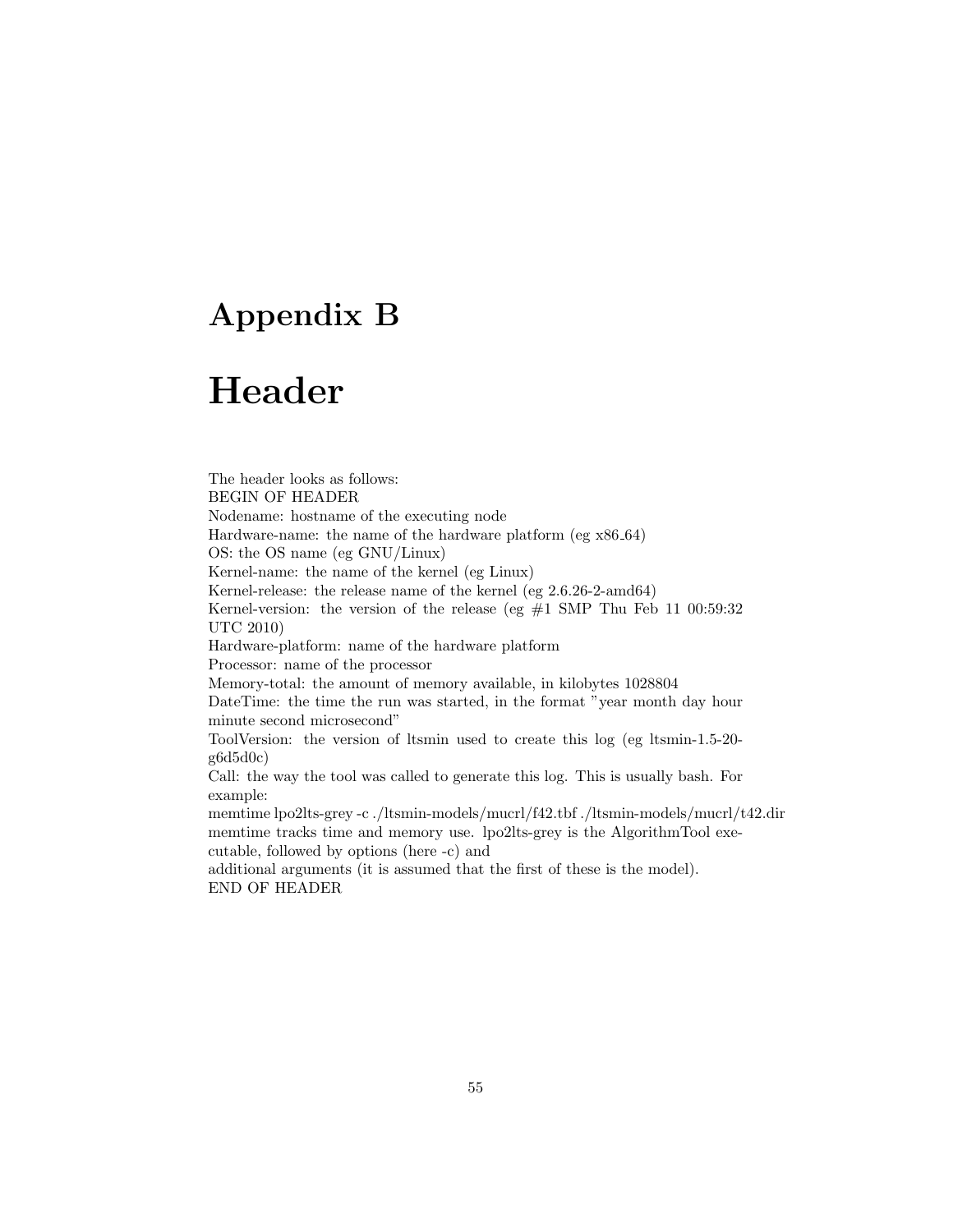# Appendix C

# Filereader Options

This information can also be obtained by using python filereader.py --help. Usage: filereader.py [options]

| Options: |  |
|----------|--|
|          |  |

| O DULOID.          |                                                                |
|--------------------|----------------------------------------------------------------|
| $-h, -h$ elp       | show this help message and exit                                |
| $-$ silent         | Print only dangerous errors (like database integrity warn-     |
|                    | ings).                                                         |
| -q, --quiet        | Print default amount of messages; one per item under nor-      |
|                    | mal circumstances.                                             |
| $-v$ , $-v$ erbose | Print additional (helpful) information, such as a summary      |
|                    | of added data.                                                 |
| $-$ noisy          | Print as much as possible. Useful for debugging this script,   |
|                    | not intended for other use.                                    |
| --override         | Override existing data.                                        |
| --dulwich          | Use this switch if logs are to be saved to a local git reposi- |
|                    | tory.                                                          |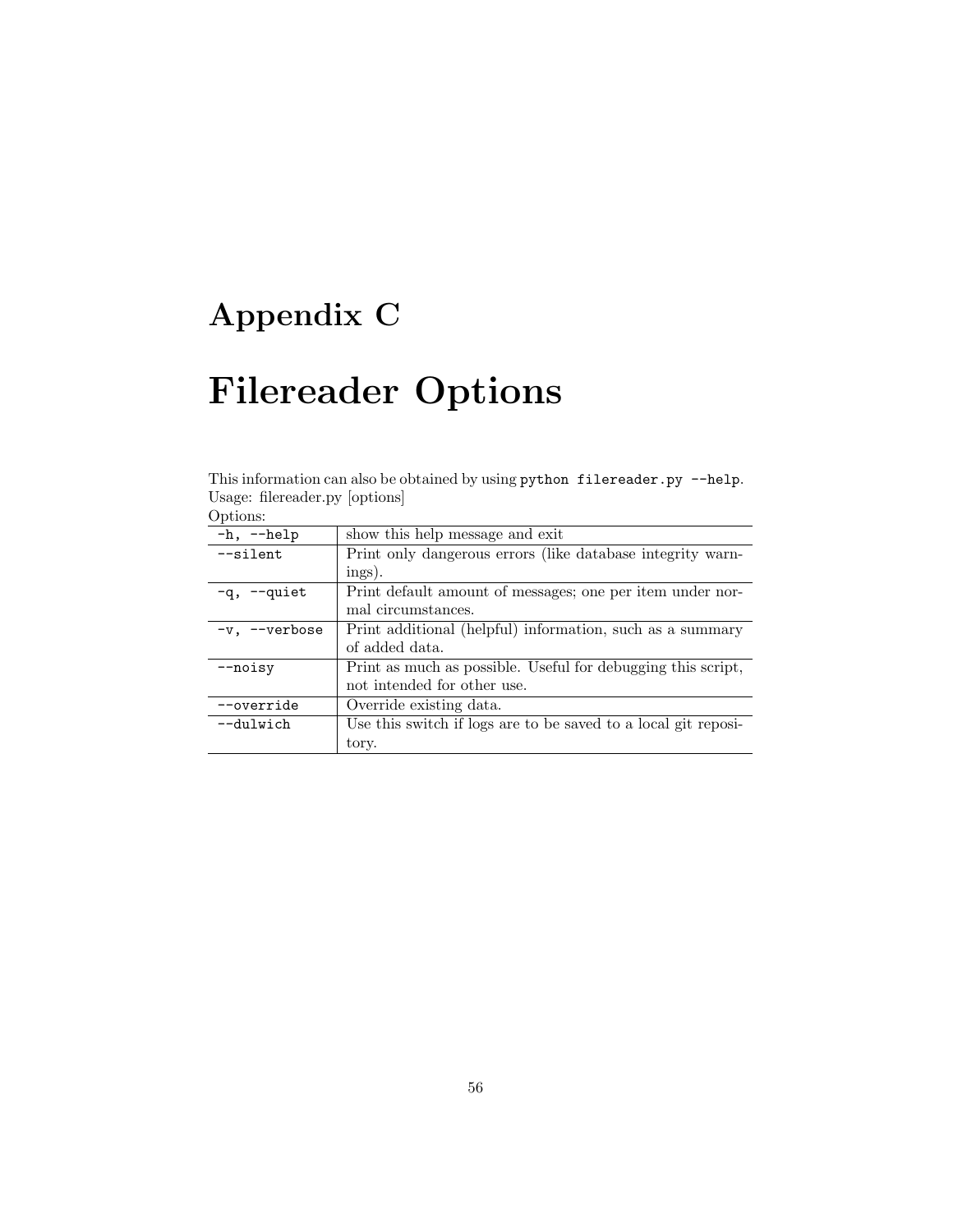# Bibliography

- [1] Brian Cherne. hoverintent jquery plug-in. http://cherne.net/brian/resources/jquery.hoverIntent.html.
- [2] D. Crockford. The application/json media type for JavaScript Object Notation (JSON). RFC 4627 (informational). Published by the Internet Engineering Task Force.
- [3] Fee Software Foundation. GNU core utilities frequently asked questions. http://www.gnu.org/software/coreutils/faq/coreutilsfaq.html#Argument-list-too-long.
- [4] Python Software Foundation. csv CSV file reading and writing. http://docs.python.org/release/2.6/library/csv.html.
- [5] Python Software Foundation. json JSON encoder and decoder. http://docs.python.org/release/2.6/library/json.html.
- [6] Python Software Foundation. optparse more powerful command line option parser. http://docs.python.org/release/2.6/library/optparse.html.
- [7] The jQuery Project. jQuery: the write less, do more, JavaScript library. http://www.jquery.com.
- [8] Django Project. Django documentation. http://docs.djangoproject.com/en/1.2/.
- [9] Django Project. The django template language. http://docs.djangoproject.com/en/1.2/topics/templates/.
- [10] Django Project. Outputting CSV with django. http://docs.djangoproject.com/en/1.2/howto/outputting-csv/.
- [11] Django Project. Queryset api reference filter keyword arguments. http://docs.djangoproject.com/en/1.2/ref/models/querysets/#filterkwargs.
- [12] Django Project. Queryset api reference order by. http://docs.djangoproject.com/en/1.2/ref/models/querysets/#orderby-fields.